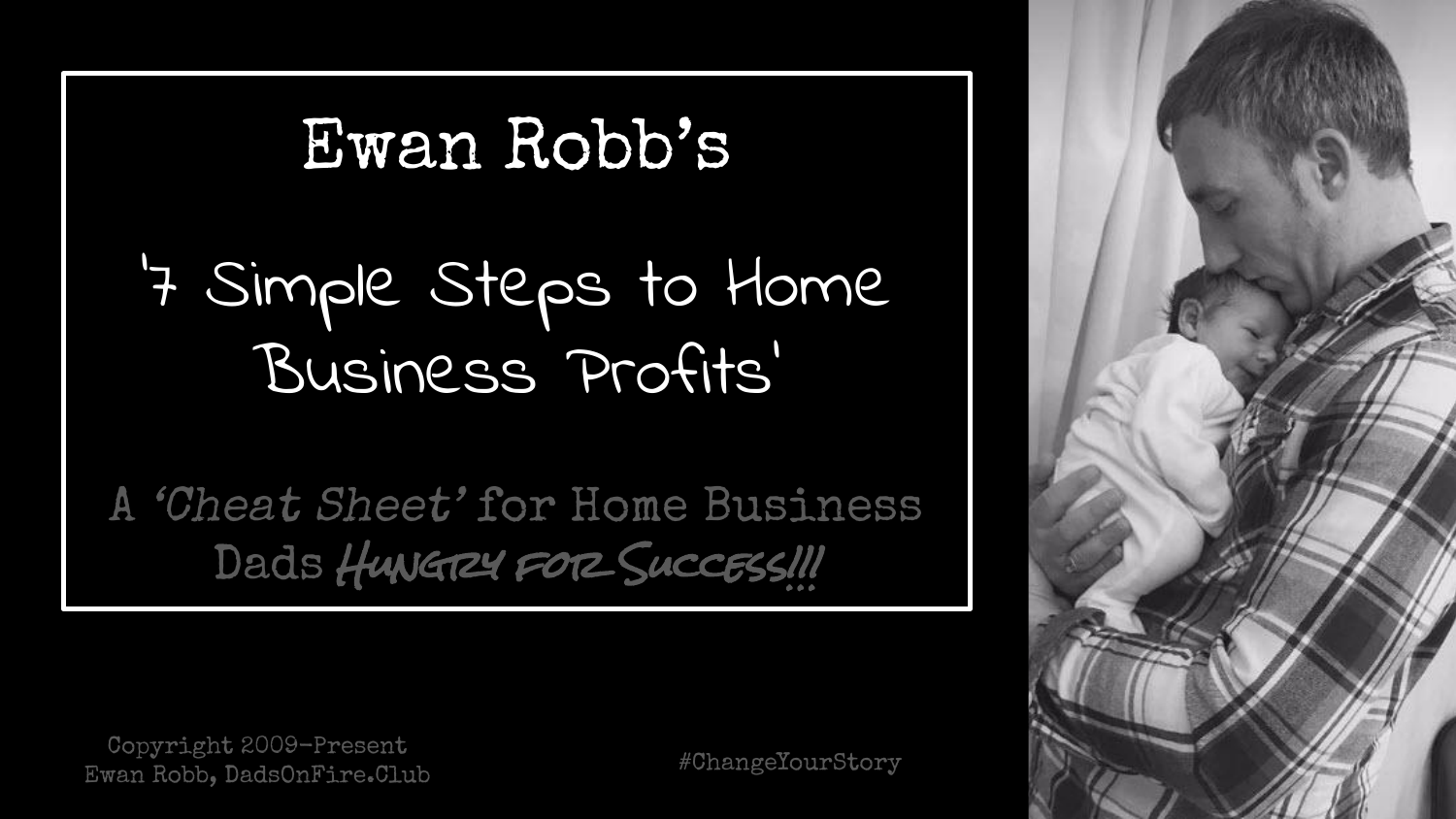# Copyright Copyright Copyright Copyright Copyright Copyright Copyright Copyright Copyright Copyright Copyright Copyright Copyright Copyright Copyright Copyright Copyright Copyright Copyright Copyright Copyright Copyright Co 2009 - Presential Presential Presential Presential Presentation of the Second Presential Presentation of the Second Presential Presential Presentation of the Second Presential Presentation of the Second Presentation of the Dad Richer (1986) Home Business Riches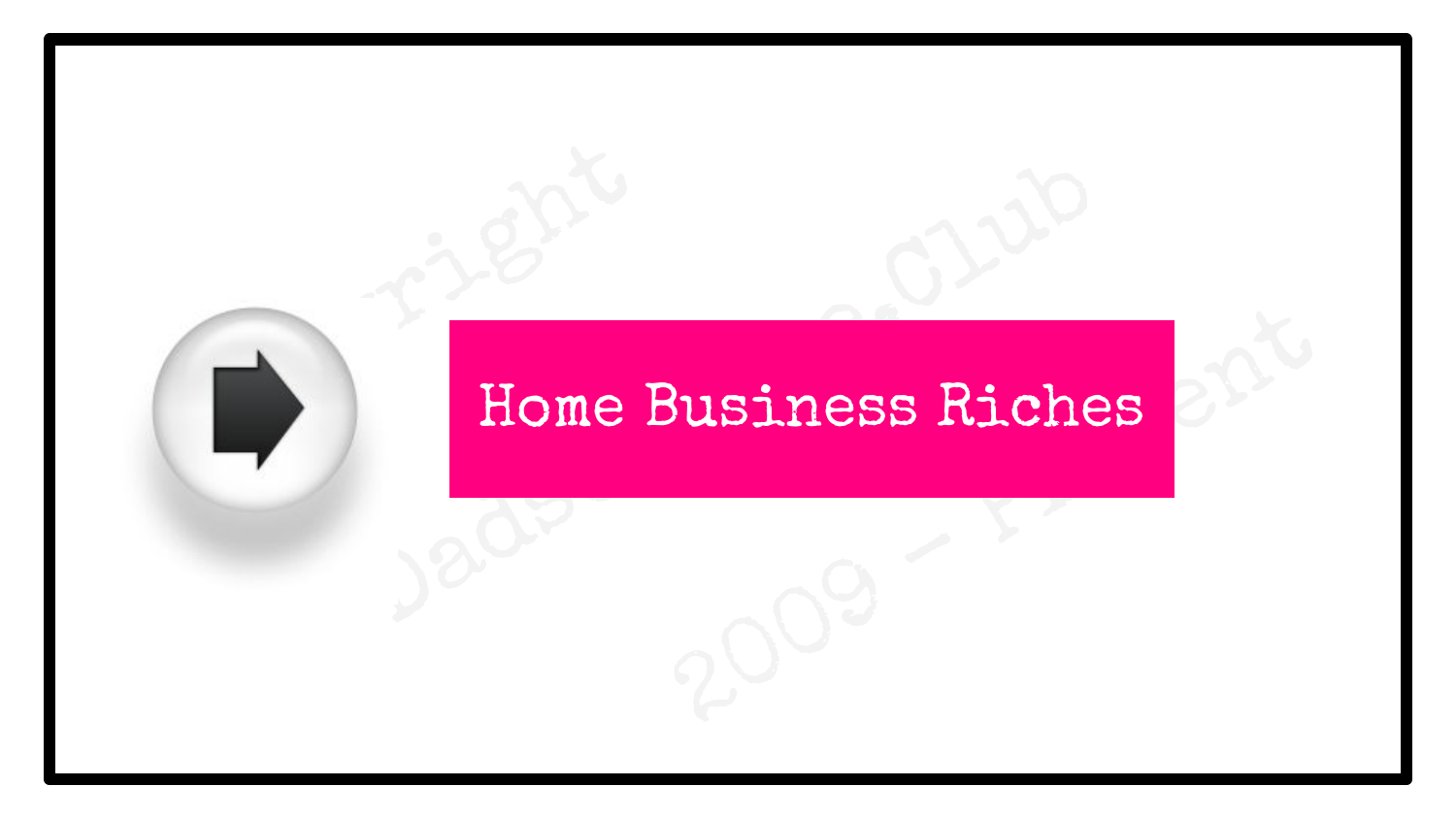

#### Why You're Here

ry for Home Business Success, are:<br>it!<br>ou're **not the only one.**<br>ions of people get involved in thi Hungry for Home Business Success, aren't you?

I get it!

And you're not the only one.

me Business Success, aren't you?<br>
the only one.<br>
cople get involved in this wonderful industry, each vations.<br>
Du slice it, it comes down to one thing!<br>
More Money! Millions of people get involved in this wonderful industry, each with their own reasons & motivations.

But however you slice it, it comes down to one thing!

#### More Money!

Example The Universe and With their own<br>
2009 - Presenting to one thing!<br>
2009 - Presenting that's a good reason, but in order to get more<br>
to spit out money. You might argue you want more time, and that's a good reason, but in order to get more free time, you need your Home Business to spit out money.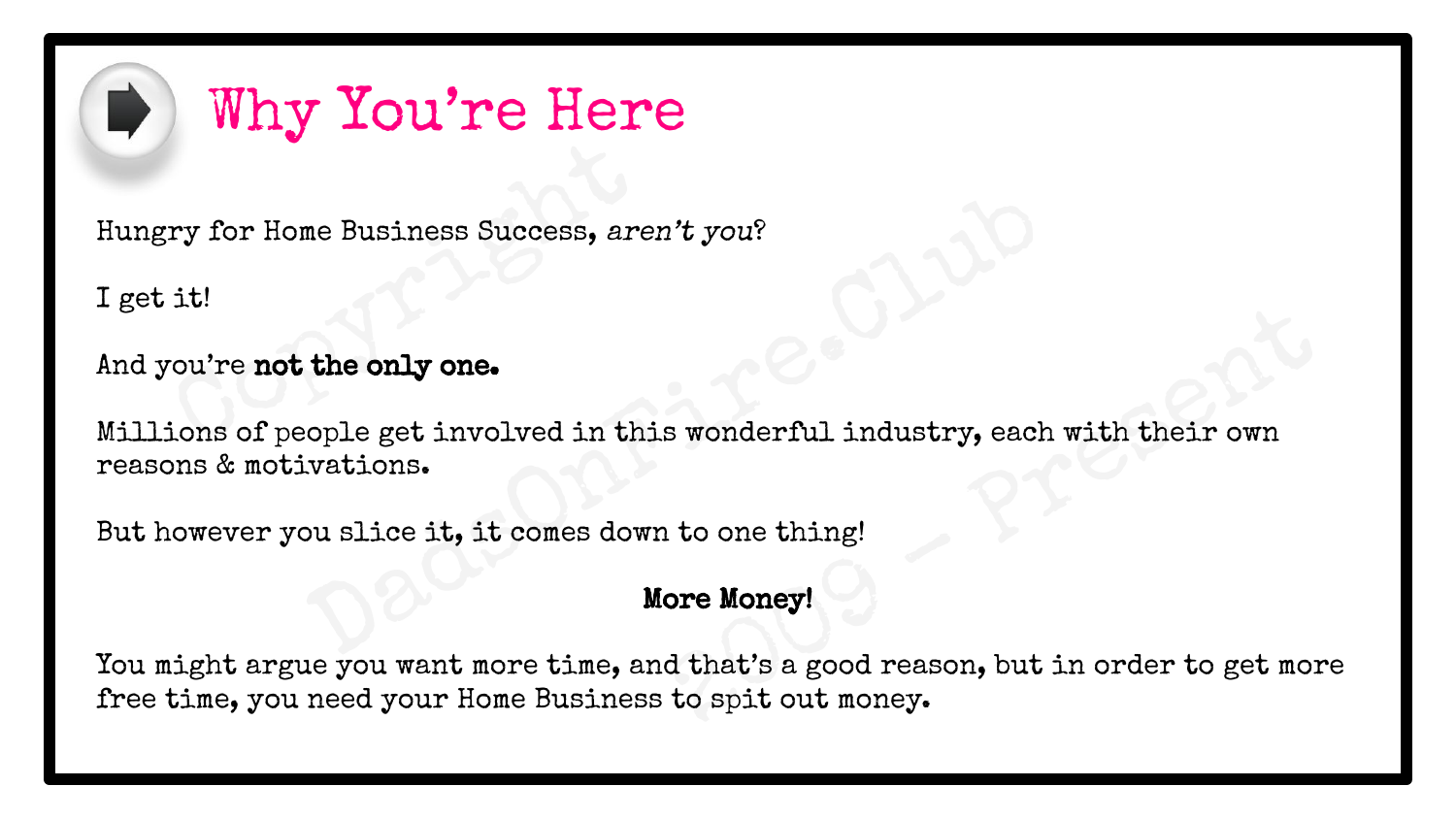So before we go any further, we agree, yea?

e starting a Home Business to mak<br>
5 like...<br> **Compare 1 just want to help people**<br>
ced to be okay with wanting to mak<br>
compared to help people' - Join You're starting a Home Business to make money? Because i don't want you saying silly things like…

#### 'Oh, i just want to help people' and 'I just want to make a difference'

You need to be okay with wanting to make money. Lots of money!

If you 'just want to help people' - Join the Samaritans. Feed the homeless!

Businesses exist to make money! Yours is no different.

Light want to help people' and 'I just want to make a dokay with wanting to make money. Lots of money!<br>
Int to help people' - Join the Samaritans. Feed the horist to make money! Yours is no different.<br>
Industry for about 4 I was in this industry for about 4 years before i heard someone on a live training call, in front of thousands of people, actually say…

Example 1<br>
The Samaritans. Feed the homeless!<br>
2009 - Samaritans. Feed the homeless!<br>
2009 - Shefore i heard someone on a live training<br>
2019 - Cually say...<br>
2019 - Shefore i heard someone on a live training<br>
2019 - Shefo 'I want to make as much money as i possibly can, and in order to do that, i need to help you make as much money as possible'

The honesty was refreshing!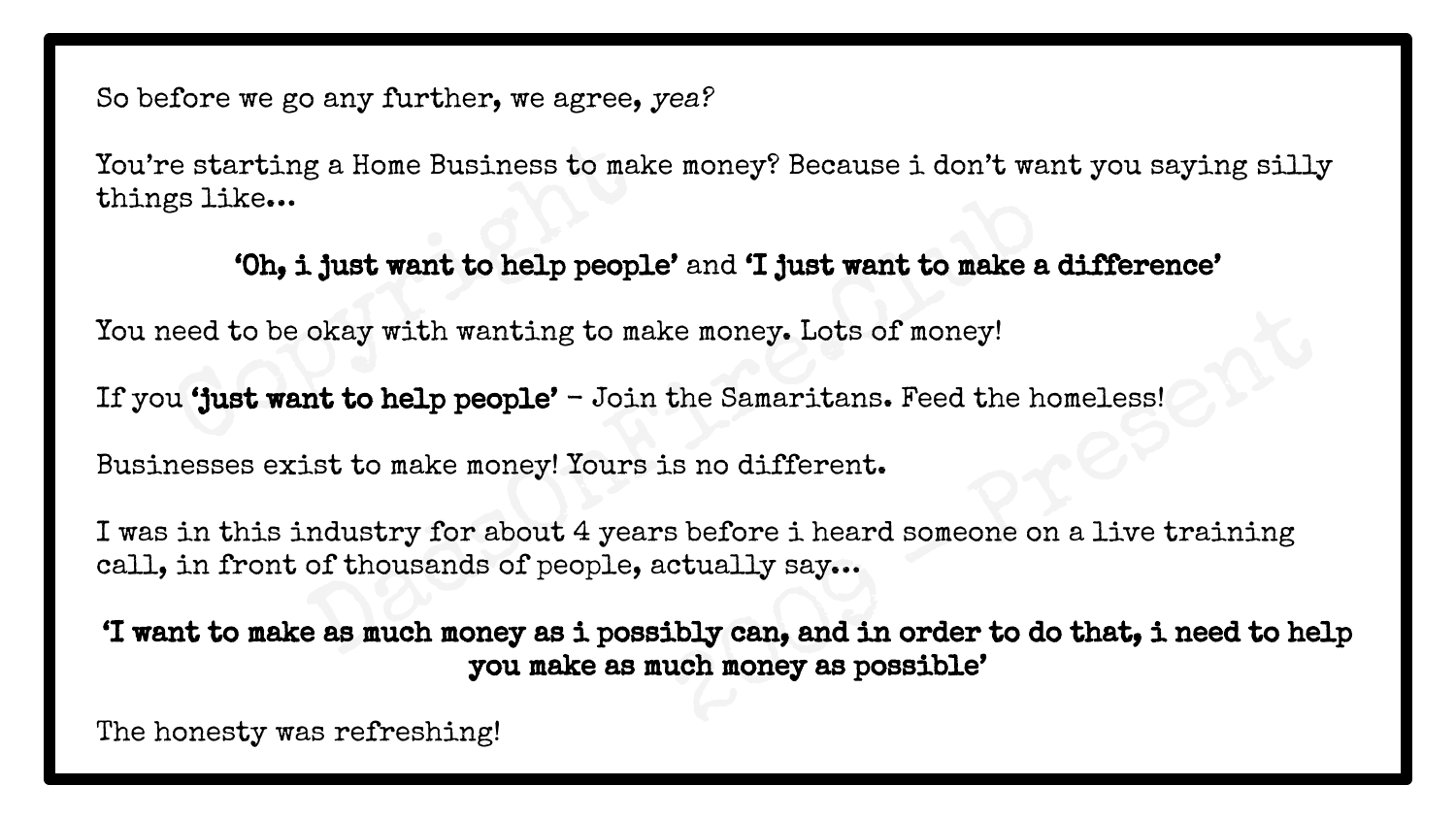# Copyright Sadde ening Statistics Baddening Statist **Saddening Statistics**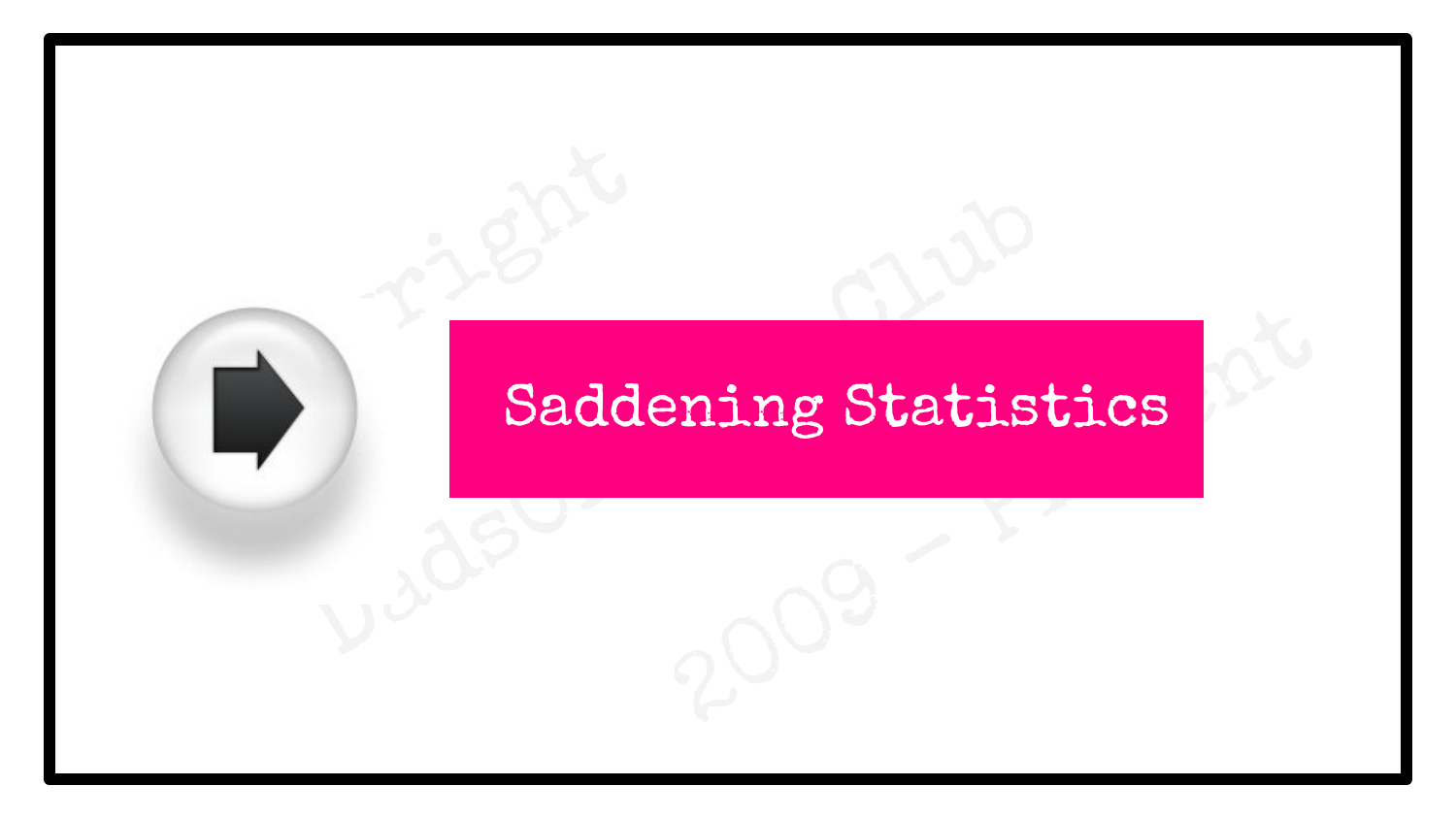

### $\implies$  97% Make Less Than \$10/Month

Heartbreaking, isn't it?

The quest for more money and more free time, ends in the exact opposite for most.

Less money and less free time.

tbreaking, isn't it?<br>
uest for more money and more free<br>
money and less free time.<br>
ngs and credit cards are burned the Example the creator opposite for most<br>rough buying training programs and courses<br>trying to figure it all out.<br>ms like everyone around you is making money<br>it they can't admit that, can they?<br>to teach you how to make money b Example 15 and the exact opponent of the state of the exact opponent and more free time.<br>
The same of the exact opponent and the exact opponent of the state of the redit cards are burned through buying training progs and w Savings and credit cards are burned through buying training programs and courses while evenings and weekends are spent trying to figure it all out.

Frustration can set it. Even anger. Seems like everyone around you is making money and you're the only fool who isn't.

Truth is, most aren't making money! But they can't admit that, can they?

How would it look if they're promising to teach you how to make money but they're not actually making any themselves?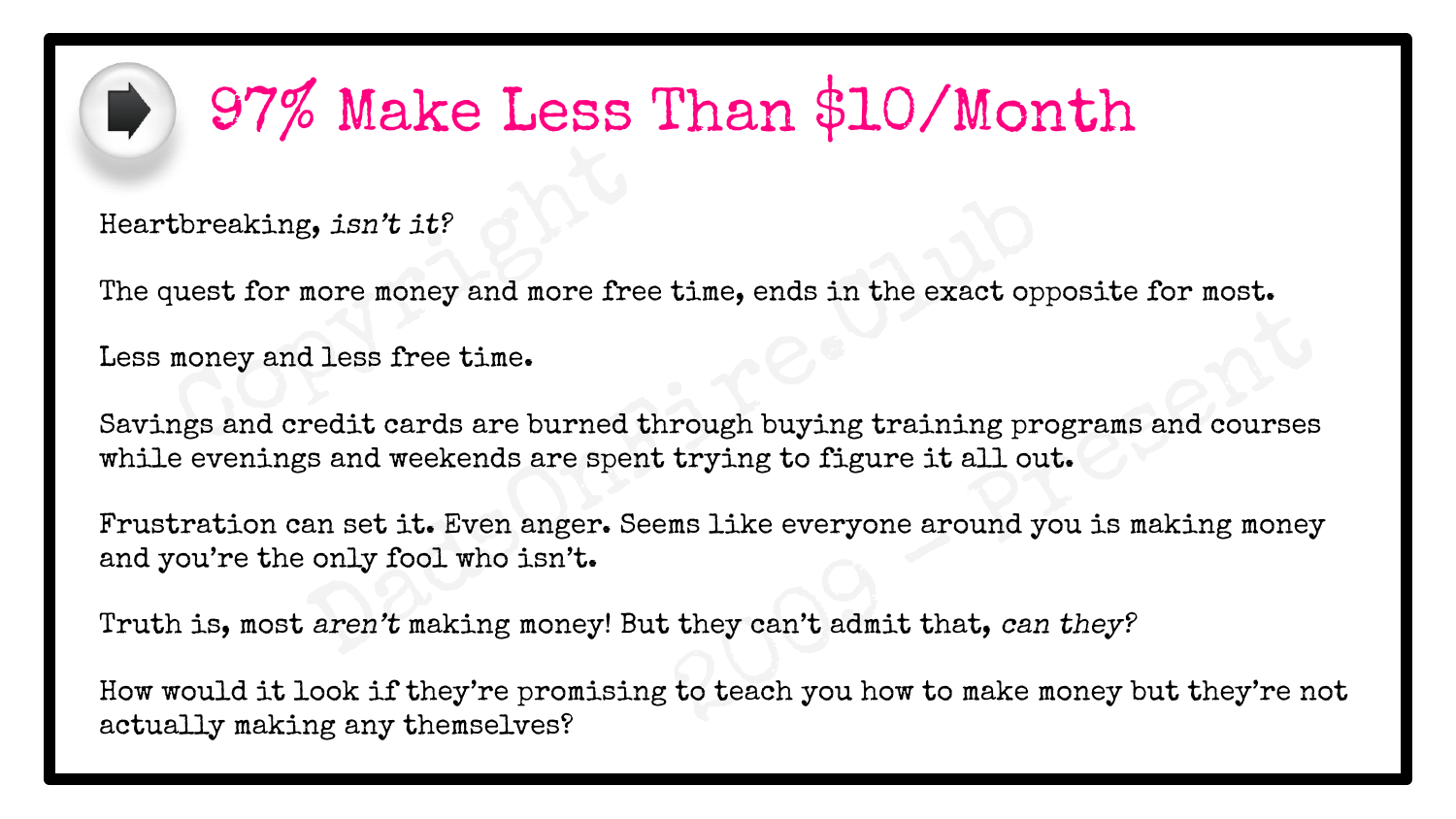# Copyright Street s The Problem  $e^{e^{\lambda t}}$ Date: The Problem Here's The Problem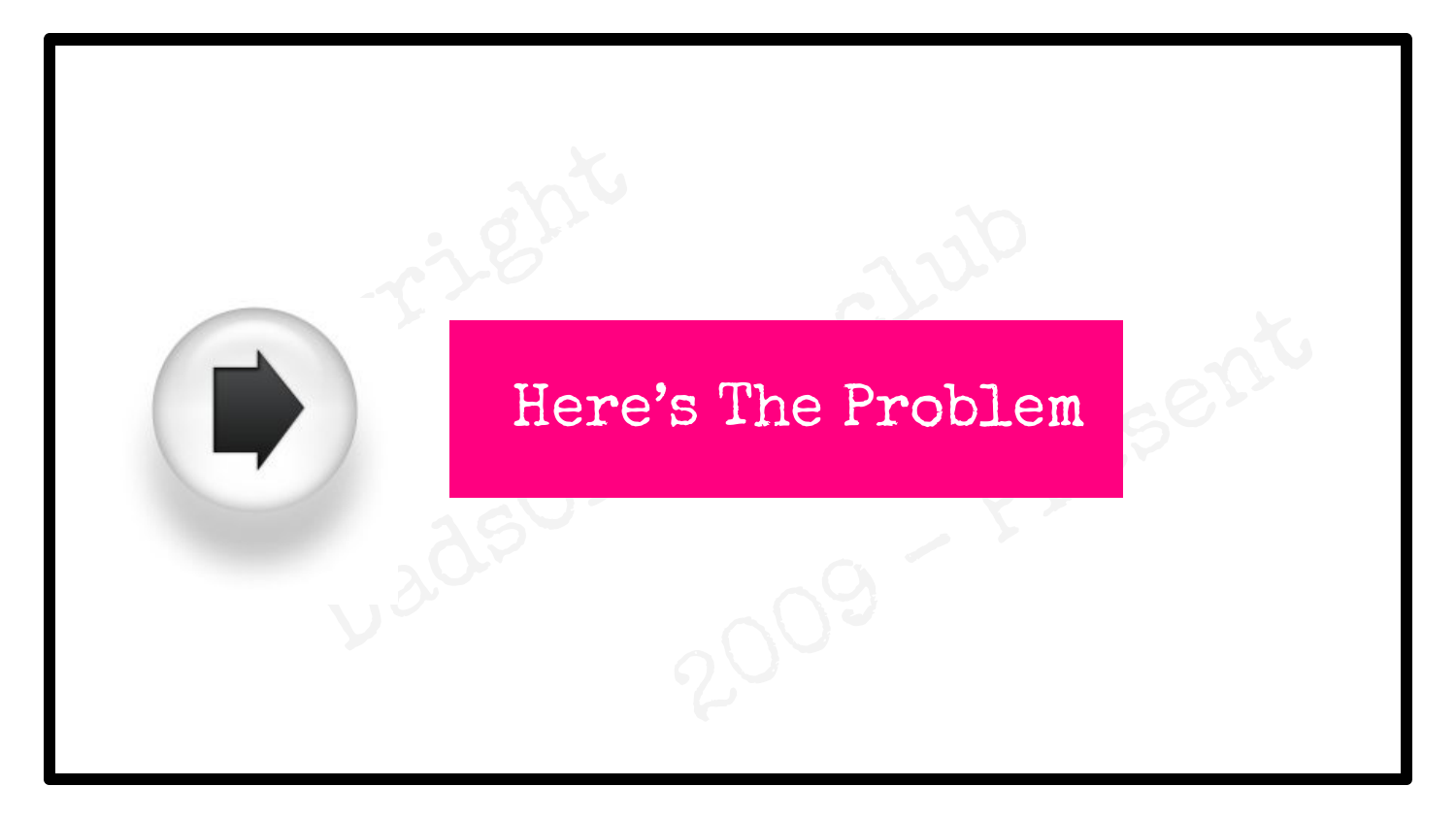

#### The Connection Most Never Make

ne marketing systems & Business O<br>
COT in the way you think.<br>
the most part, they hurt the exact you Online marketing systems & Business Opportunities are truly genius creations.

But NOT in the way you think.

For the most part, they hurt the exact people they're supposed to help!

#### YOU!

These programs are just products!

eople they're supposed to help!<br>
YOU!<br>
Ollection of replicated marketing materials,<br>
be shared and promoted by thousands of<br>
.<br>
unities, like any other product, need ing systems & Business Opportunities are truly geni<br>way you think.<br>art, they hurt the exact people they're supposed to he<br>**YOU!**<br>s are just products!<br>Ily made up of a boring collection of replicated mar<br>er in such a way th They're typically made up of a boring collection of replicated marketing materials, strung together in such a way they can be shared and promoted by thousands of members who believe the same fairytale.

Marketing Systems and Business Opportunities, like any other product, need customers…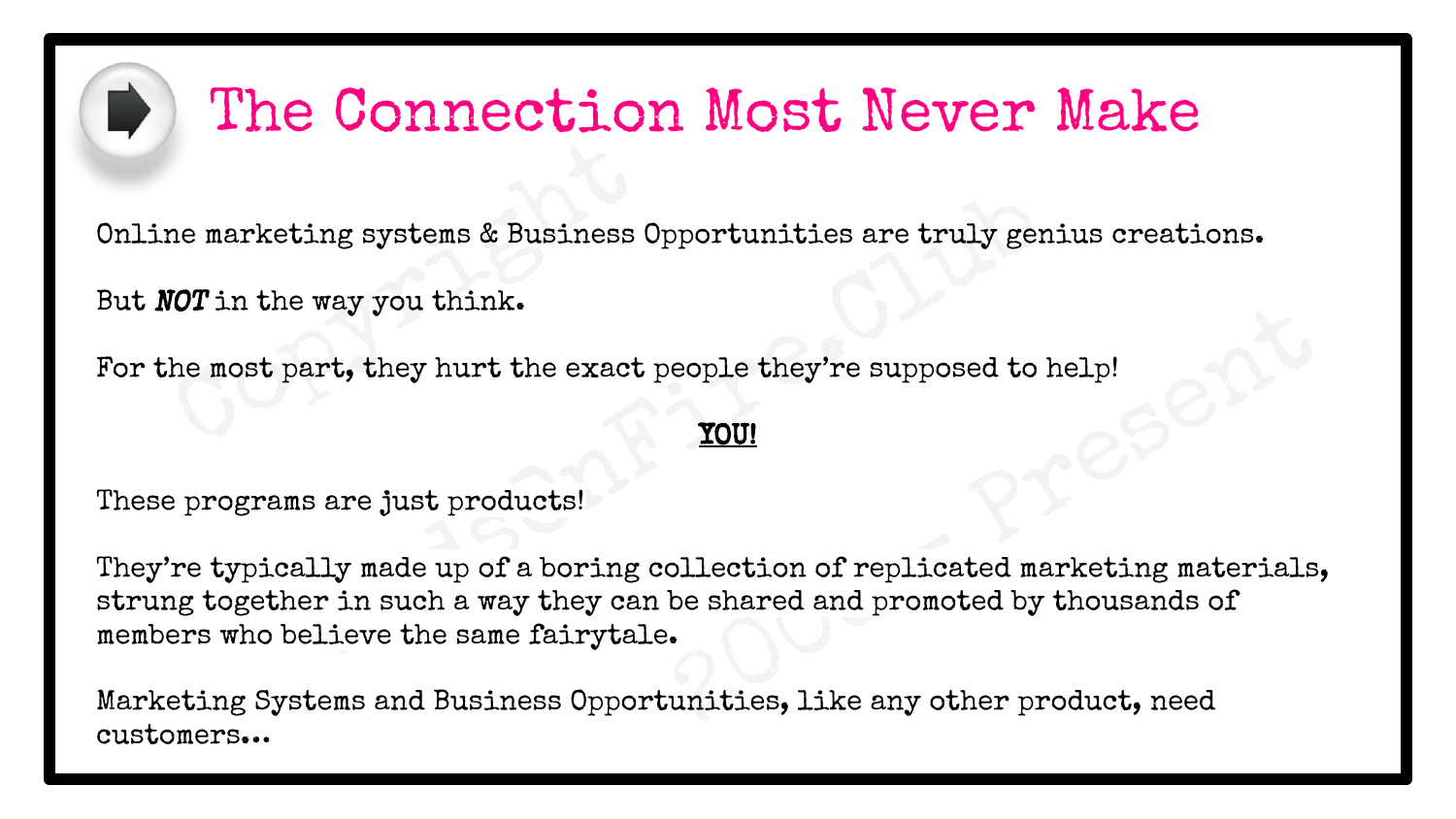When you join one of these programs, you think you're becoming a Home Business owner, when in actual fact…

#### ...you're becoming a customer.

you join one of these programs, you, when in actual fact...<br>
...you're been, it's only because they gaine<br>
...you're been, it's only because they gaine<br>
...wistraining. fully make good money using these systems and<br>d their skills from outside the marketing<br>brainwashed with over complicated, disguised<br>ly...<br>to lifelong CUSTOMERS of all the training soles! one of sheet programs, you whink you're becoming a network and actual fact...<br>
...you're becoming a customer.<br>
...of members will successfully make good money using<br>
only because they gained their skills from outside<br>
ing. Only a handful of members will successfully make good money using these systems and even then, it's only because they gained their skills from outside the marketing system's training.

Meanwhile, the majority of members are brainwashed with over complicated, disguised 'training' which serves one purpose only…

To keep them confused and turn them into lifelong CUSTOMERS of all the training sold by the marketing system and it's buddies!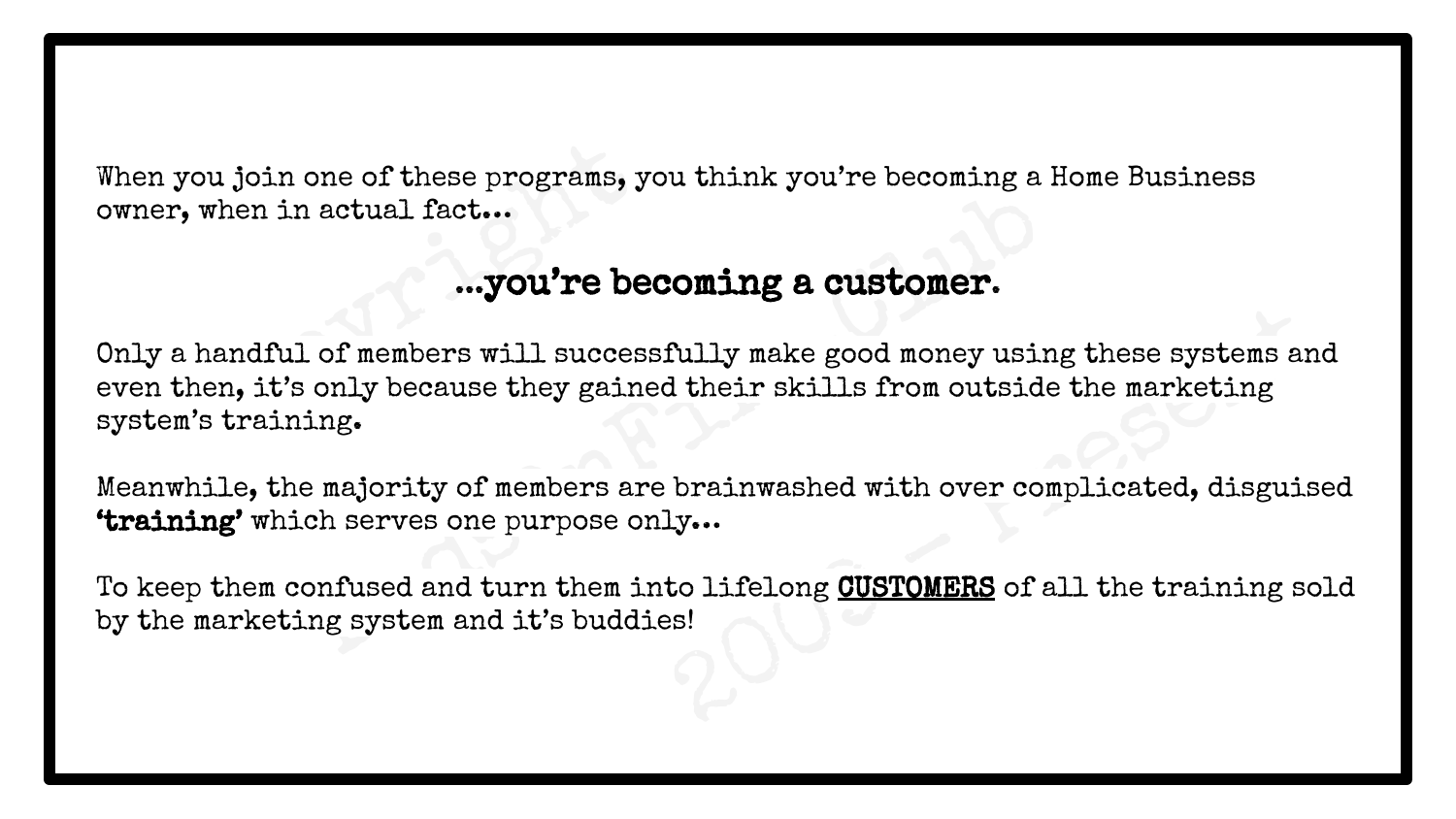# Copyright Street ers Breakdown Numbers Breakdow Numbers Breakdown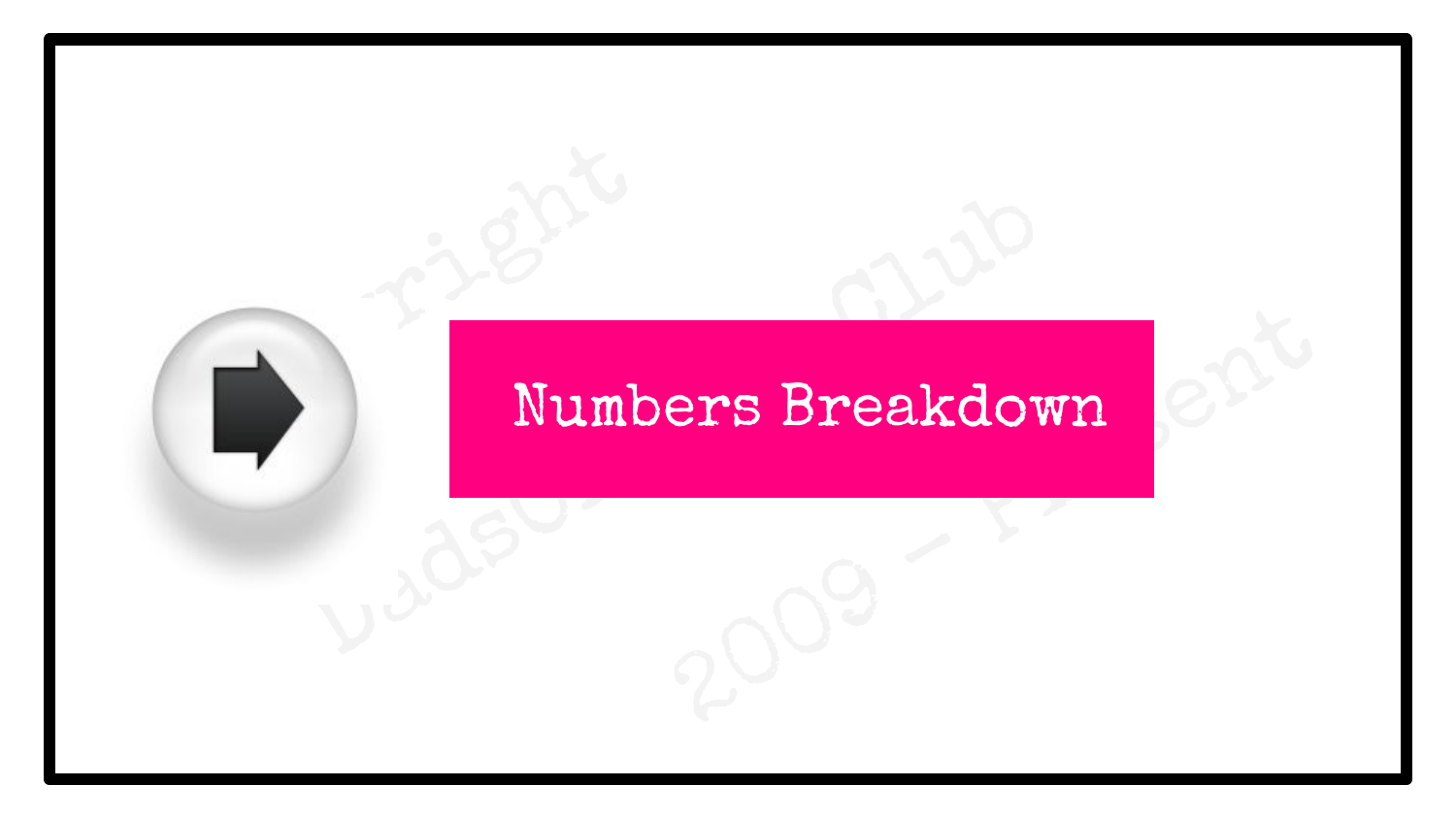#### 997 of Every 1000 are Customers



They do everything they are taught to do by the Marketing system.

They drive traffic to replicated marketing material and as a result, they see a few sales and make the odd commission

They drive traffic to replicated marketi<br>
material and as a result, they see a few<br>
sales and make the odd commission<br>
They use up their savings quickly and tu<br>
to using free marketing methods making<br>
sales and commissions They use up their savings quickly and turn to using free marketing methods making sales and commissions even harder to come by.

Blindly following the system's training, they seal their fate as life long customers of the Marketing System or Business Opportunity.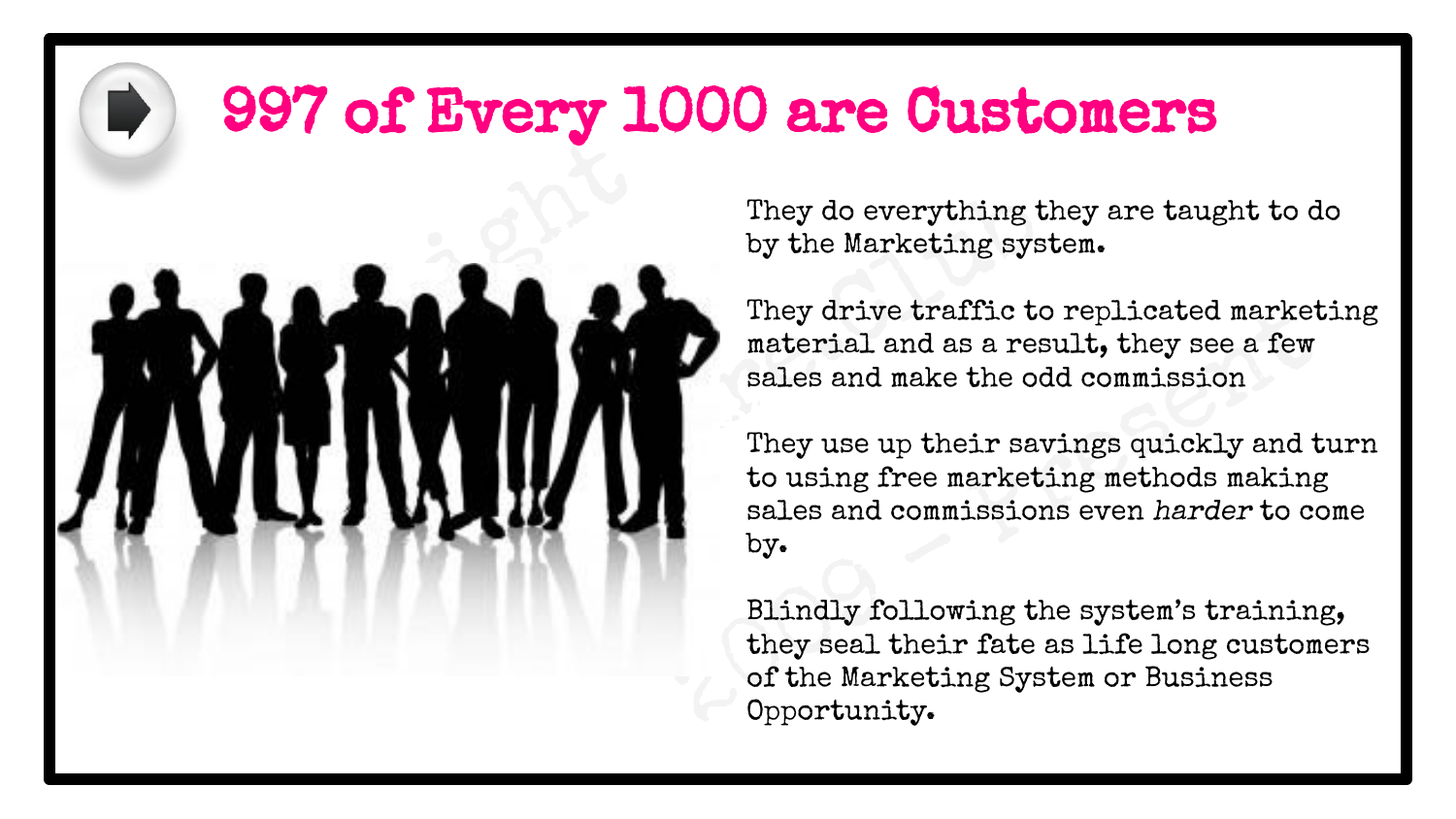#### 3 of Every 1000 are Top Earners



They do things differently. They view Business Opportunities and Marketing Systems as something to sell.

They use their own marketing materials!

They use their own marketing materials!<br>Marketing Systems and Business<br>opportunities **pay** most of the commission<br>to top earners as they bring most of the<br>customers...<br>...while they <u>earn</u> most of their money fro<br>affiliate Marketing Systems and Business opportunities pay most of the commissions to top earners as they bring most of the customers...

...while they earn most of their money from affiliates (customers) who depend on the system for training and marketing. They bring nothing new, except their savings.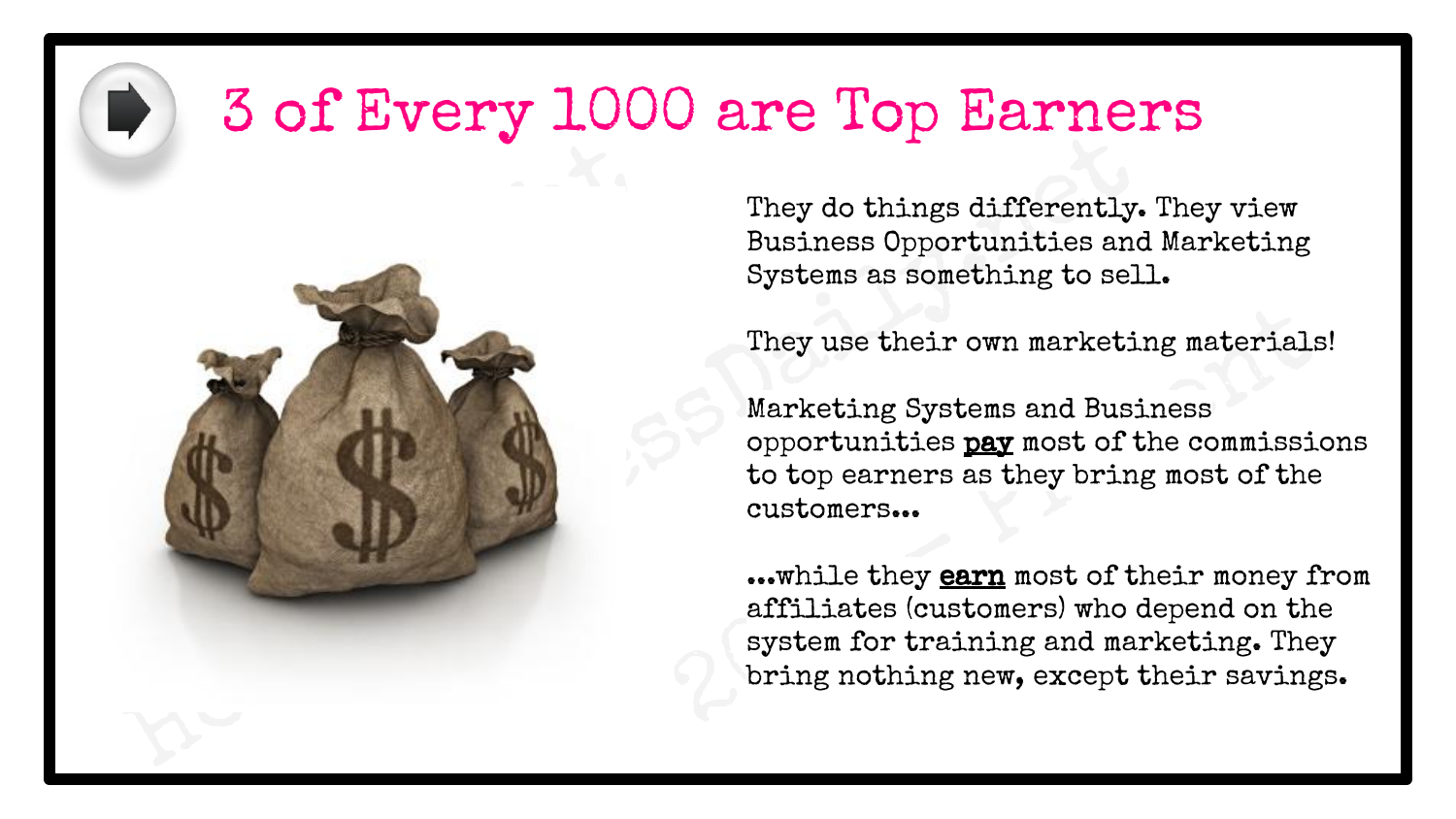### Why Do So Many Mess it Up?

That's easy.

Seasy.<br>
Industry is promoted as 'get rich of<br>
tracts freebie seekers. Those not The industry is promoted as 'get rich quick'  $-$  '3 clicks of a mouse'

It attracts freebie seekers. Those not willing to learn the skills and do the work.

uick' - '3 clicks of a mouse'<br>villing to learn the skills and do the work.<br>cnow nothing about in order to get the exact<br>e entrepreneurs chasing shiny balls and the<br>lly make people send them money.<br>they don't see riches the is promoted as 'get rich quick' - '3 clicks of a mouse'<br>eebie seekers. Those not willing to learn the skills :<br>ople teaching what they know nothing about in order<br>etrying to teach. Wannabe entrepreneurs chasing shi<br>t 'ninj It's full of people teaching what they know nothing about in order to get the exact thing they are trying to teach. Wannabe entrepreneurs chasing shiny balls and the latest greatest 'ninja' trick to magically make people send them money.

They give it a couple of months and if they don't see riches they're gone, along with all their goals and dreams.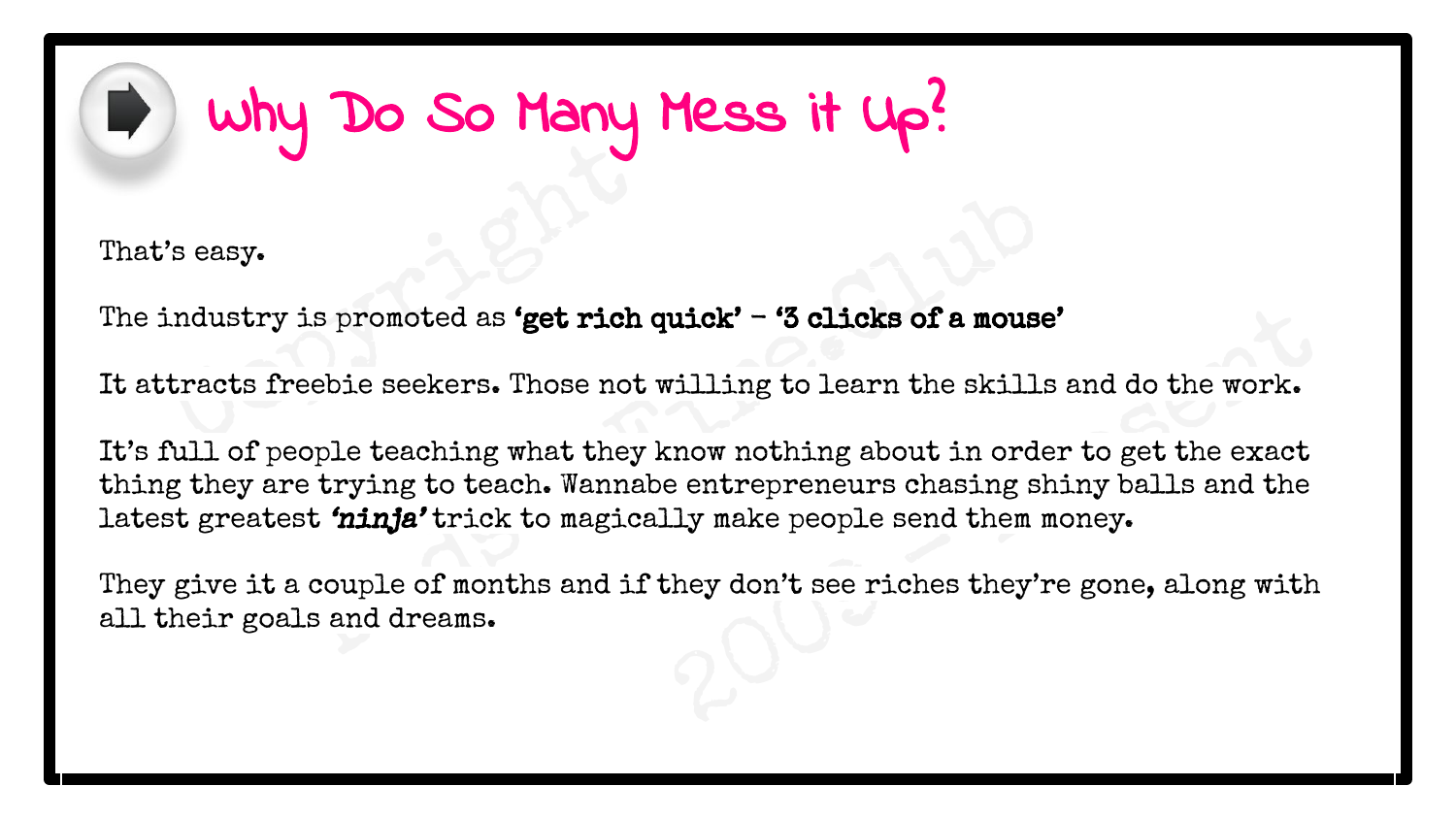

#### There's a Reason You're Here

e not like the others, are you? You<br>cans. You don't buy into the hype. Where the two state of the transmutation of the transmutation of the transmutation of the state of the state of the state of the state of the state of the state of the state of the state of the state of the state of the st e the others, are you? You're not fooled by the 'push bon't buy into the hype.<br>Dads on the hype.<br>Dads on the hype.<br>Dads of  $\frac{10,000}{\text{month}}$  and upwards. You're not like the others, are you? You're not fooled by the 'push button' money systems. You don't buy into the hype.

But You ARE fully aware creating a decent income online is possible, right?

By decent, i'm talking about \$10,000/month and upwards.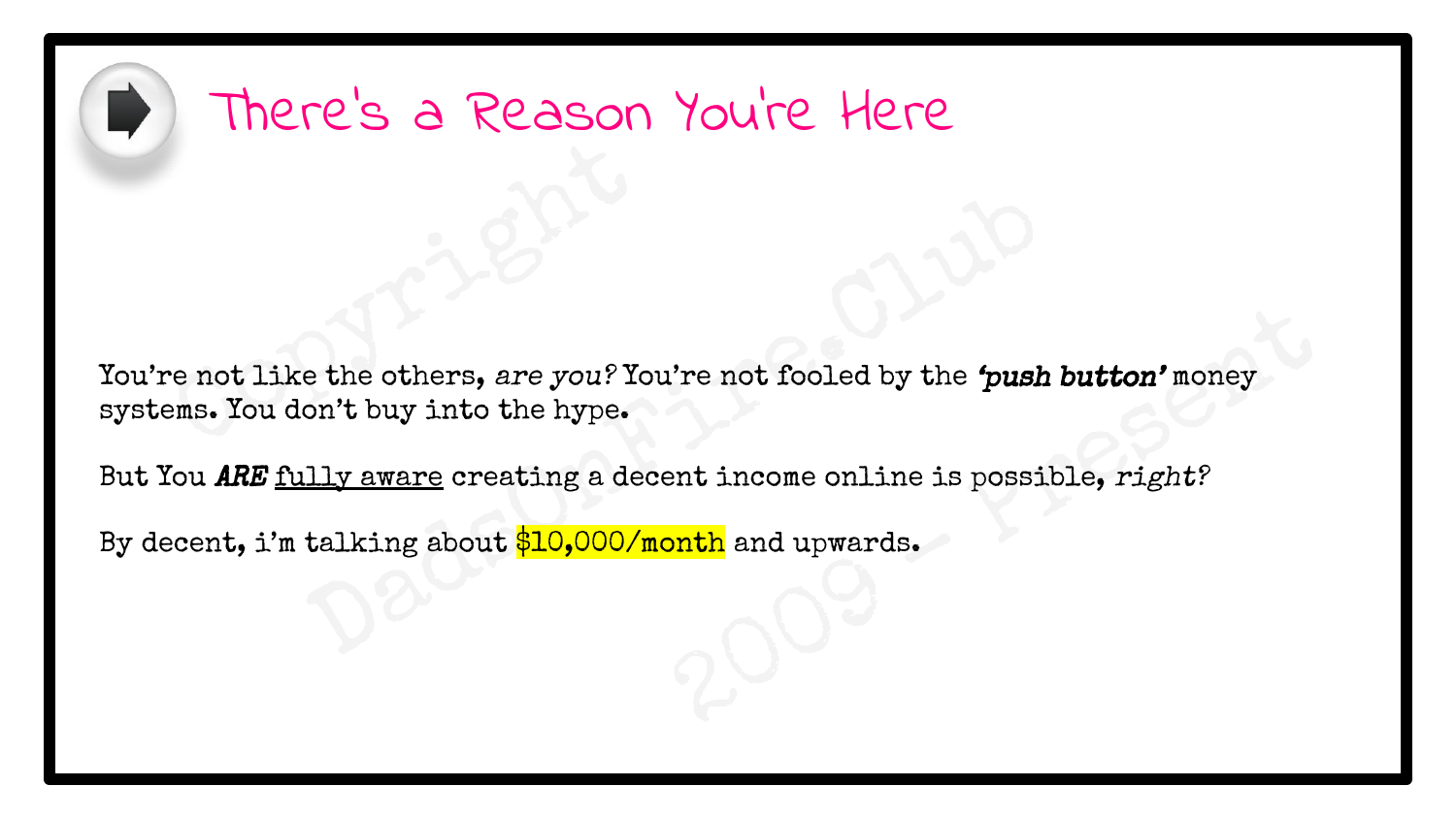### Company Company Company Company Company Company Company Company Company Company Company Company Company Company<br>Company Company Company Company Company Company Company Company Company Company Company Company Company Compan Ex Look Out Over **A Quick Look Out Over the Industry.**  $\mathbf{m}$  and  $\mathbf{r}$  is a subset of  $\mathbf{r}$ A Quick Look Out Over The Industry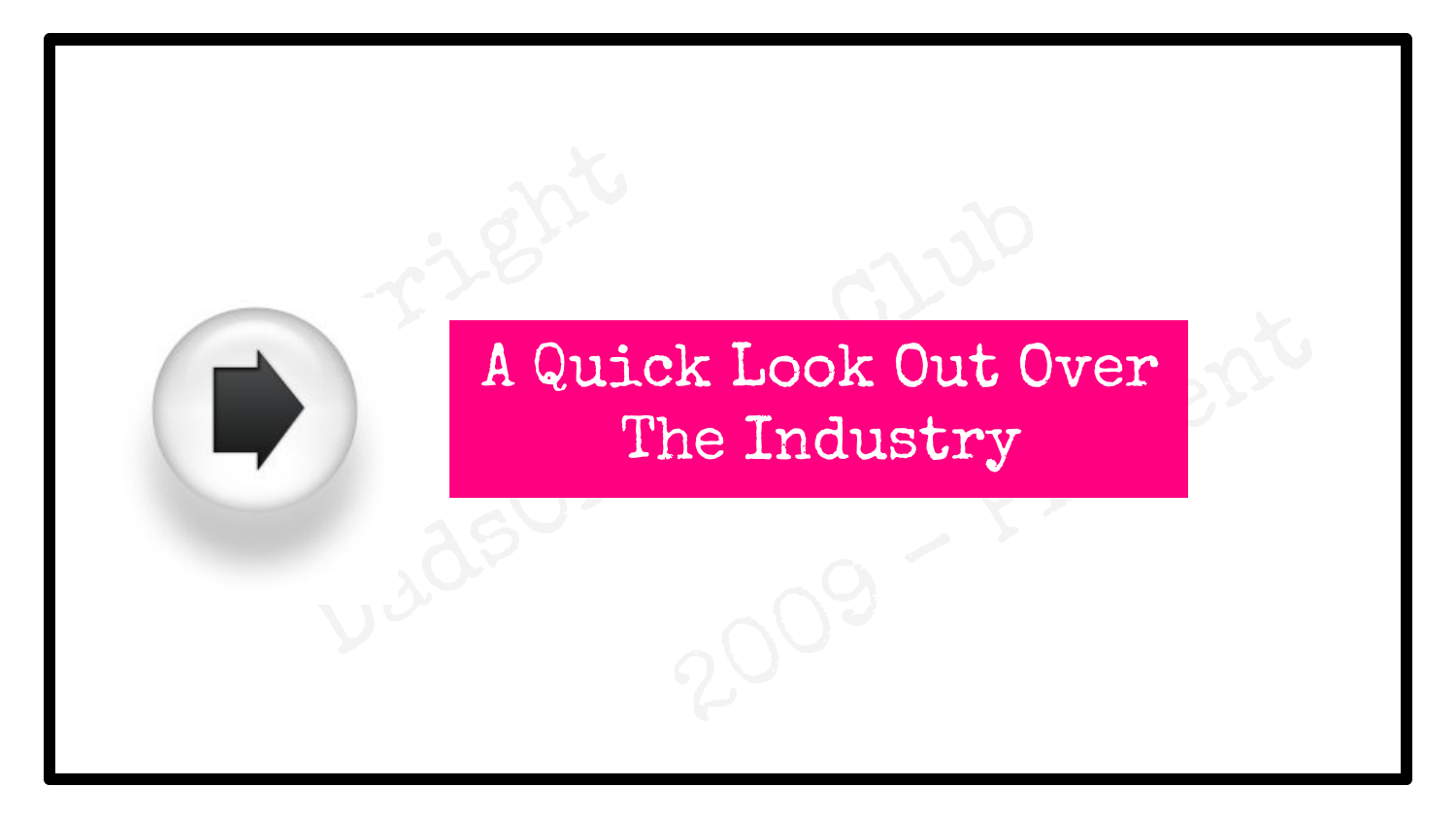#### It Really is a Beautiful Industry

e else can an average young guy fr<br>ifications, learn some skills and<br>in a year?<br>you get it right, it's an<br>ome place to be. You can do<br>you want, when you want Where else can an average young guy from Scotland, get kicked out of school with no qualifications, learn some skills and make more money in a month than most will ever make in a year?

When you get it right, it's an awesome place to be. You can do what you want, when you want with who you want, whenever you want to do it.

The freedom and choices that come with making \$10,000/month and upwards is staggering.

Places you'll see. Things you can do and the awesome people you'll meet along the way.

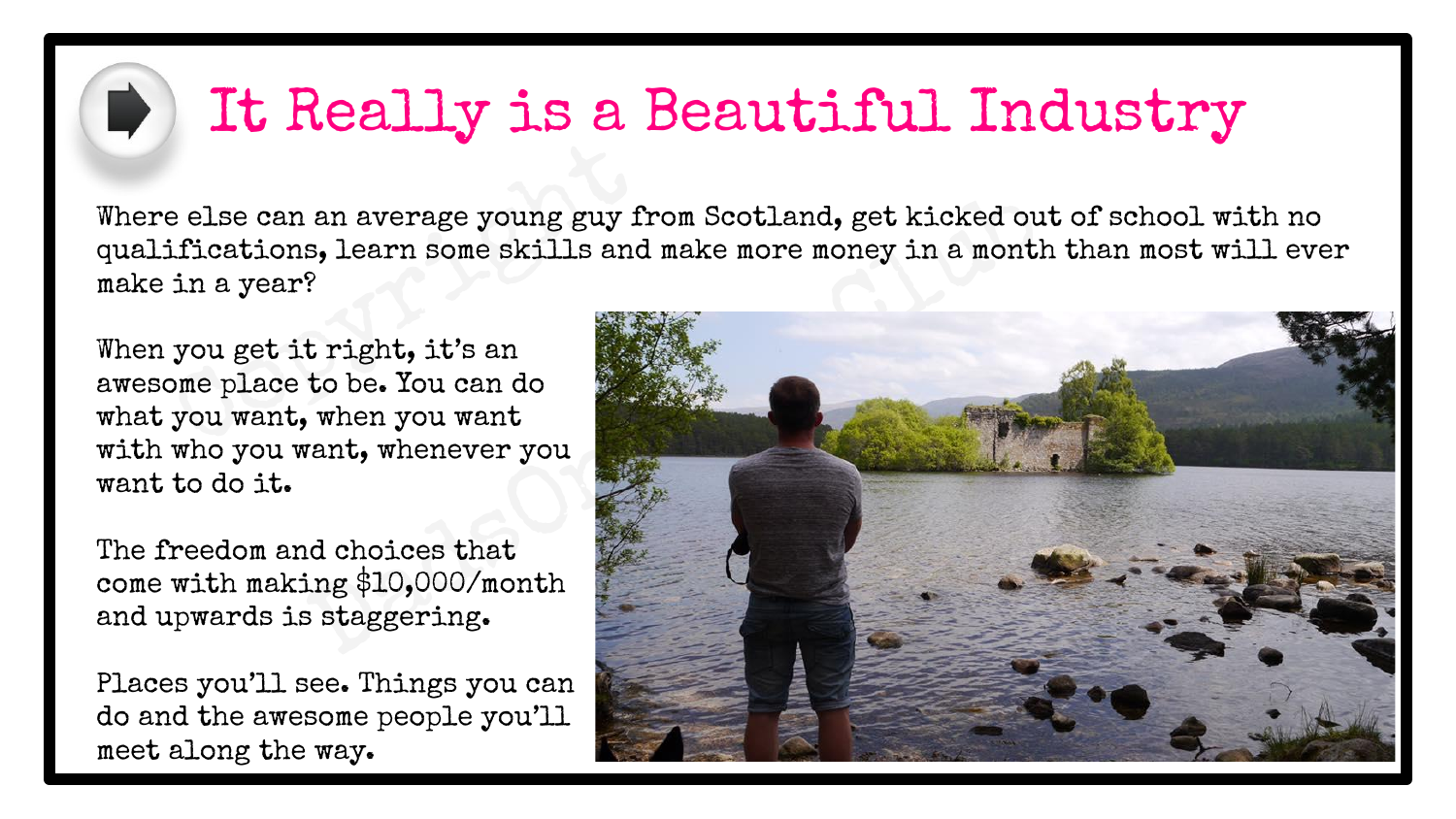# Copyright Copyright Tarnished By Ugly People

A massive network of peop<br>
a handful at the top makin<br>
from everyone down below<br>
As much as I'd love to belit<br>
wants to help" it's far free<br>
Get it wrong and the Home<br>
can be a dark and lonely p<br>
Strained and even B<br>
Maxed A massive network of people helping people or a handful at the top making all the money from everyone down below?

As much as I'd love to believe everyone "just<br>wants to help" it's far from the truth.<br>Get it wrong and the Home Business Industry<br>can be a dark and lonely place of despair.<br>• Strained and even Broken relationship<br>• Maxed o As much as I'd love to believe everyone "just wants to help" it's far from the truth.

Get it wrong and the Home Business Industry can be a dark and lonely place of despair.

- Strained and even Broken relationships.
- Maxed out credit cards.
- Savings obliterated!

All in your quest for success!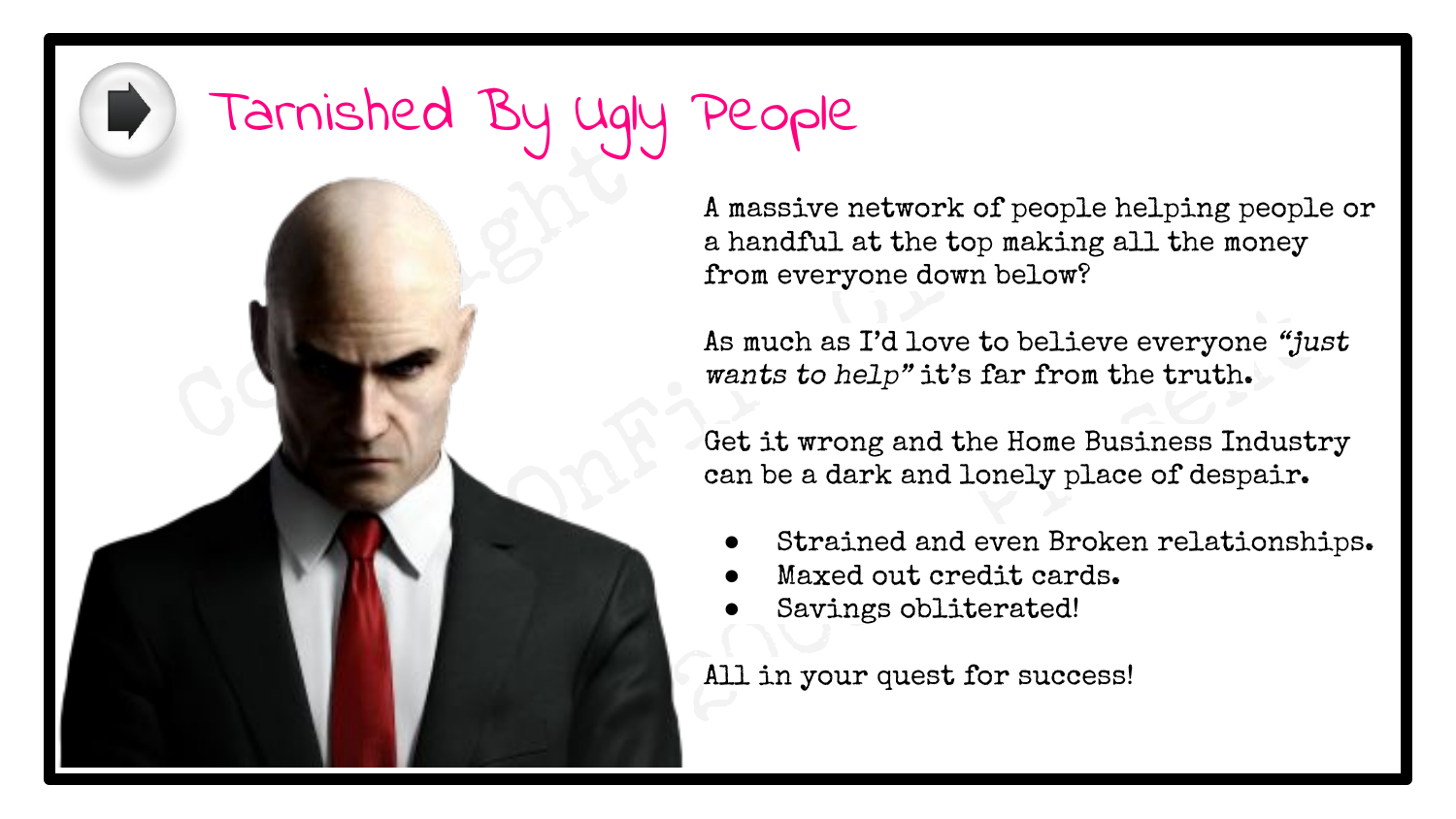I know a guy who spent over \$70,000 without as much as a penny in return.

But that's the mentality of the 'get Rich Quick' crowd.

They don't understand it's **NOT** the Marketing System or Business Opportunity which will create their success.

we a guy who spent over \$70,000 with<br>that's the mentality of the 'get Riddon't understand it's **NOT** the Mark<br>create their success.<br>bitched as easy riches and they the<br>commissions! But as you now know, nk just by becoming a member, they'll see sales<br>when you become a member...<br>One a customer!!!<br>Dearn. Skills of a successful Home Business<br>there are no limits. mentality of the 'get Rich Quick' crowd.<br>
lerstand it's **NOT** the Marketing System or Business Opeir success.<br>
Seasy riches and they think just by becoming a member<br>
Is easy riches and they think just by becoming a member. It's pitched as easy riches and they think just by becoming a member, they'll see sales and commissions! But as you now know, when you become a member...

#### ...you become a customer!!!

You have to understand you've skills to learn. Skills of a successful Home Business Entrepreneur. Once you acquire those, there are no limits.

So, how do you feel now...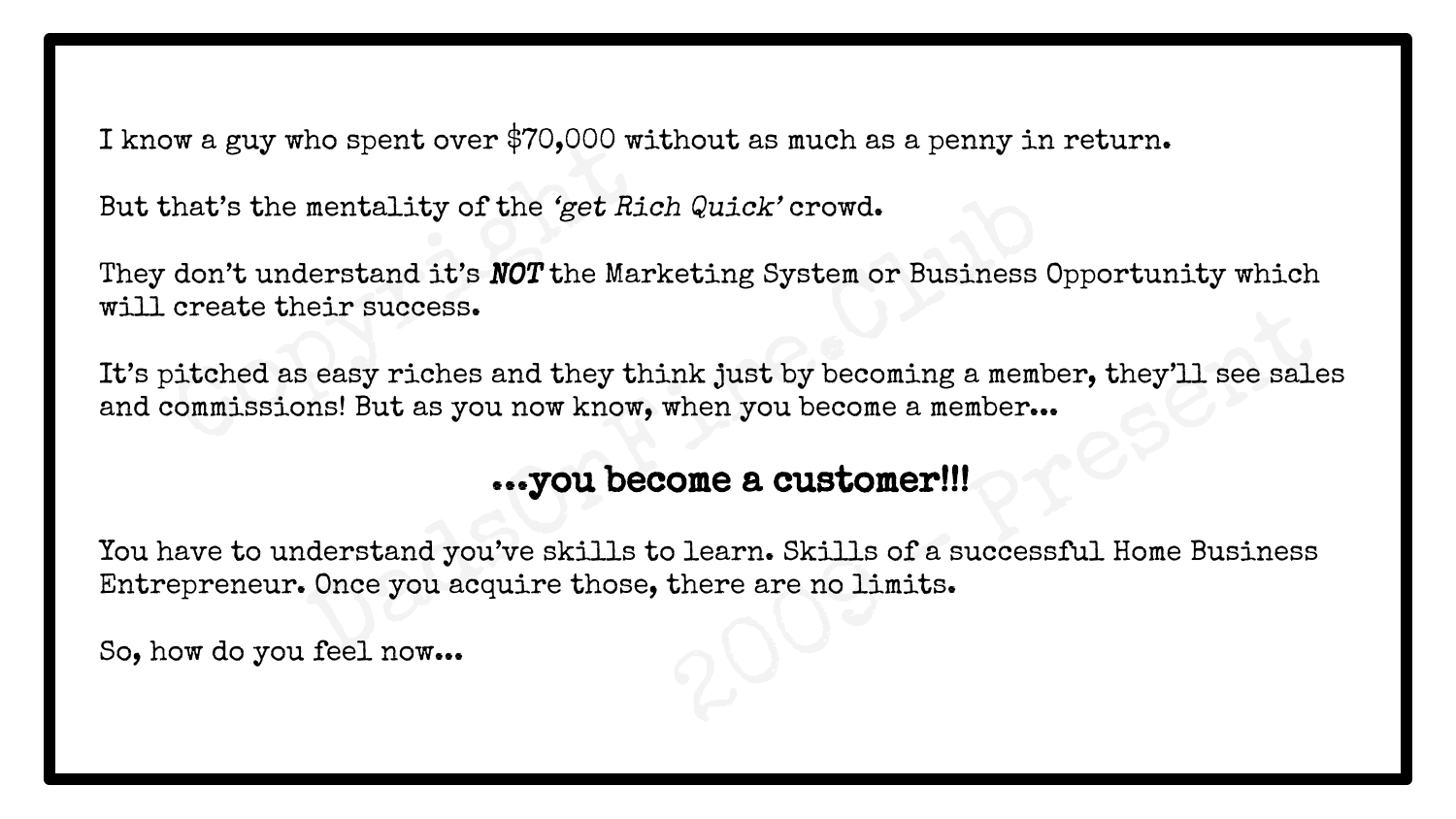### Copyright (Copyright) ing it all Out<br>Take Years! Figuring it all Our Can Take Years!  $\sim$  Homes Richard Richard Richard Richard Richard Richard Richard Richard Richard Richard Richard Richard Richard Richard Richard Richard Richard Richard Richard Richard Richard Richard Richard Richard Richard Richard Ri Figuring it all Out Can Take Years!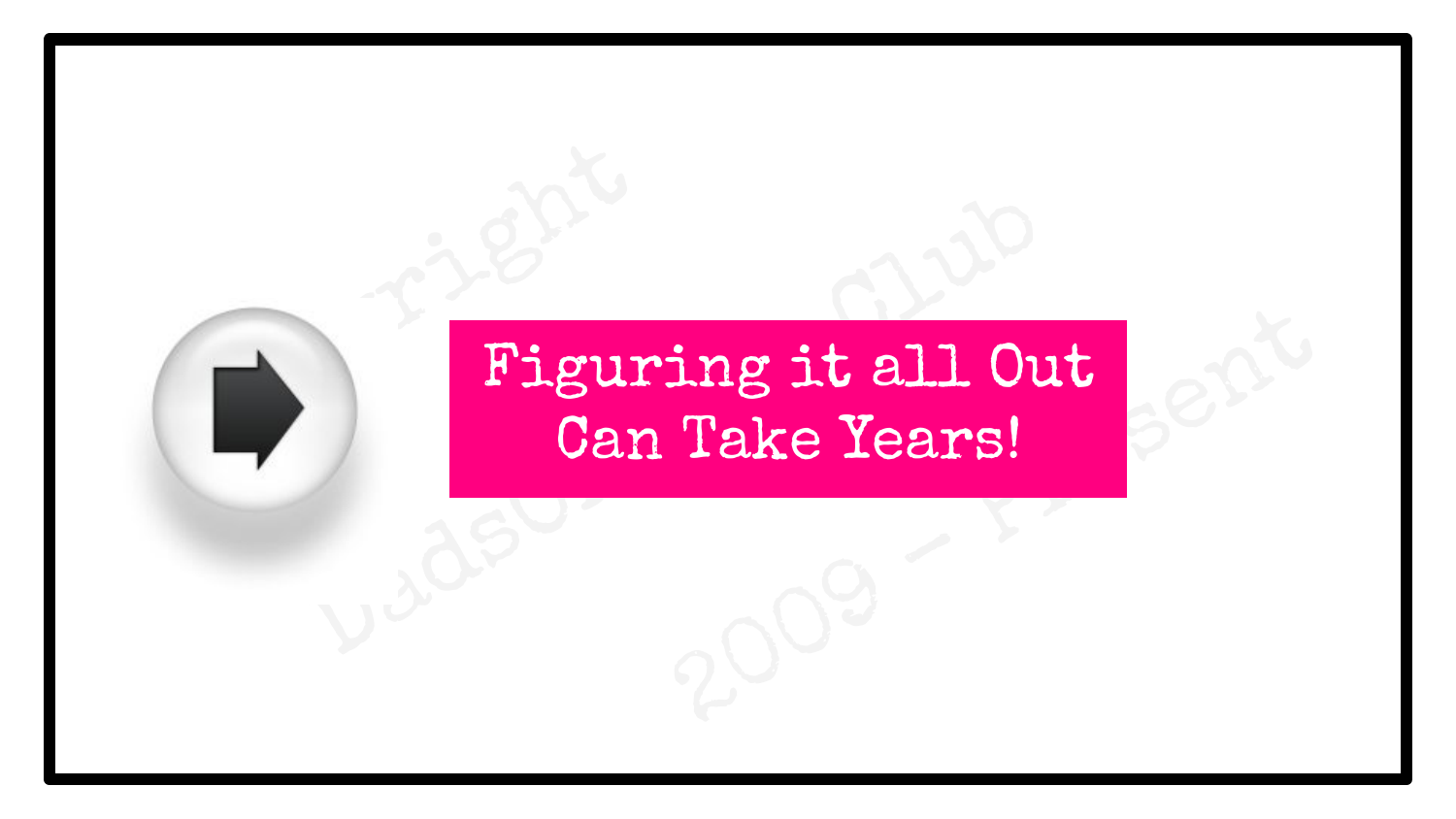#### I've Done Most of the Hard Work For You!

f you're not fully convinced of which a Marketing System or Busines<br>cated materials and make money...<br>n you'll have to go and join the 'me not fully convinced of what i've told you so far. If yo<br>keting System or Business Opportunity, drive some therials and make money...<br>ave to go and join the **'make money'** crowd for a few ye<br>same tired, worn out marketing c But if you're not fully convinced of what i've told you so far. If you still think you can join a Marketing System or Business Opportunity, drive some traffic into the replicated materials and make money...

...then you'll have to go and join the **'make money'** crowd for a few years.

Repeating the same tired, worn out marketing cliches used by the entire Industry.

Buying every program and training course available thinking it may just be the one you need to finally succeed.

When we money' crowd for a few years.<br>
Keting cliches used by the entire Industry.<br>
Insea, we available thinking it may just be the one<br>
primity because, you know, if you're in first<br>
spent every penny you have. Then, and Getting in on every 'ground floor' opportunity because, you know, if you're in first you'll make all the money :-)

When they've all failed you, and you've spent every penny you have. Then, and ONLY then will you be ready to come back and do it my way.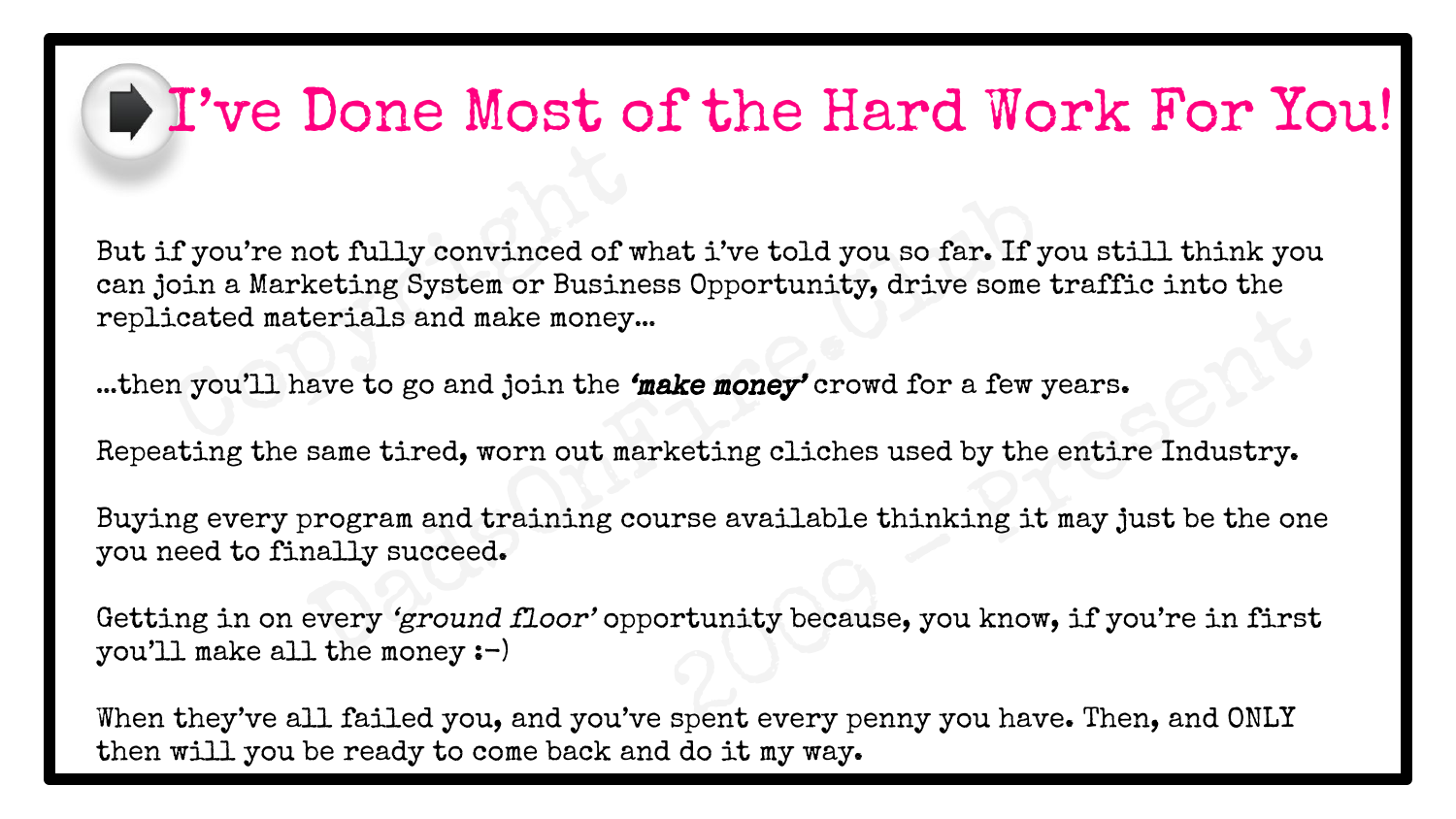# Copyright Copyright<br>Copyright Copyright Copyright Copyright<br>Copyright Copyright Copyright Copyright Copyright Copyright Copyright<br>Copyright Copyright Copyright Copyright Copyright Copyright Copyright Copyright Copyright Co g Money is Simple! Making Money is Si Making Money is Simple!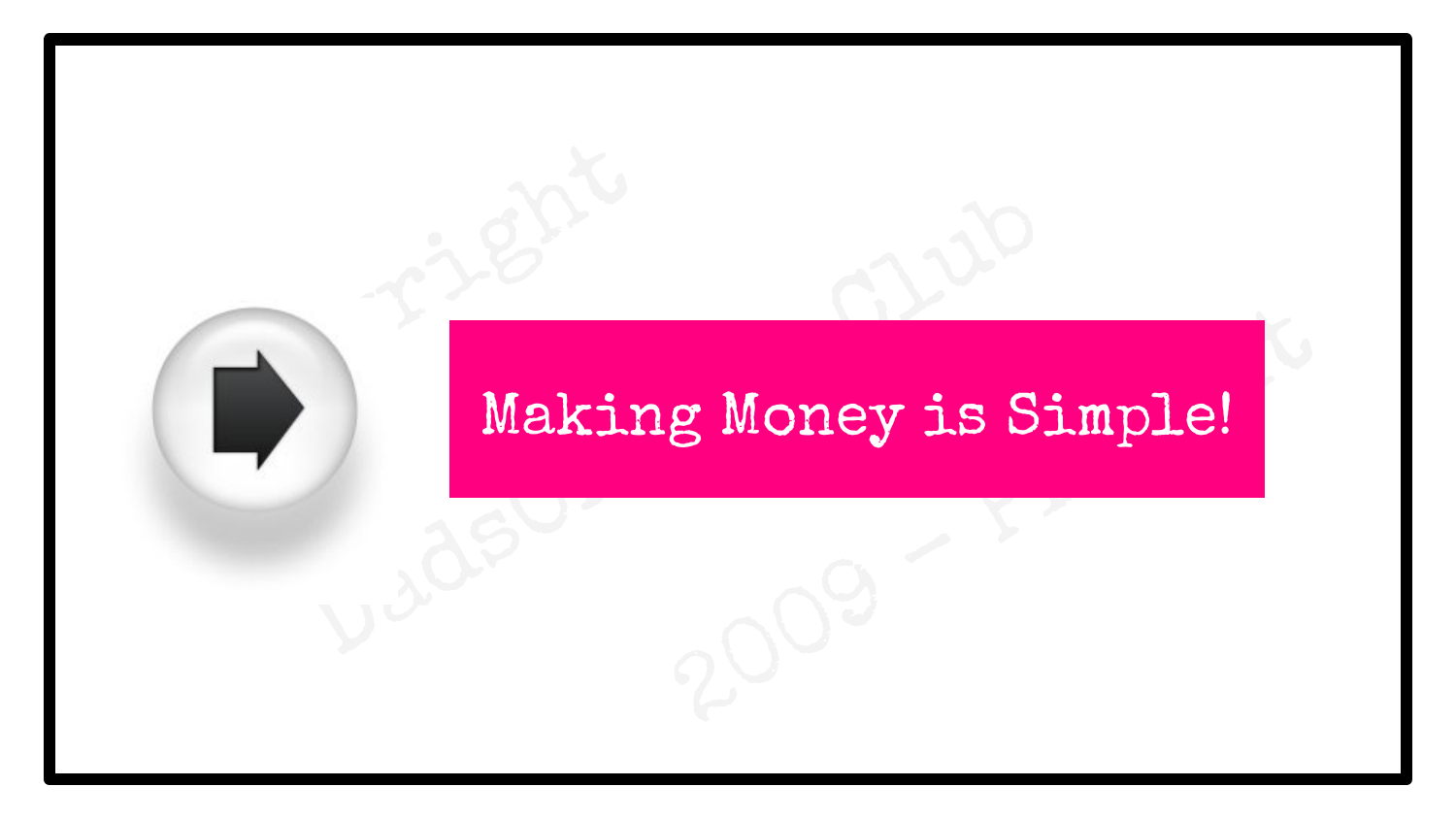

#### Ready To Become a Top Earner?

Notice i didn't say it's easy?

Look, i've been in the industry now since October 2005!

e i didn't say it's easy?<br>
, i've been in the industry now sin<br>
7 Simple Steps to Home Business P ce October 2005!<br> **ofits'** i'm about to lay out for you are based on<br>
lost money.<br>
ave to ;-) t say it's easy?<br>
1 in the industry now since October 2005!<br>
Steps to Home Business Profits'i'm about to lay out for<br>
and error. Thousands in lost money.<br>
In the chin so you don't have to ;-) The "7 Simple Steps to Home Business Profits' i'm about to lay out for you are based on years of trial and error. Thousands in lost money.

I've taken it on the chin so you don't have to  $;-$ 

So let's go!!!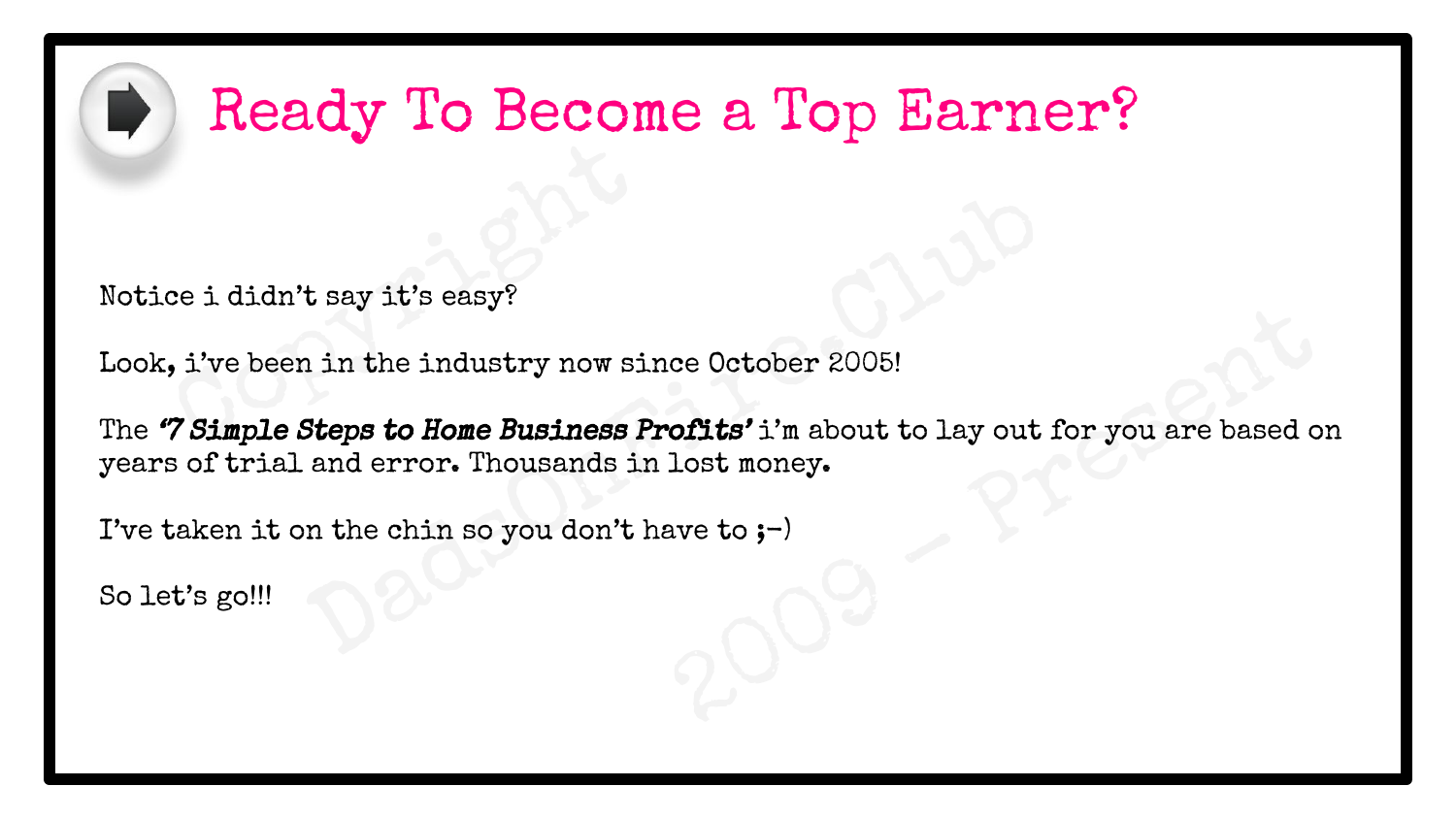# Copyright Step 1 - Audience Serit Brue Rep 1 - Audience Step 1 - Audience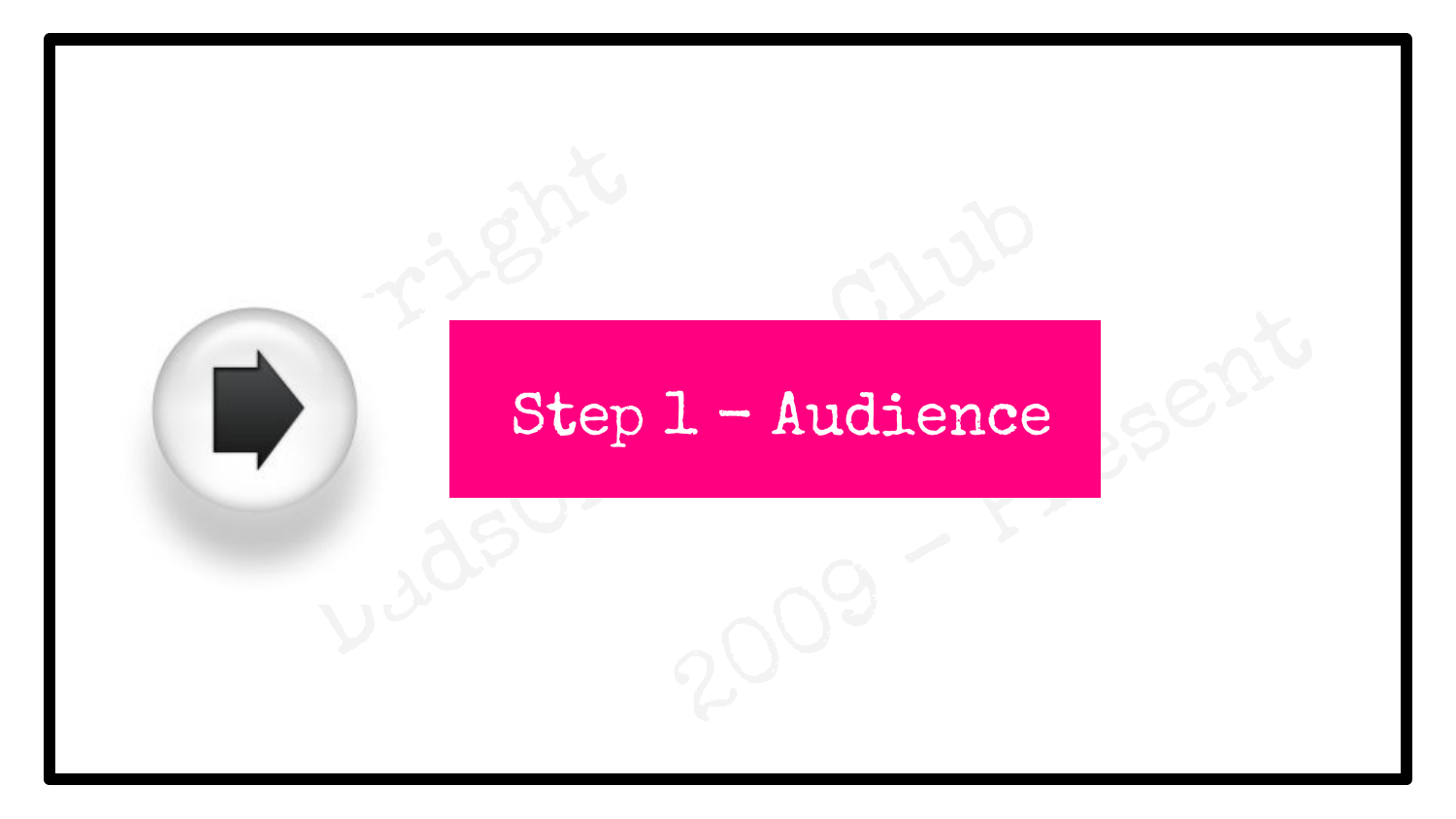

#### Step 1 - Audience

This is who you're going to market and sell to.

Who are they and what are their problems?

is who you're going to market and<br>tre they and what are their proble<br>g back to my MLM days, i remember<br>ucts were. 'Anyone with 2 eyes' the Going back to my MLM days, i remember someone asking who the target audience for the products were. 'Anyone with 2 eyes' they were told.

Although i actually had a customer with 1 eye!

Anyway, terrible advice. Far too broad!

someone asking who the target audience for the<br>y were told.<br>h 1 eye!<br>counter to no one' - You maybe think<br>or consume your product but i guarantee,<br>arketing to anyone with 2 eyes is too much to u're going to market and sell to.<br>
And what are their problems?<br>
May MLM days, i remember someone asking who the targ<br> **Anyone with 2 eyes'** they were told.<br>
Unally had a customer with 1 eye!<br>
Deleadvice. Far too broad!<br>
H There's a saying, 'market to everyone, you market to no one'  $-$  You maybe think everyone should join your opportunity or consume your product but i guarantee, everyone won't think the same!

The rejection you have to go through marketing to anyone with 2 eyes is too much to handle for most people.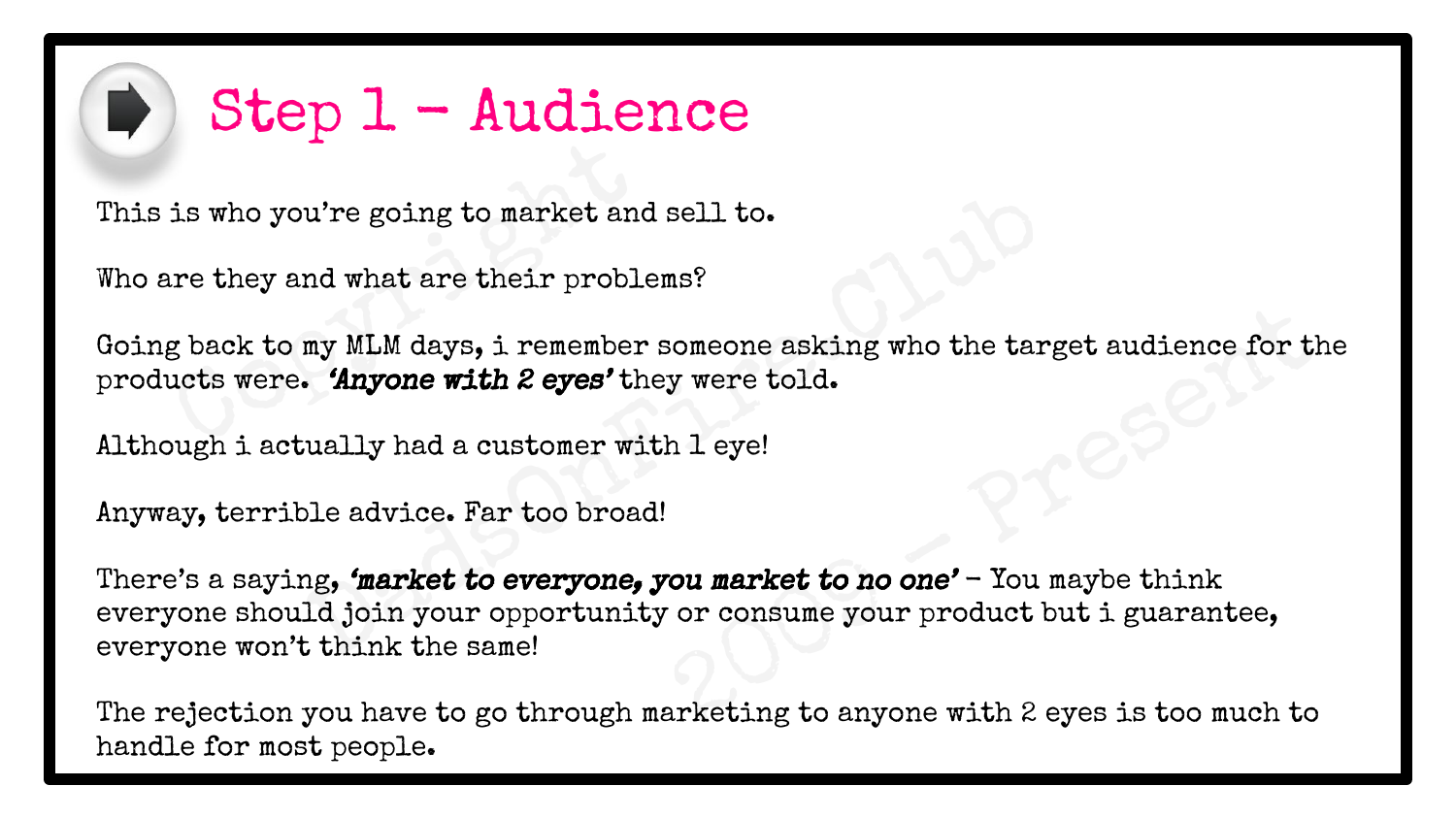You'll become the person everyone tries to avoid.

1 become the person everyone trie<br>ur sales funnel is set for you to t<br>le who are interested in what you<br>urrow your audience and make a li<br>lps if it's an audience you are fam If your sales funnel is set for you to talk with people, you only want to be talking to people who are interested in what you have to offer.

So narrow your audience and make a list of all the pains they may be suffering.

have to offer.<br>Et of all the pains they may be suffering.<br>iliar with and have knowledge of. It's easier to the person everyone tries to avoid.<br>
Nunnel is set for you to talk with people, you only we<br>
interested in what you have to offer.<br>
r audience and make a list of all the pains they may b<br>
s an audience you are familiar wit It helps if it's an audience you are familiar with and have knowledge of. It's easier to relate.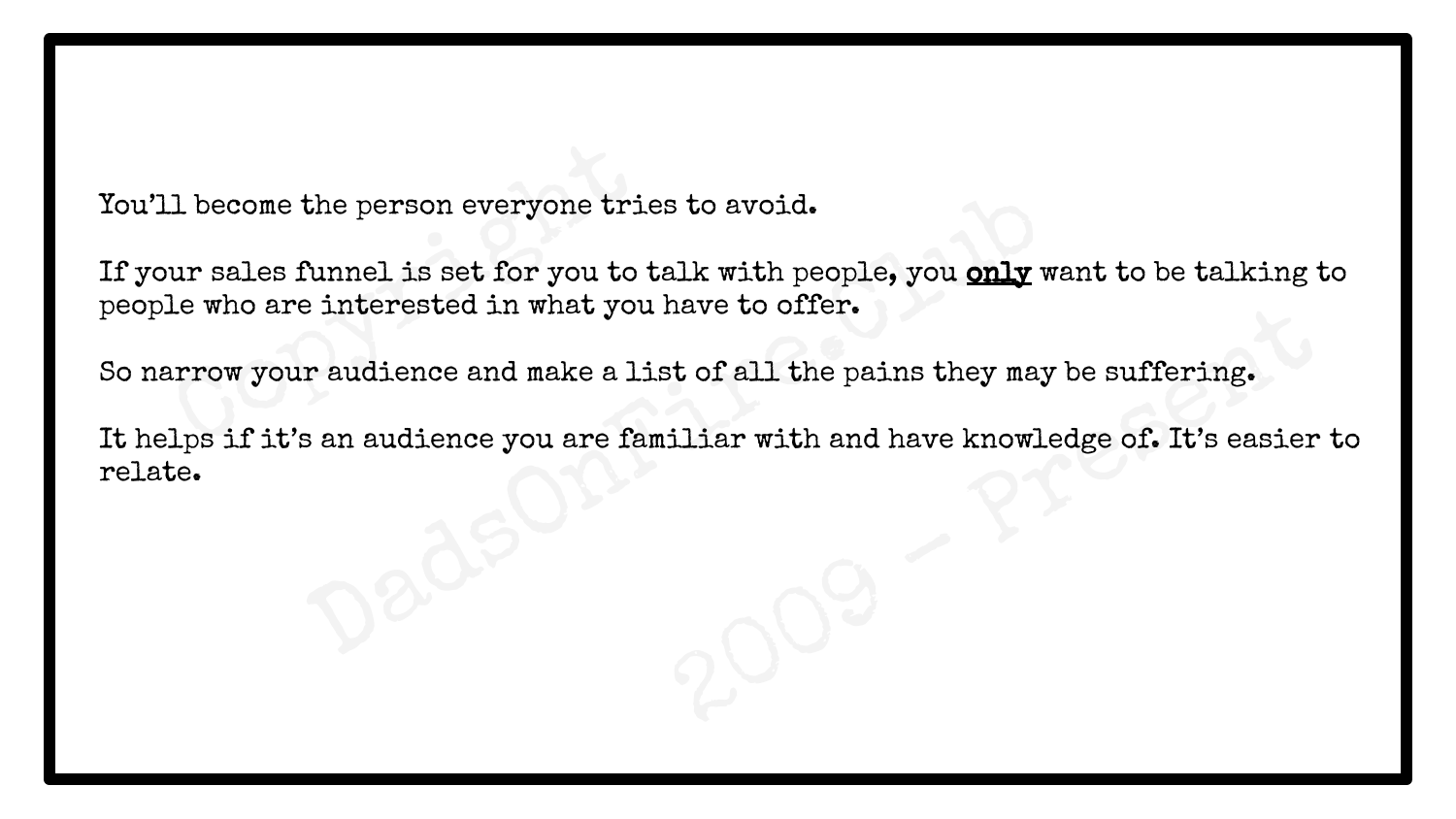# Copyright , 2009 - President Dads Bxamples Examples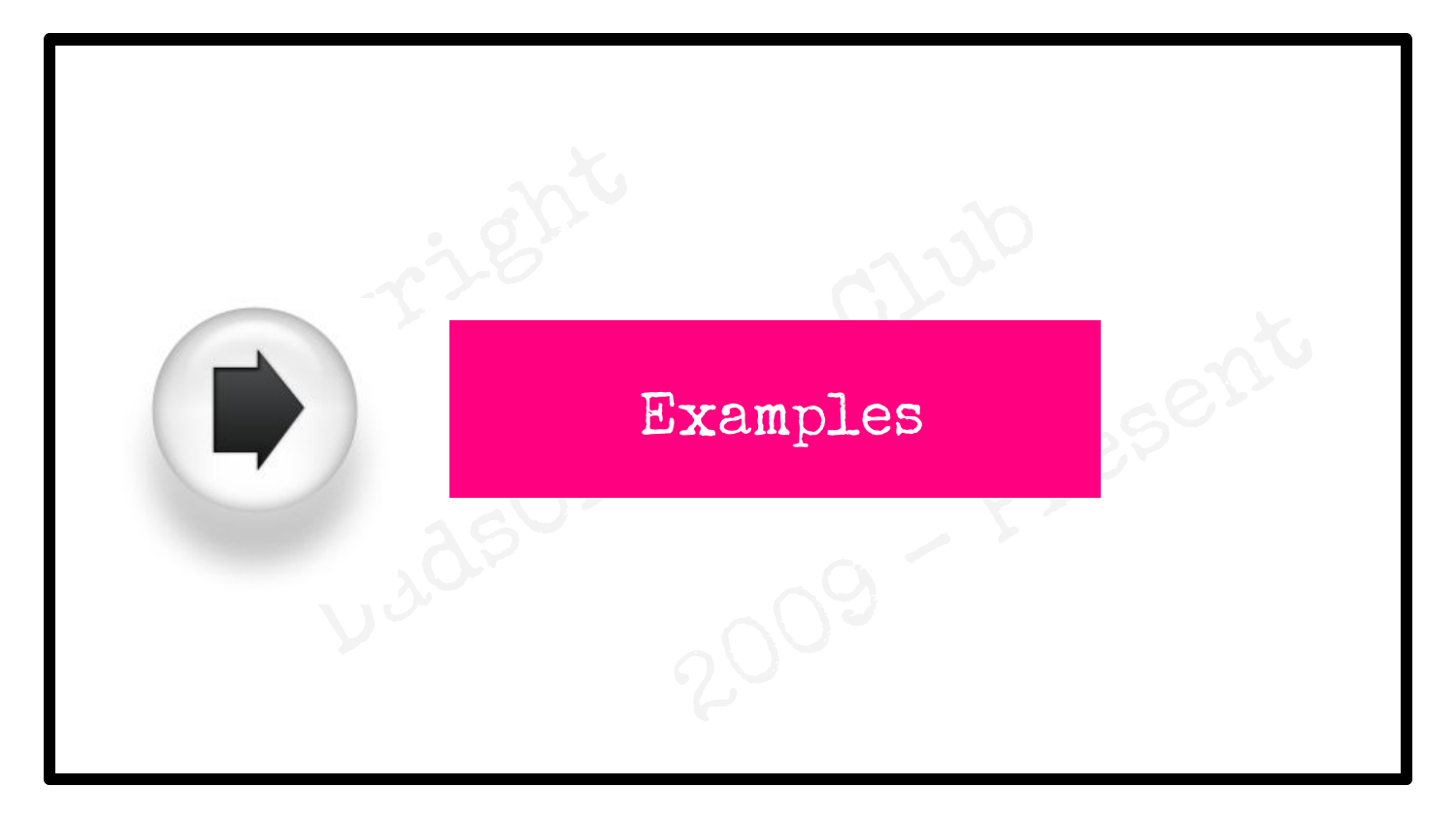

### Marketers<br>
is the actual funnel i used when if<br>
udience was 'Struggling MLM'ers'.<br>
t after disillusioned Network Ma Example 1 - Disillusioned Network Marketers

This is the actual funnel i used when i first started online.

The audience was 'Struggling MLM'ers'.

2009 - Present **EXECUTE:**<br>
Under the same of the started online.<br>
We say the started online.<br>
Under the started online.<br>
Under the started online.<br>
Under the started online in the start of the start of the start of the start<br>
Computer of I went after disillusioned Network Marketers. Those who had been in the industry for some time and had, like me, came to realise it wasn't as easy as they all promised.

I had been in that category for 3 years so i knew it inside out. I could relate to them and they saw me as the answer to their struggles.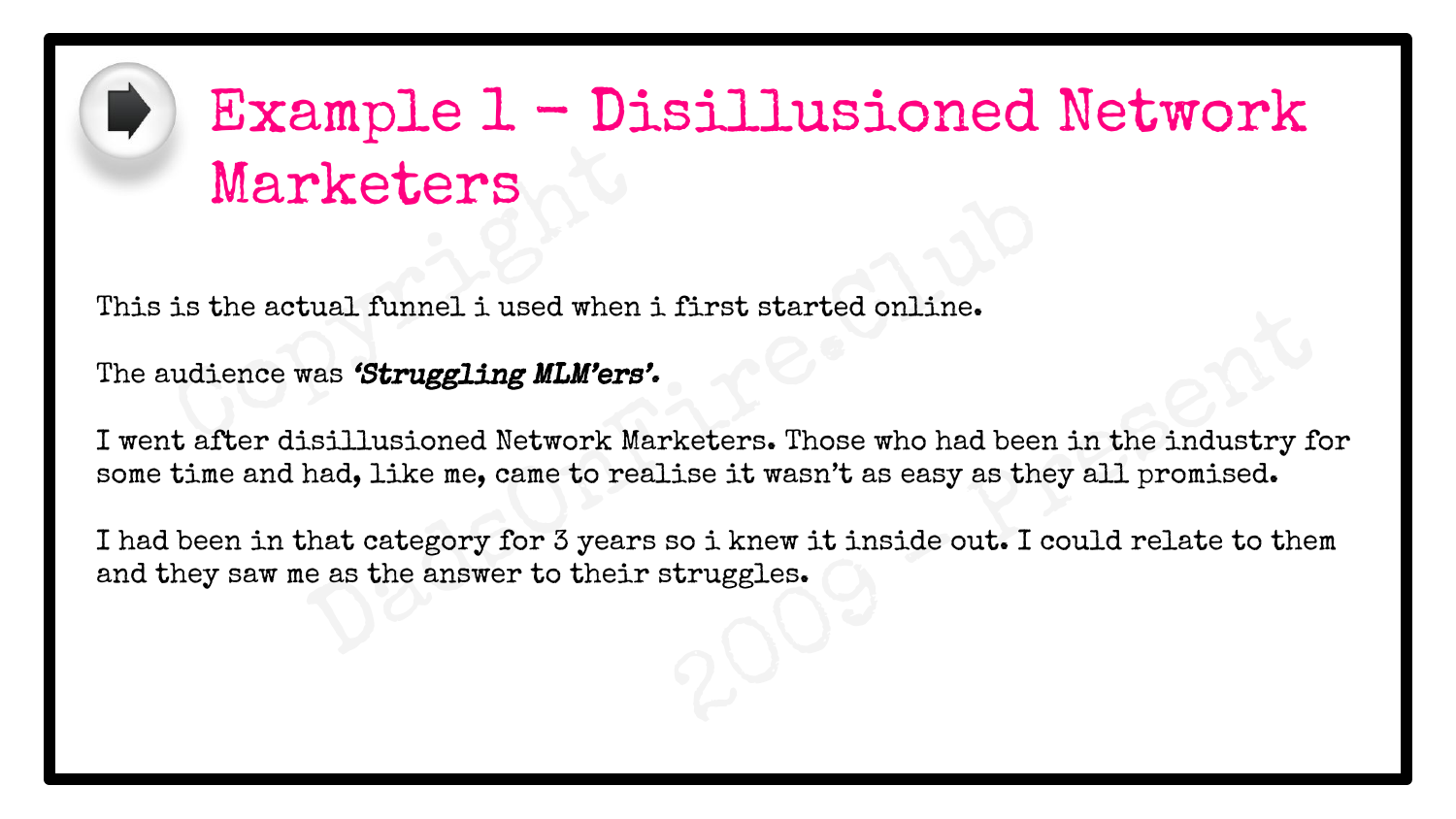

#### Example 2 - Offline Sales

ent of mine, who was a member of a<br>tify a unique audience to target a<br>ackground was in offline sales. H popular blogging platform, was struggling to<br>nd was a bit lost.<br>e was now doing online sales.<br>want to transition to online sales, putting<br>as the solution. A client of mine, who was a member of a popular blogging platform, was struggling to identify a unique audience to target and was a bit lost.

His background was in offline sales. He was now doing online sales.

ne, who was a member of a popular blogging platform,<br>ique audience to target and was a bit lost.<br>d was in offline sales. He was now doing online sales<br>offline sales people who want to transition to online<br>ular blogging pla So he targets offline sales people who want to transition to online sales, putting across the popular blogging platform as the solution.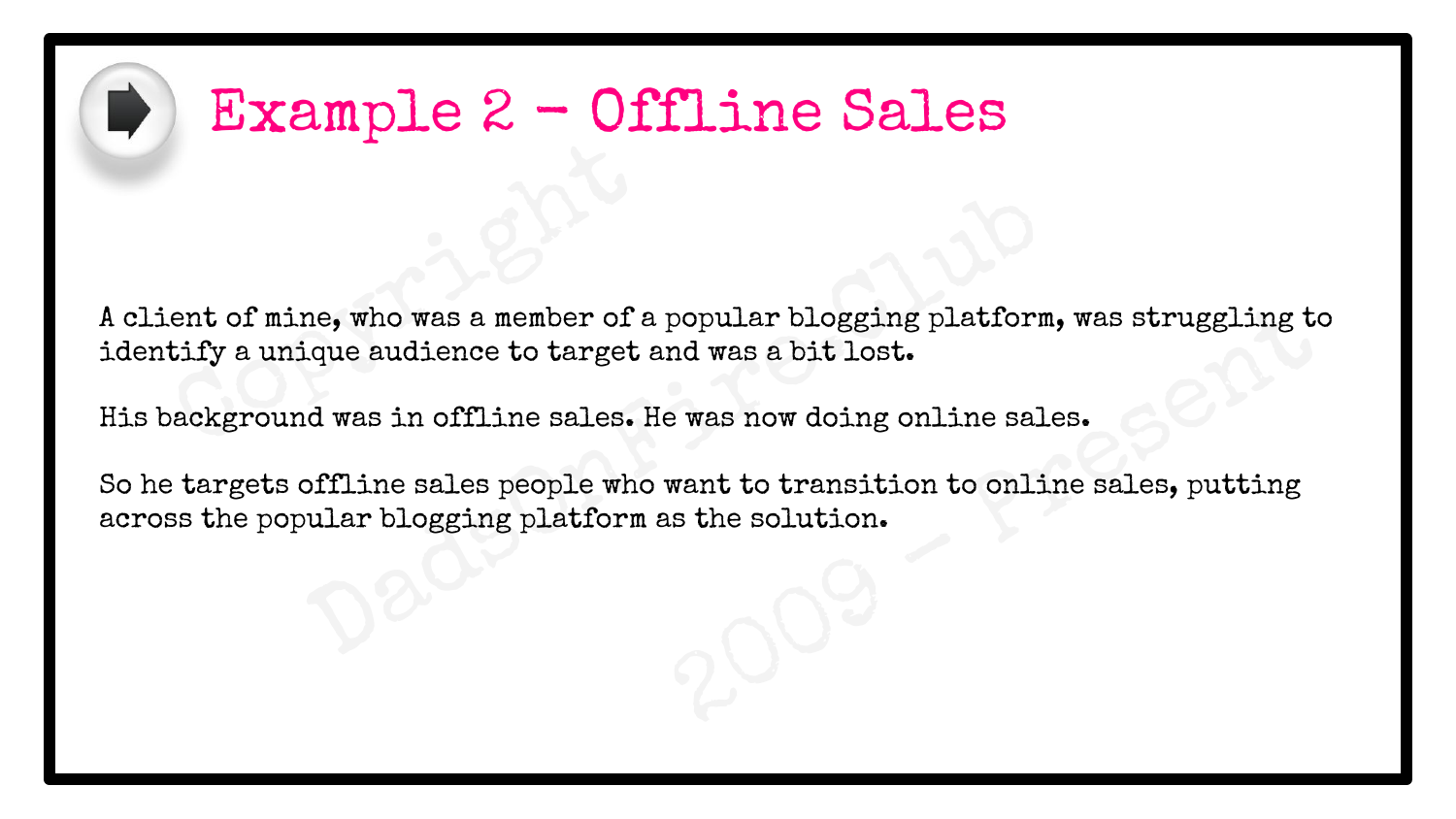# Copyright<br>Copyright<br>Copyright Step?  $2 - Your offer   $8e^{21}$$ Branch Step 2 - Your Offer Step 2 - Your Offer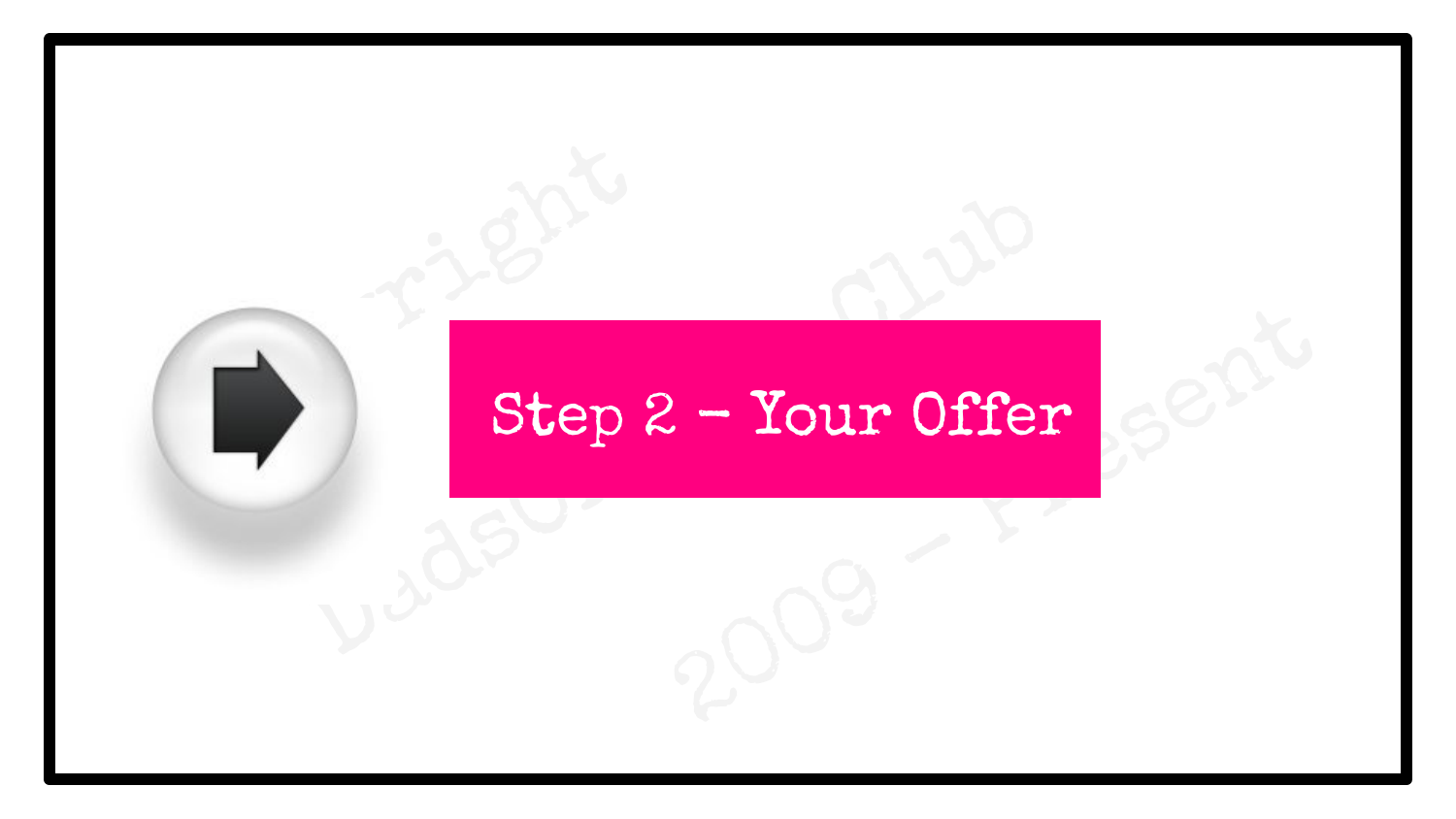

#### Step 2 - Your Offer

is how you'll entice people onto you've crafted your offer you'll b<br>the benefits of joining your emaintain offer is joining your email like of a local state of the state of the state of  $\mathbb{R}^n$ This is how you'll entice people onto your mailing list. Brand your email newsletter. Once you've crafted your offer you'll build a 'lead capture page' inside your website with the benefits of joining your email list.

uild a 'lead capture page' inside your website<br> **1 list.**<br> **2009** - **2009** - **2009** - **2009** - **2009** - **2009** - **2009** - **2009** - **2009** - **2009** - **2009** - **2009** - **2009** - **2009** - **2009** - **2009** - **2009** - **2009** u'll entice people onto your mailing list. Brand you<br>afted your offer you'll build a 'lead capture page' in<br>**its of joining your email list.**<br>**is joining your email list,**  $NOT$  a bribe like a free g<br>i can touch on a bribe i The main offer is joining your email list, NOT a bribe like a free give away or a video series etc. You can touch on a bribe if you want as a secondary bonus for signing up today but it shouldn't be your main offer.

You'll have a content management system such as Aweber who store your email subscribers and allow you to send emails to those subscribers.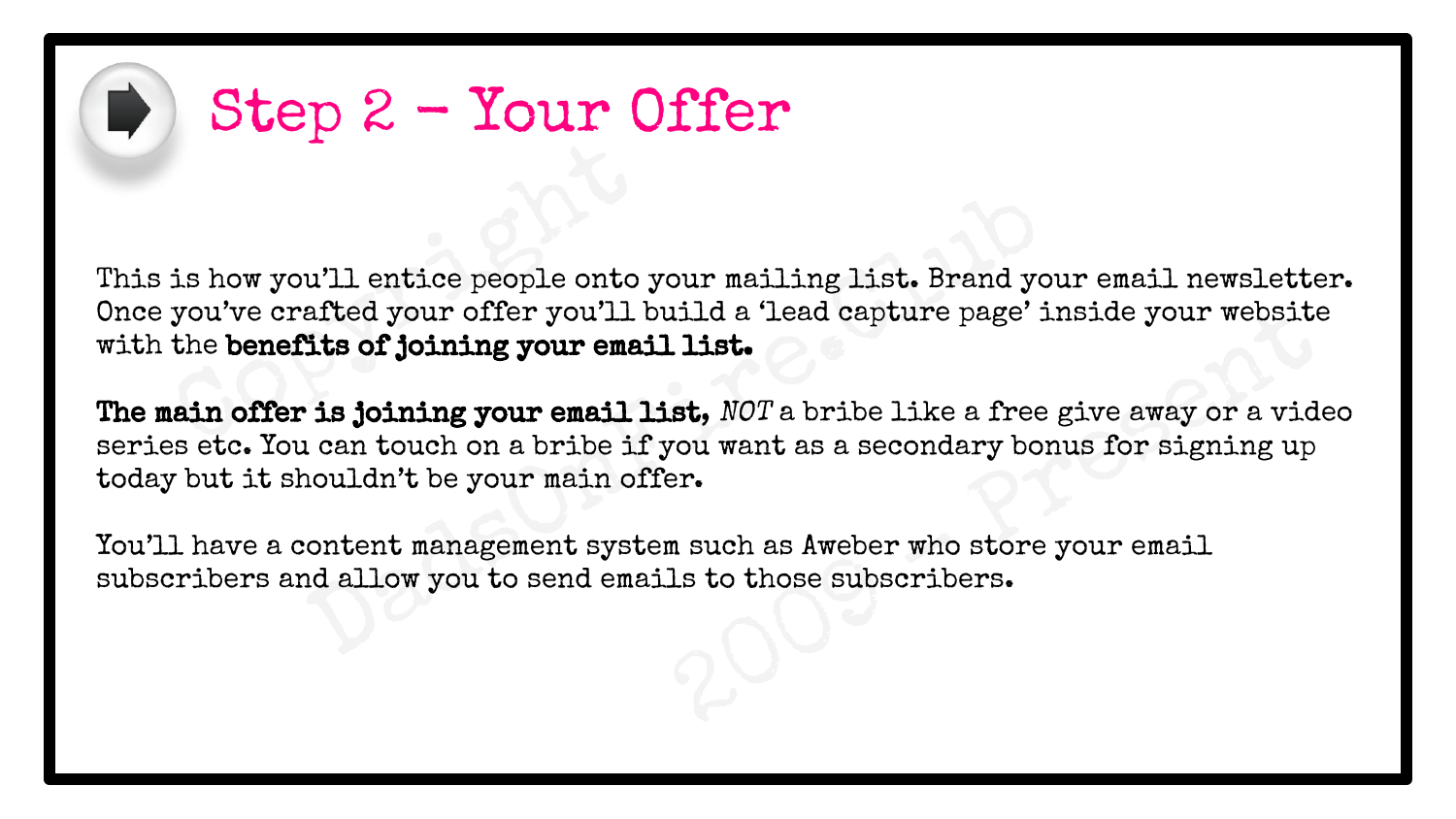# Copyright Step  $2009$ Dads Step 3 - Website Step 3 - Website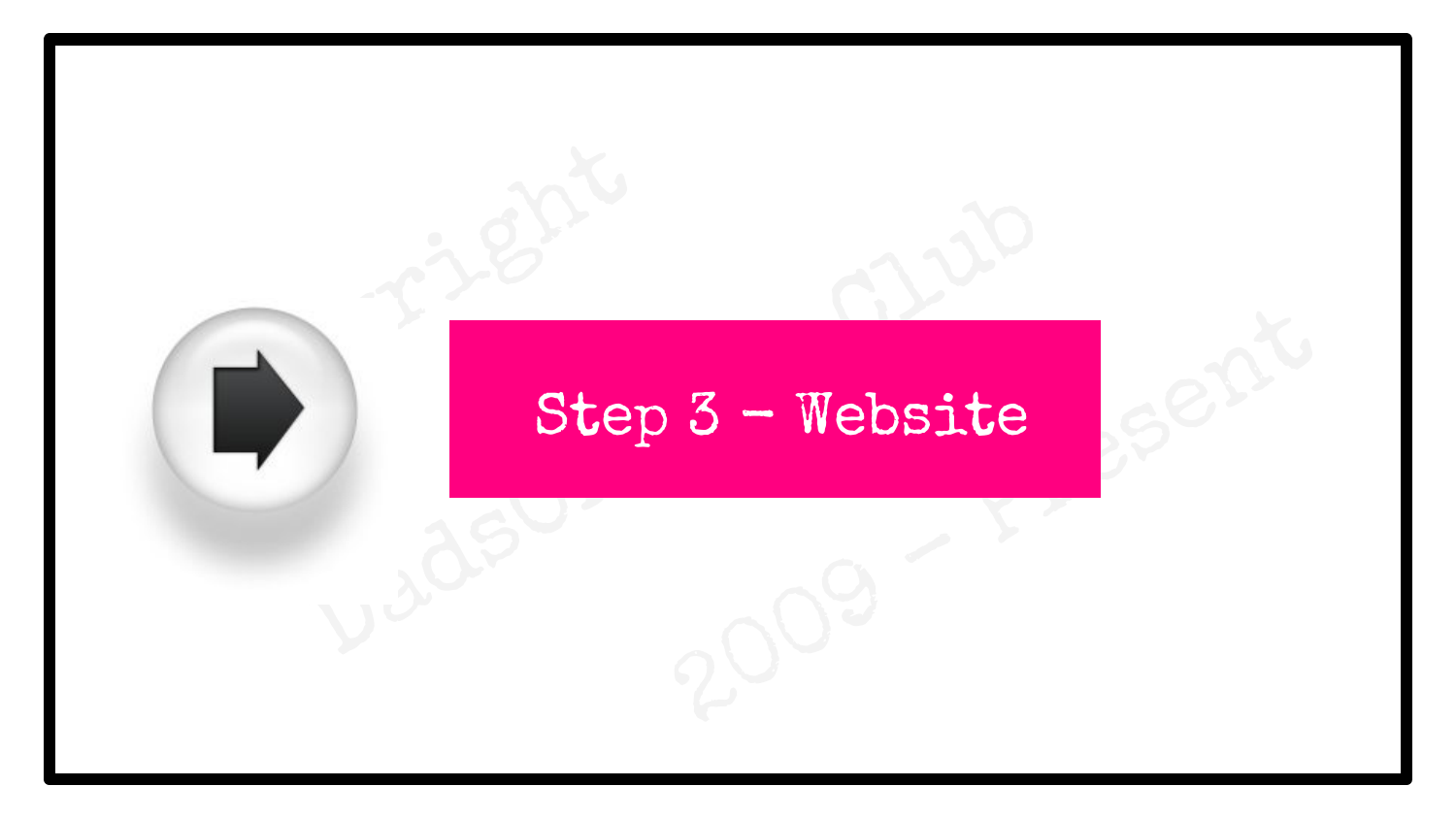

#### Step 3 - Website

e put the replicated marketing matunity give you... In.The.Bin!<br>ave to build your own website. Un<br>self hosted domain name. Probabl Please put the replicated marketing materials your Marketing System or Business Opportunity give you… In.The.Bin!

You have to build your own website. Unique to you with your logo and colour scheme.

ique to you with your logo and colour scheme.<br>
Y your name or a business name. Have wordpress<br>
a minimum of a homepage, about, contact,<br>
e, Privacy Policy and any other disclaimers for<br>
ke sure, when a visitor lands on you replicated marketing materials your Marketing Syst<br>ive you... In.The.Bin!<br>ild your own website. Unique to you with your logo a<br>ced domain name. Probably your name or a business na<br>navigation and contain a minimum of a home Buy a self hosted domain name. Probably your name or a business name. Have wordpress installed.

It should have navigation and contain a minimum of a homepage, about, contact, and/or products & services.

Legal pages should contain Terms of Use, Privacy Policy and any other disclaimers for your industry.

Place an optin form on each page and make sure, when a visitor lands on your website, it's crystal clear what you do!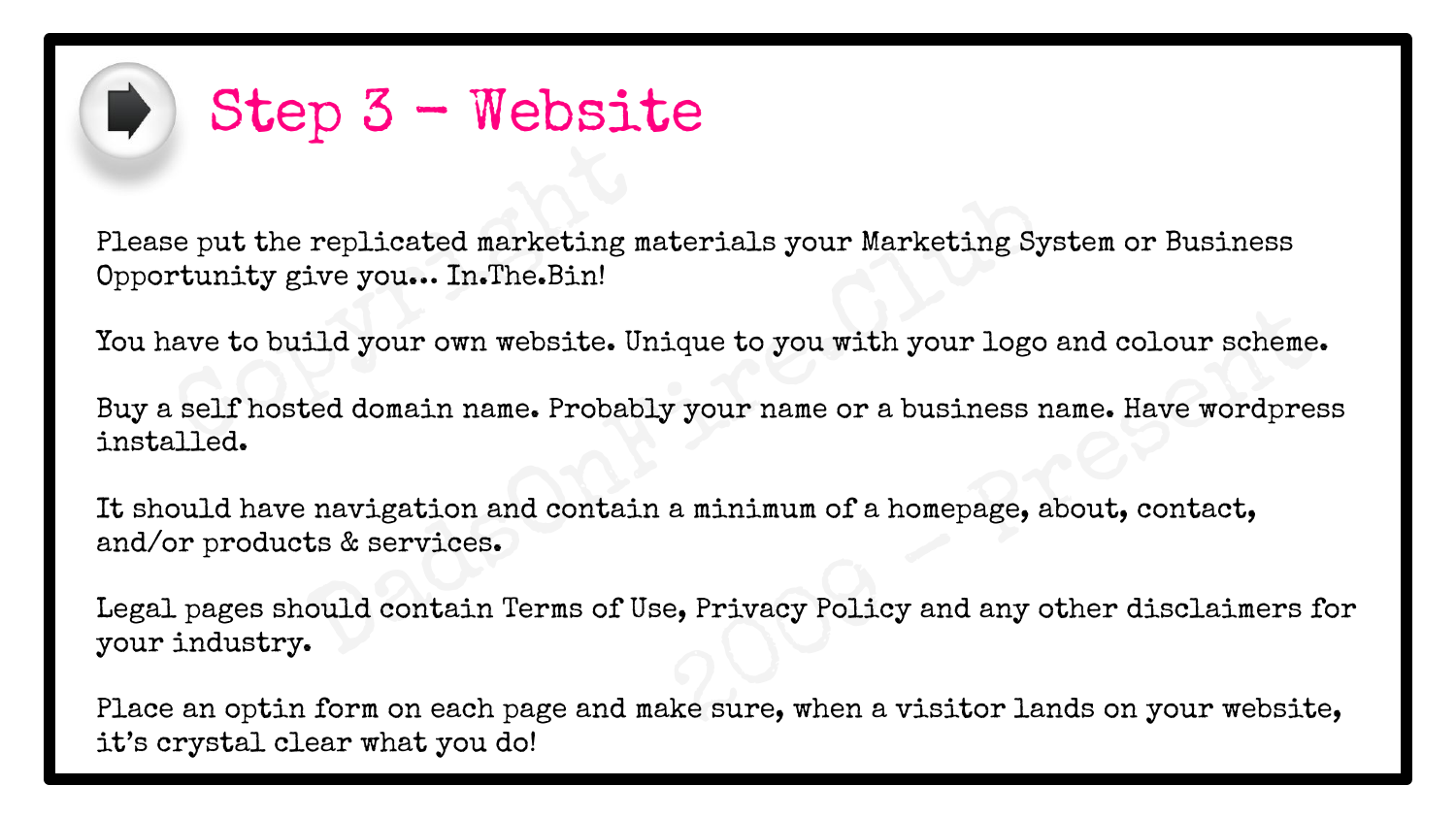### Copyright Step 4 - Products<br>to Sell<br>2009 Step 4 - Products<br>to Sell<br>V<sup>306</sup> Step 4 - Products to Sell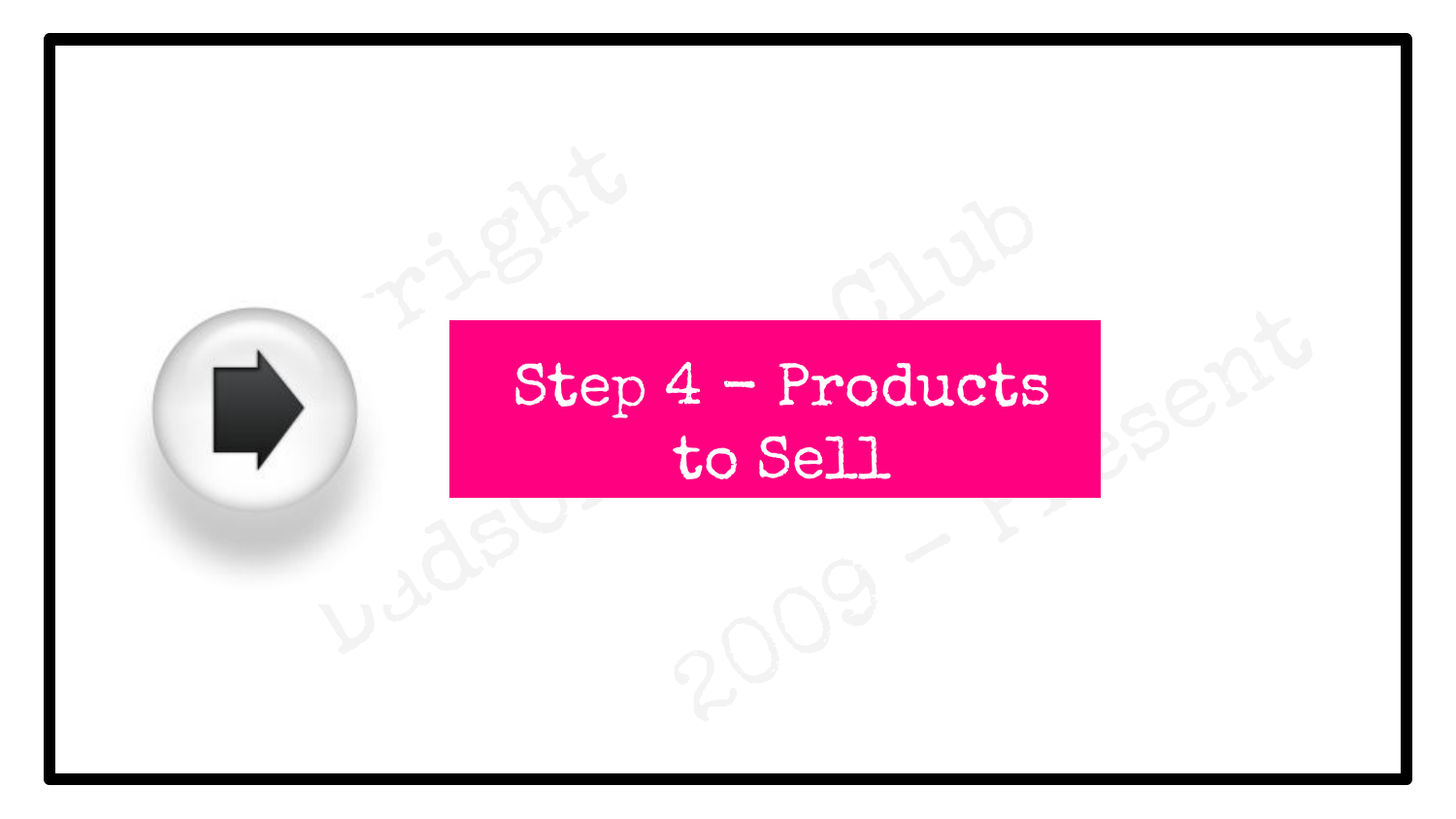

#### Step 4 - Products to Sell

These can either be products you've created or products from somebody else where you receive a commission from each sale you make.

e can either be products you've create a commission from each sale you've a commission from each sale you<br>asiest and fastest way to make big<br>mum of \$1000/sale. The easiest and fastest way to make big profit is to sell a product which pays you a minimum of \$1000/sale.

Pick products in line with your values and not for the \$\$\$.

profit is to sell a product which pays you a<br>and not for the \$\$\$.<br>th your offer. ie - if your business is about<br>osing weight, a good product would be a weight<br>your flagship product (first product you sell)<br>n to your mailin er be products you've created or products from someb<br>ission from each sale you make.<br>d fastest way to make big profit is to sell a product<br>000/sale.<br>in line with your values and not for the \$\$\$.<br>y need to be congruent wit Obviously they need to be congruent with your offer. ie  $-$  if your business is about weight loss and newsletter is tips on losing weight, a good product would be a weight loss shake.

Write a compelling sales page to offer your flagship product (first product you sell) which is seen after the prospect opts in to your mailing list.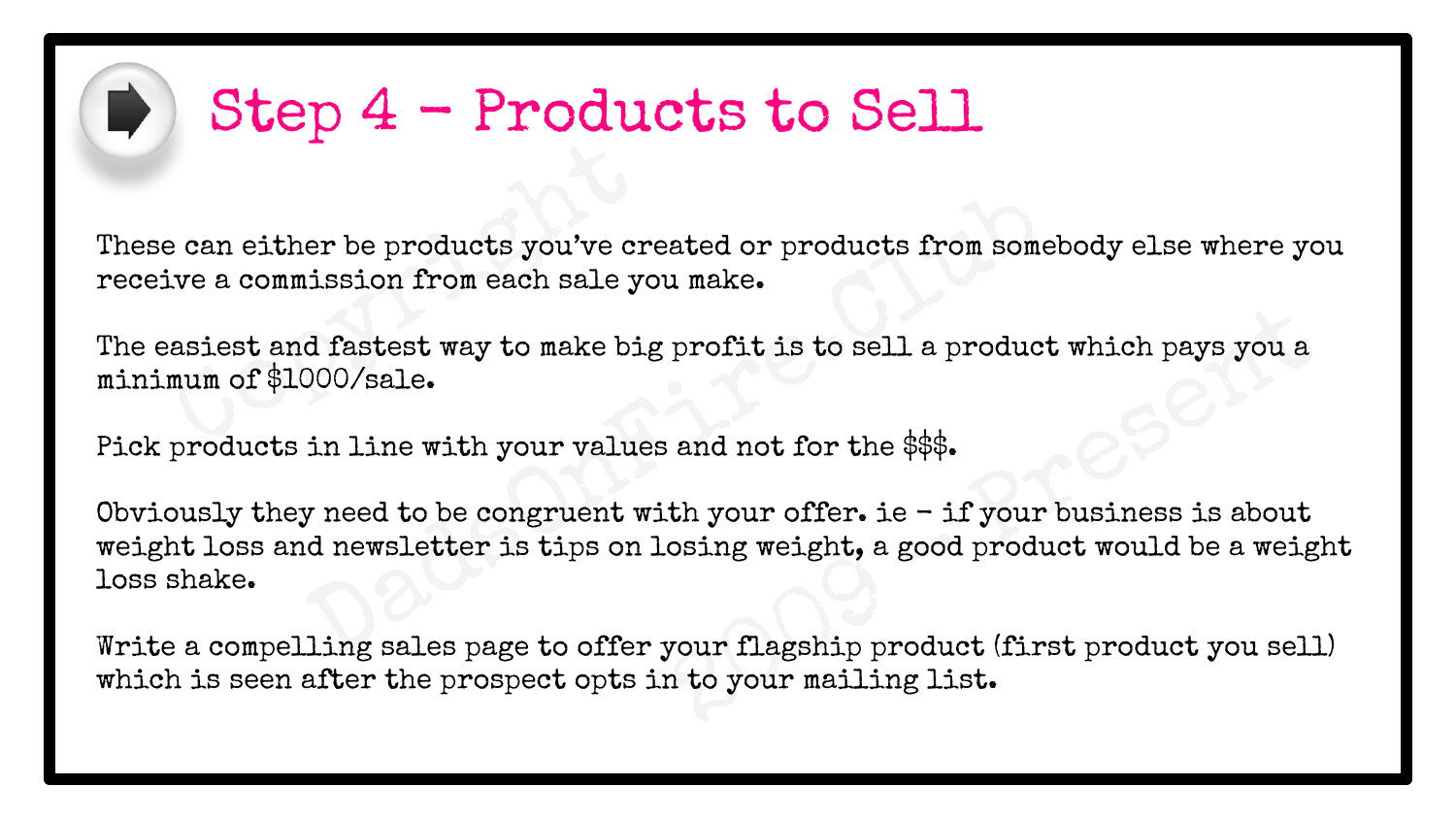

#### WARNING!!!!!

It's extremely important to add this in here.

xtremely important to add this in<br>esn't matter if your own the production<br>days. As you grow your business at to develop your own products at s cts you're selling or not. Especially in the<br>nd increase your knowledge you will probably<br>ome stage.<br>bduct and the most important thing you MUST<br>stem or Business Opportunity and let them<br>hey keep all the leads you've paid important to add this in here.<br>
er if your own the products you're selling or not. Es<br>
you grow your business and increase your knowledge<br>
p your own products at some stage.<br>
seletter IS your first product and the most imp It doesn't matter if your own the products you're selling or not. Especially in the early days. As you grow your business and increase your knowledge you will probably want to develop your own products at some stage.

Your email newsletter IS your first product and the most important thing you MUST own is your list of email subscribers.

Store them in Aweber.

DO NOT drive traffic to a Marketing System or Business Opportunity and let them store your leads! If you part company, they keep all the leads you've paid to acquire!!!

#### OWN YOUR LIST OF SUBSCRIBERS!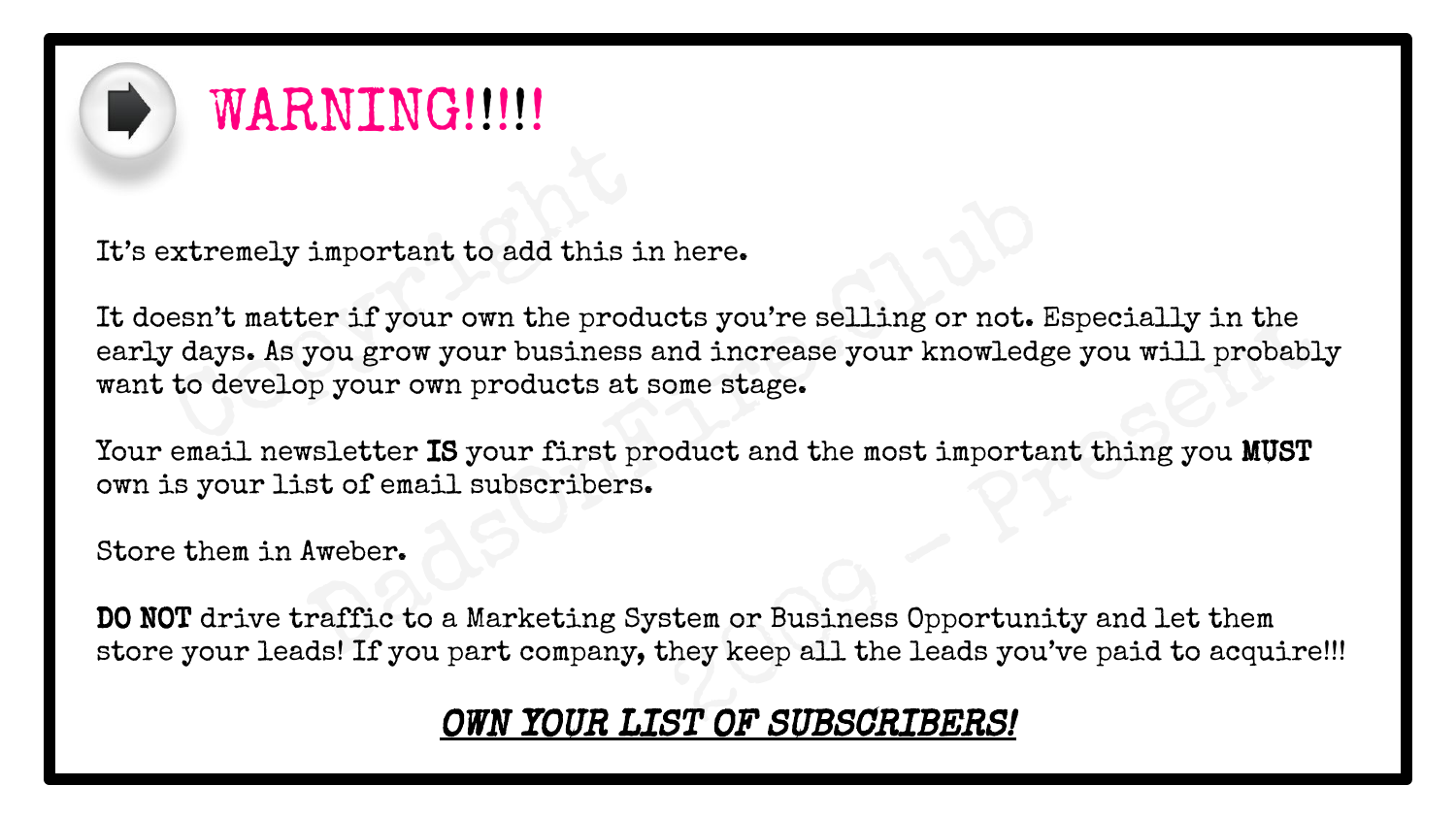# Copyright<br>Copyright Step & - Getting Leads Branch Step 5 - Getting Le Step 5 - Getting Leads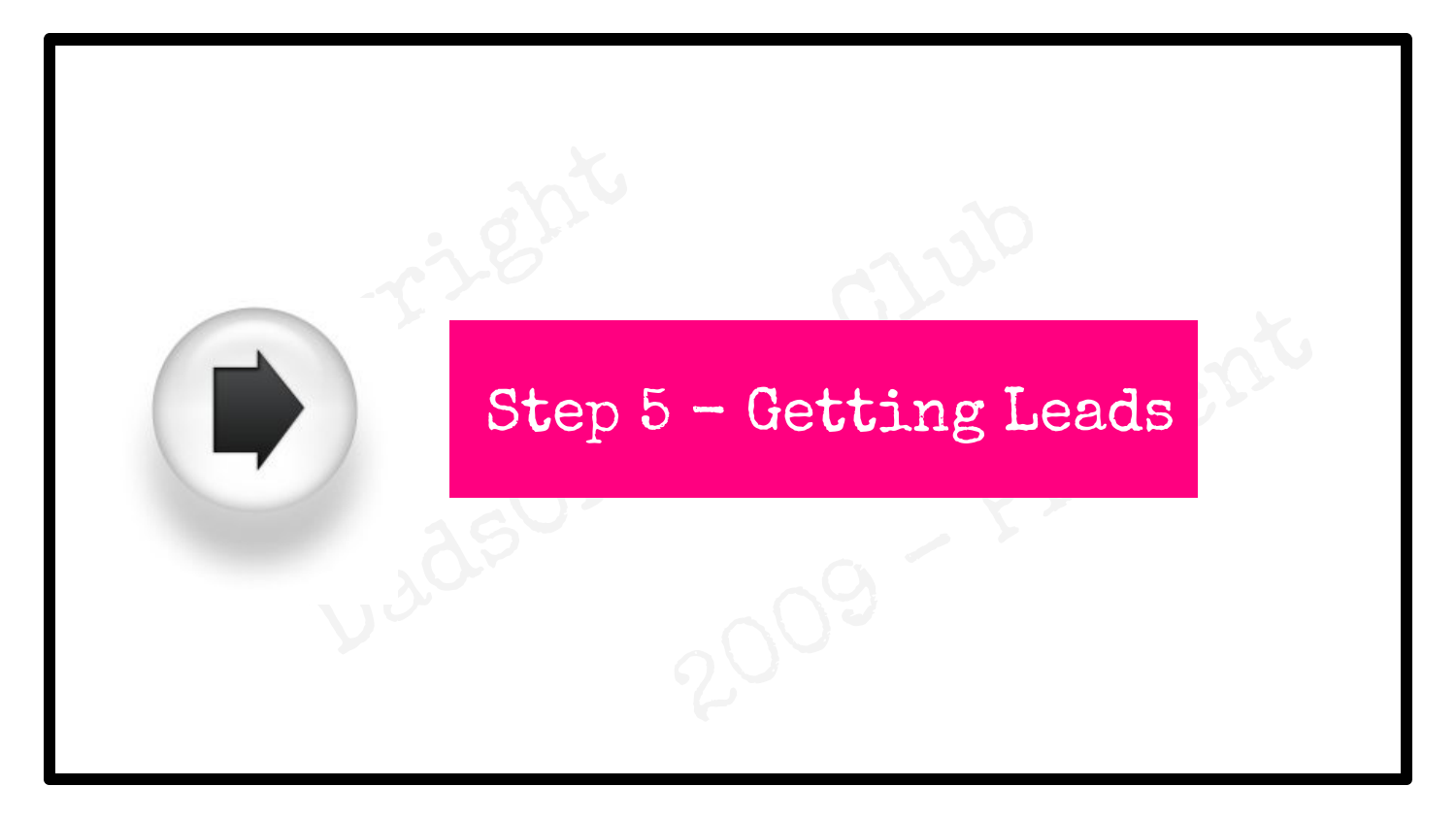

### Step 5 - Getting Leads

Now it's time to get out in the marketplace and start looking for potential customers.

Have a marketing plan and get to work.

t's time to get out in the marketp.<br>a marketing plan and get to work.<br>search using Google AdWords and l<br>ver, the hardest to master and i wo o get out in the marketplace and start looking for poor and get to work.<br>Ing Google AdWords and Microsoft BingAds is by far t<br>ardest to master and i would encourage you to hire m<br>ur offer right under the nose of people who Paid search using Google AdWords and Microsoft BingAds is by far the best. It is however, the hardest to master and i would encourage you to hire me to do your paid search.

You can put your offer right under the nose of people who want it at the exact moment they're looking for it, genius right?

1<br>1<br>icrosoft BingAds is by far the best. It is<br>uld encourage you to hire me to do your paid<br>nose of people who want it at the exact moment<br>art small, let some traffic trickle in and make<br>d. You should plan a budget you can When paying for traffic, it's best to start small, let some traffic trickle in and make sure everything is working as it should. You should plan a budget you can maintain for 6 months.  $Eg - $10/day \times 182.5 \text{ days} = $1825 \text{ for } 6 \text{ months spend}!$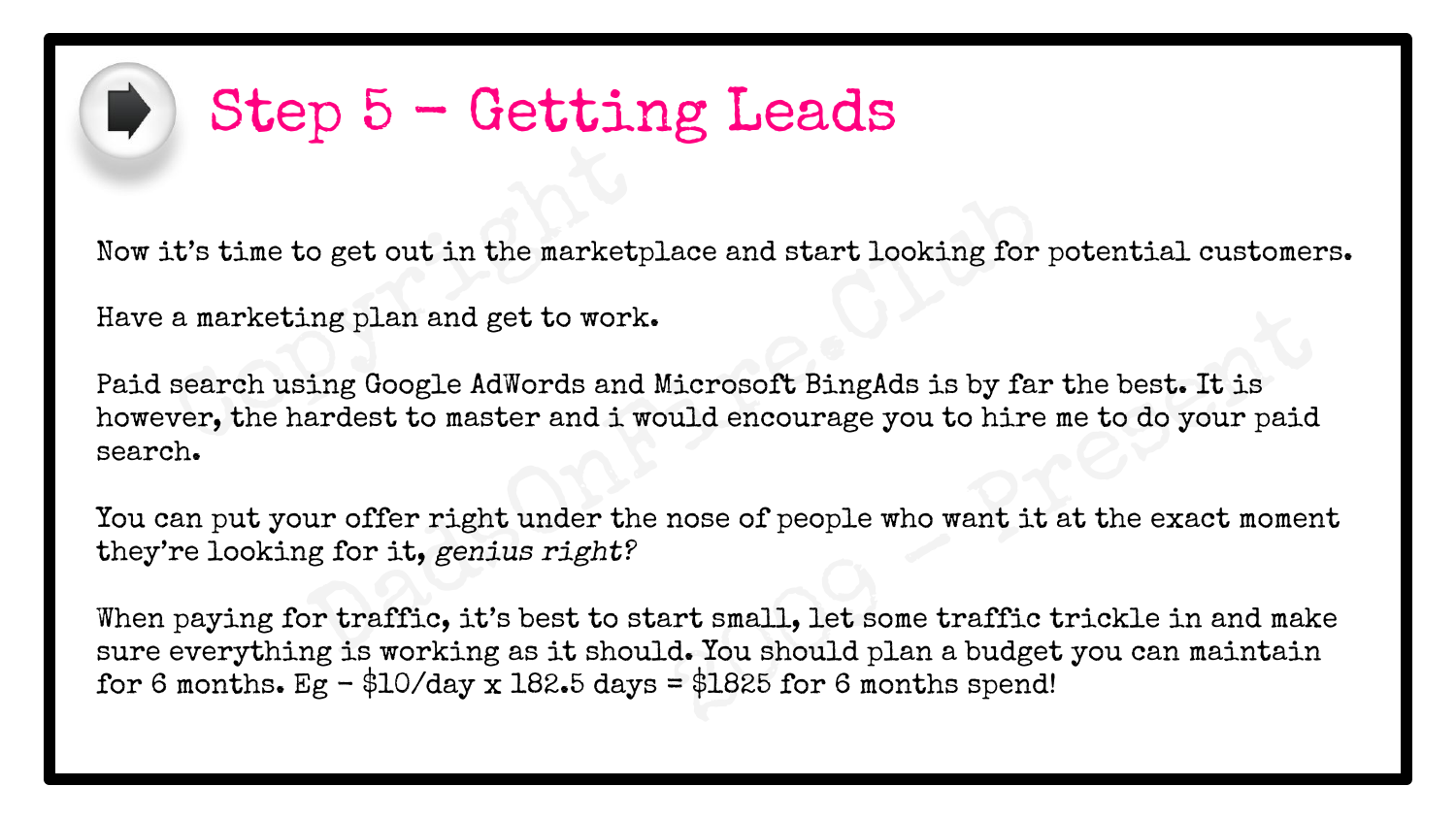If you're planning on using free methods, then you need to plan wisely.

You need to put in place, actions steps you will implement daily for 6 months.

u're planning on using free metho<br>heed to put in place, actions steps<br>lso need to be sure your audience<br>nformation regarding their probi<br>l also need to make sure you use s You also need to be sure your audience are using that advertising platform to look for information regarding their problem.

are using that advertising platform to look<br>em.<br>Dome form of tracking to see where your leads<br>from but it's important not to get bogged down ning on using free methods, then you need to plan wist<br>
i in place, actions steps you will implement daily for<br>
to be sure your audience are using that advertising<br>
on regarding their problem.<br>
Ed to make sure you use some You'll also need to make sure you use some form of tracking to see where your leads are coming from. There's lots to choose from but it's important not to get bogged down in the details.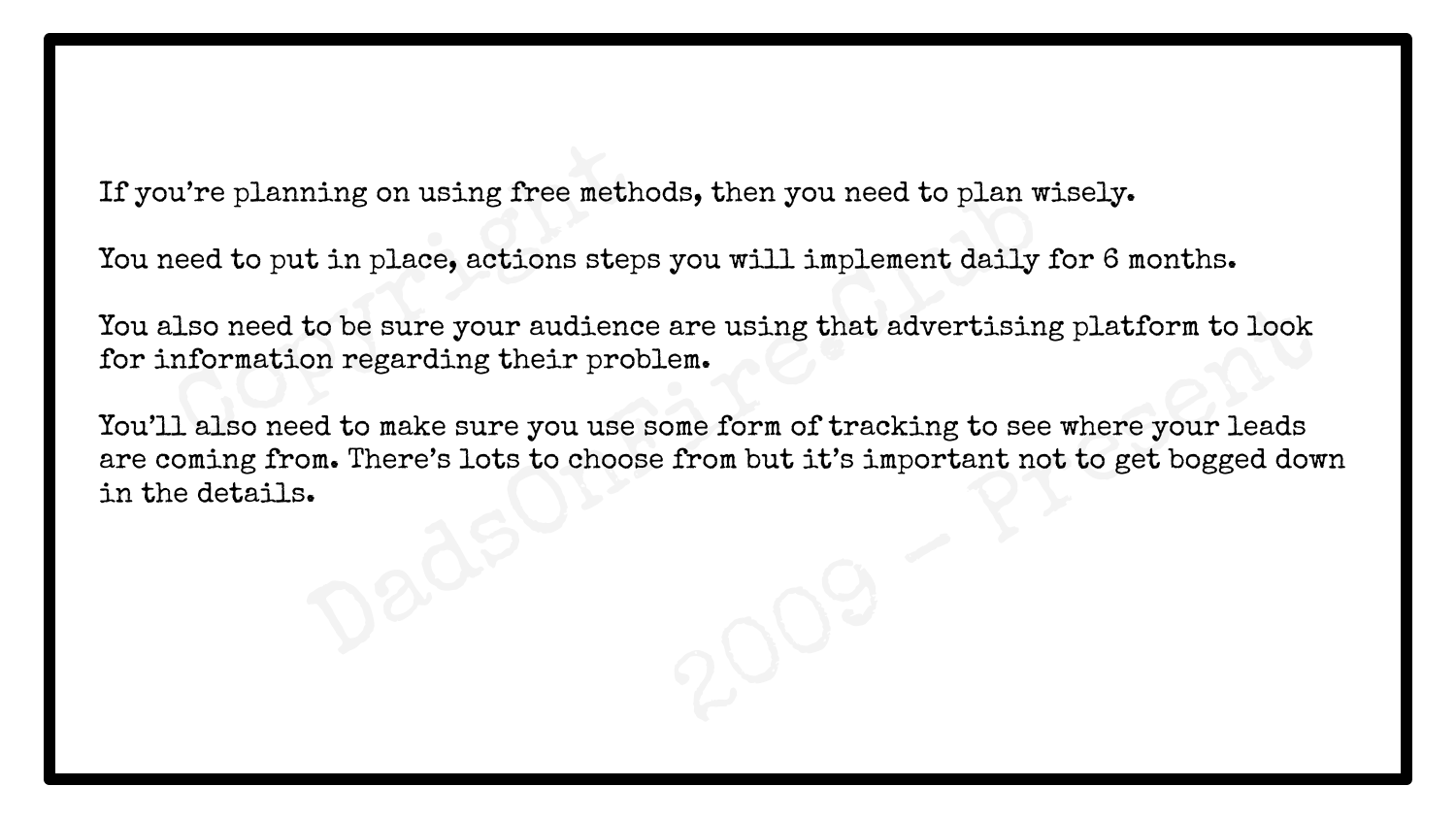# Copyright Step  $3 - \text{Follow Up}$ Step 6 - Follow Up  $Step 6 - Follow Up$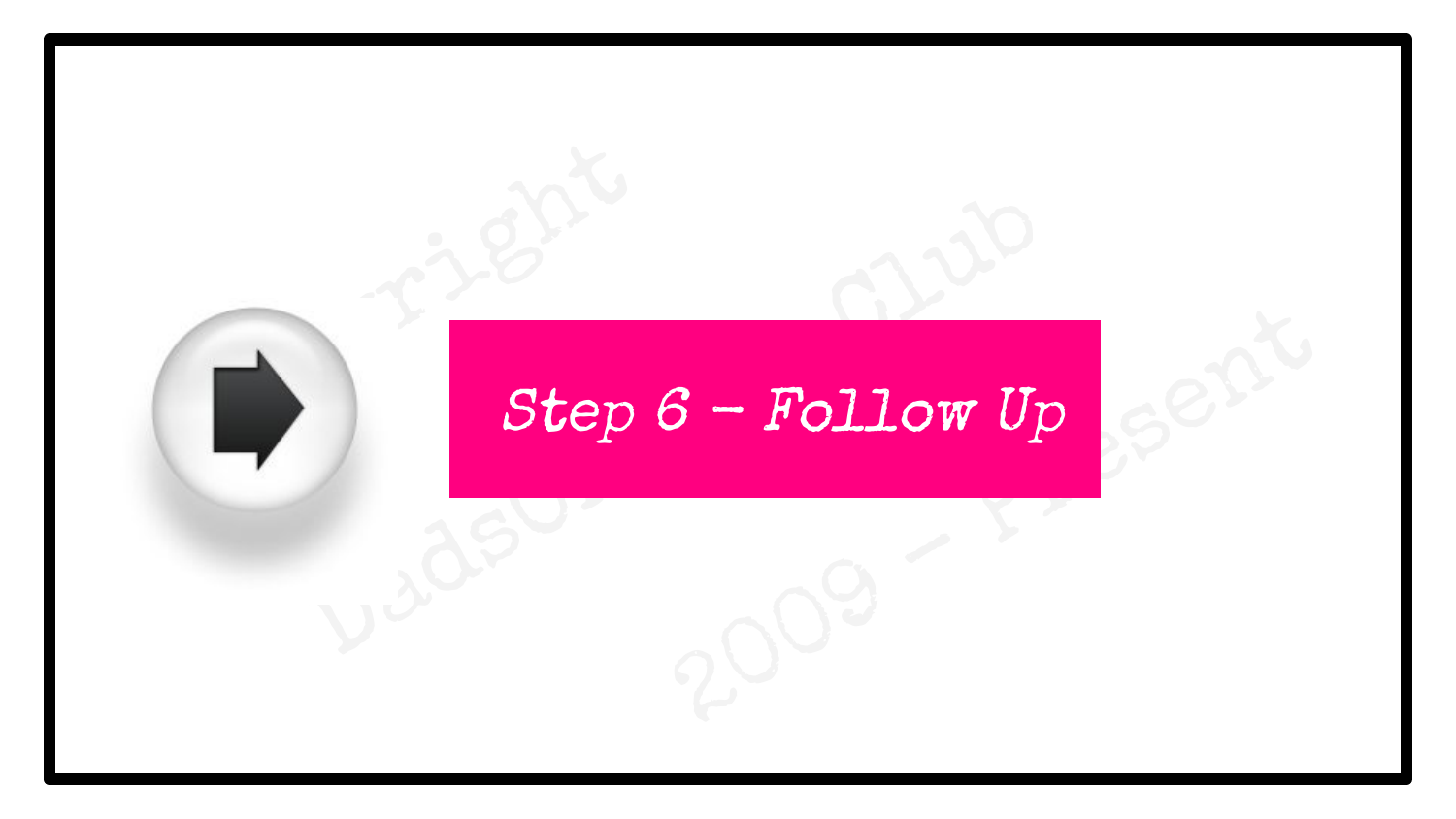

### $\blacktriangleright$  Step 6 - Follow Up

You should be emailing your list of subscribers 5+ times a week.

hould be emailing your list of supposed and the same of the Manusdan one brief density and the same of the same of the same of the same of the same of the same of the same of the same of the same of the same of the same of scription of a benefit your product has and<br>o your sales page where you sell your flagship<br>r website and change the CTA (call to action) to<br>inking to the sales page.<br>ollow up topics.<br>product as the solution. emailing your list of subscribers 5+ times a week.<br>buld contain one brief description of a benefit your<br>nould contain the link to your sales page where you :<br>1 on the blog part of your website and change the CTA<br>r email li Each email should contain one brief description of a benefit your product has and EVERY email should contain the link to your sales page where you sell your flagship product.

Post each email on the blog part of your website and change the CTA (call to action) to sign up to your email list instead of linking to the sales page.

Make sure you keep a list of ideas for follow up topics.

Match up the prospects pains with your product as the solution.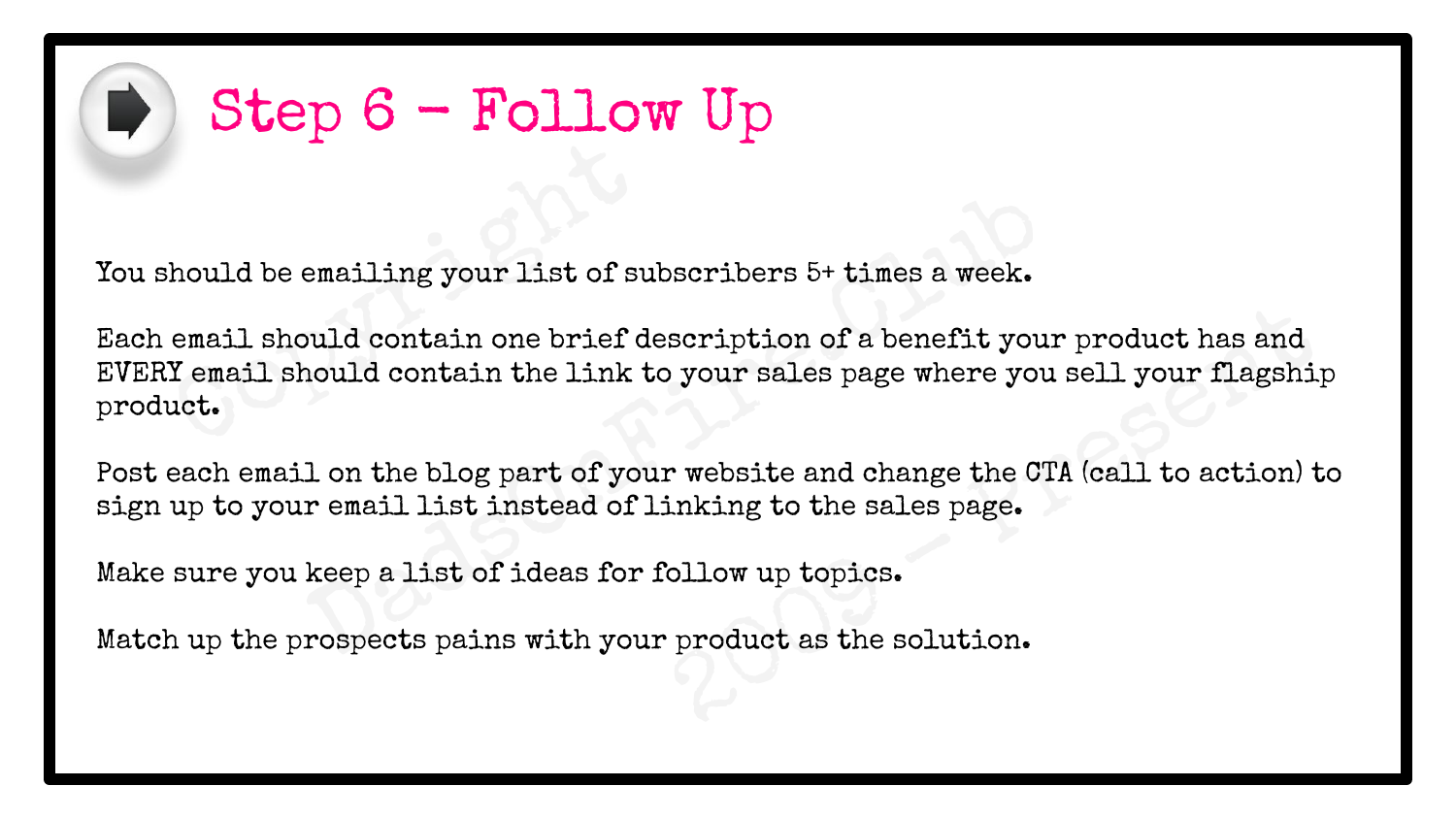# Copyright<br>Copyright Step 7 - Sales & Growth Branch Step 7 - Sales & Gro Step 7 - Sales & Growth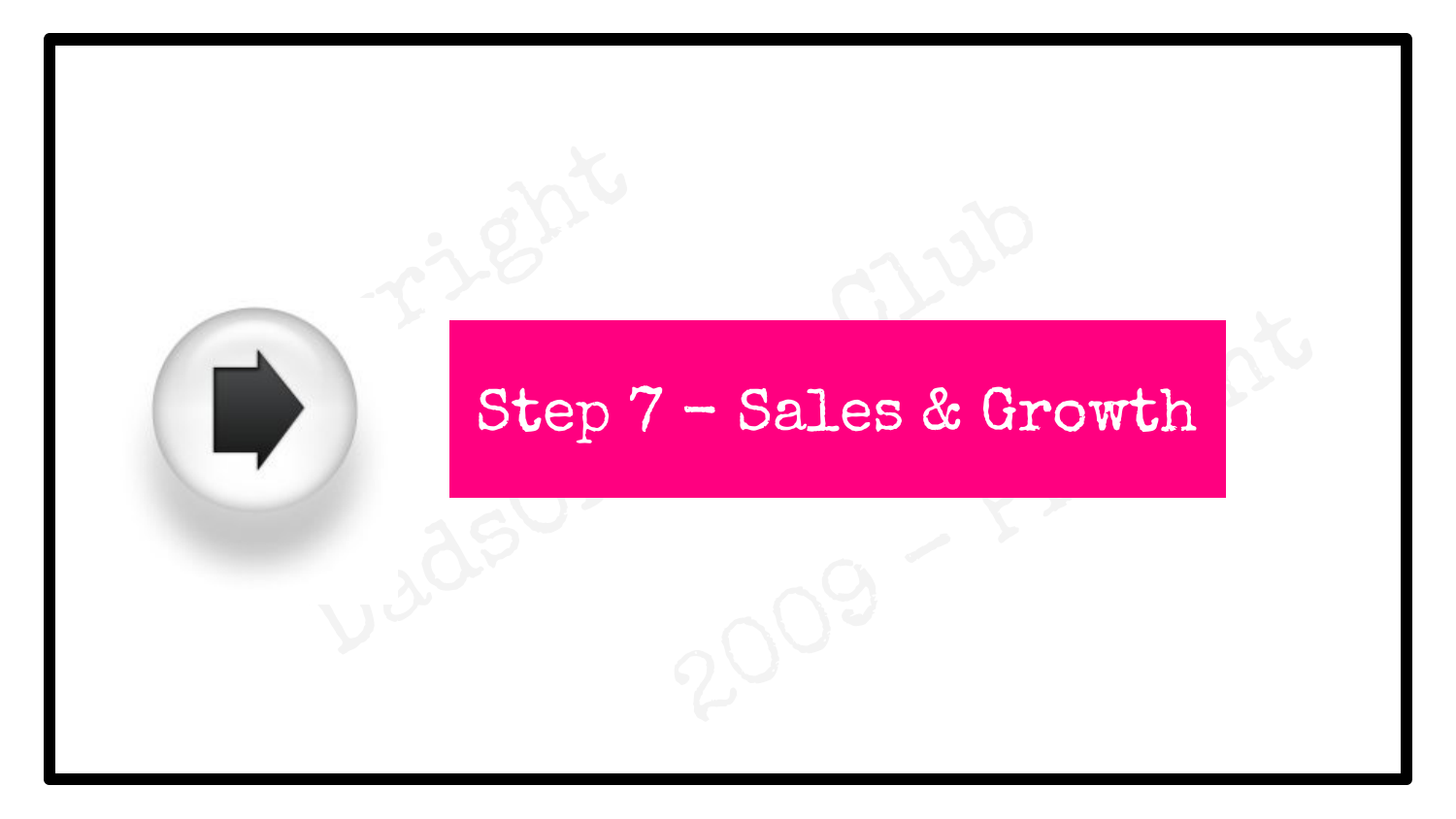

#### Step 7 - Sales & Growth

e following up with prospects and<br>inking about reducing the cost it<br>ts to grow, and also increasing a<br>alternative lead capture pages.<br>olding webinars for current emai ng up with prospects and you're starting to see sales<br>
bout reducing the cost it takes to get a new customer,<br>
w, and also increasing average customer value.<br>
We lead capture pages.<br>
Ebinars for current email subscribers.<br> You're following up with prospects and you're starting to see sales. Now it's time to be thinking about reducing the cost it takes to get a new customer, reinvesting profits to grow, and also increasing average customer value.

Test alternative lead capture pages.

Reporting Present Try holding webinars for current email subscribers.

Test new sales page copy.

Try new advertising platforms.

Increase adspend

Add new products into your sales strategy.

Test discounts to get your existing customers to spend more money.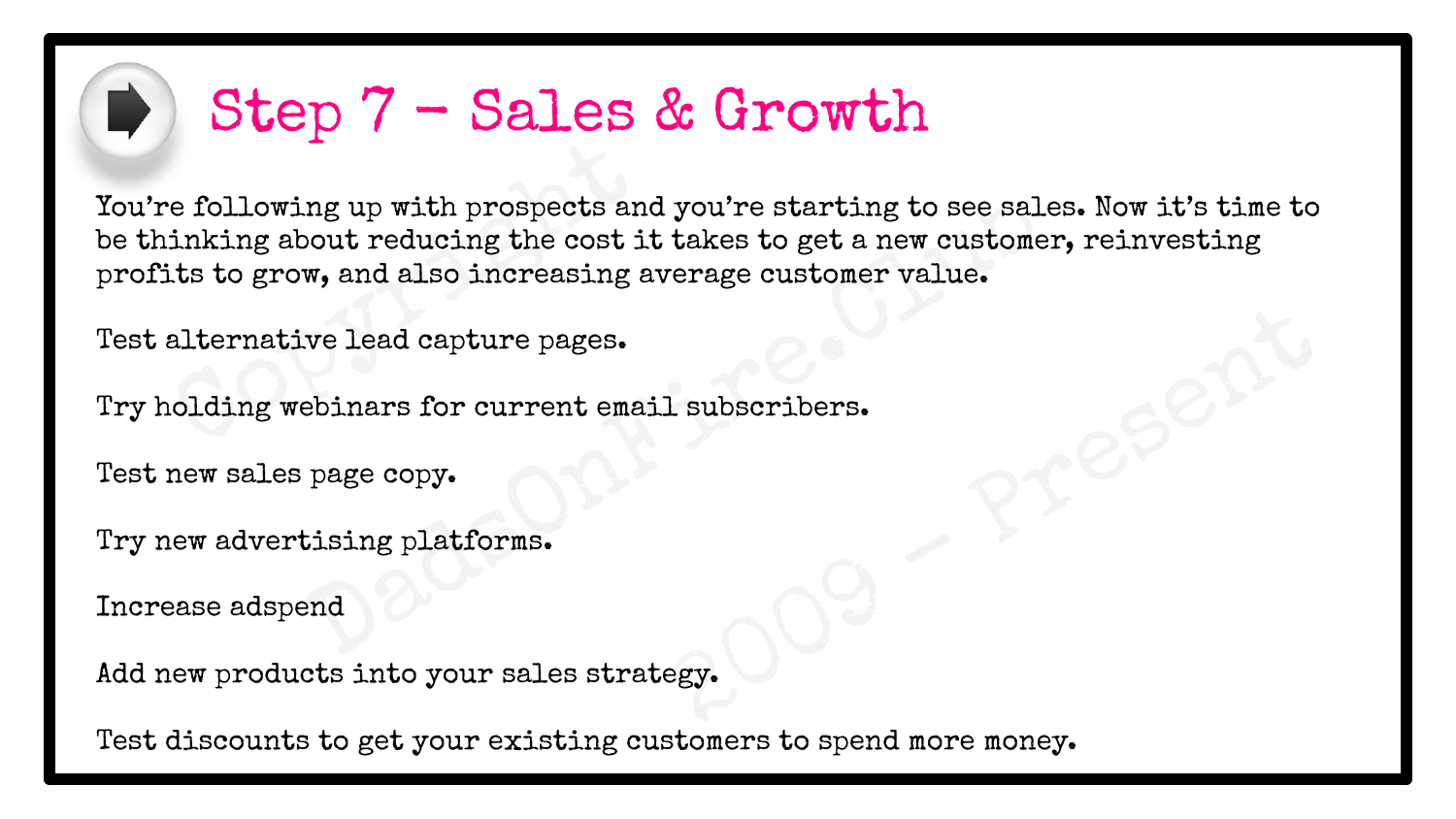A growing business is always exposing themselves to new prospects and growing their range of products to offer to those prospects.

A product, paying commissions of \$1000 and upwards should be sold.

wing business is always exposing<br>e of products to offer to those pro<br>duct, paying commissions of \$100<br>inuity products should be sold to<br>ent of mine in the fitness indust:<br>hthly newsletter which his custom Continuity products should be sold to loyal customers. (repeat monthly commissions) A client of mine in the fitness industry does around £30,000/month (\$50,000ish) with a monthly newsletter which his customers pay £99/month for.

loyal customers. (repeat monthly commissions)<br>y does around £30,000/month (\$50,000ish) with<br>ers pay £99/month for.<br>n the stock market. My first investment saw me<br>wines. I bought at \$1.50 and sold at \$29. It's<br>, investing o nots to offer to those prospects.<br>
ing commissions of \$1000 and upwards should be sold<br>
oducts should be sold to loyal customers. (repeat more<br>
in the fitness industry does around £30,000/mont<br>
sletter which his customers You could also look to invest profits in the stock market. My first investment saw me buy shares in a company called Ivanhoe Mines. I bought at \$1.50 and sold at \$29. It's important you have good advice though, investing on your neighbours hunch is a bad move.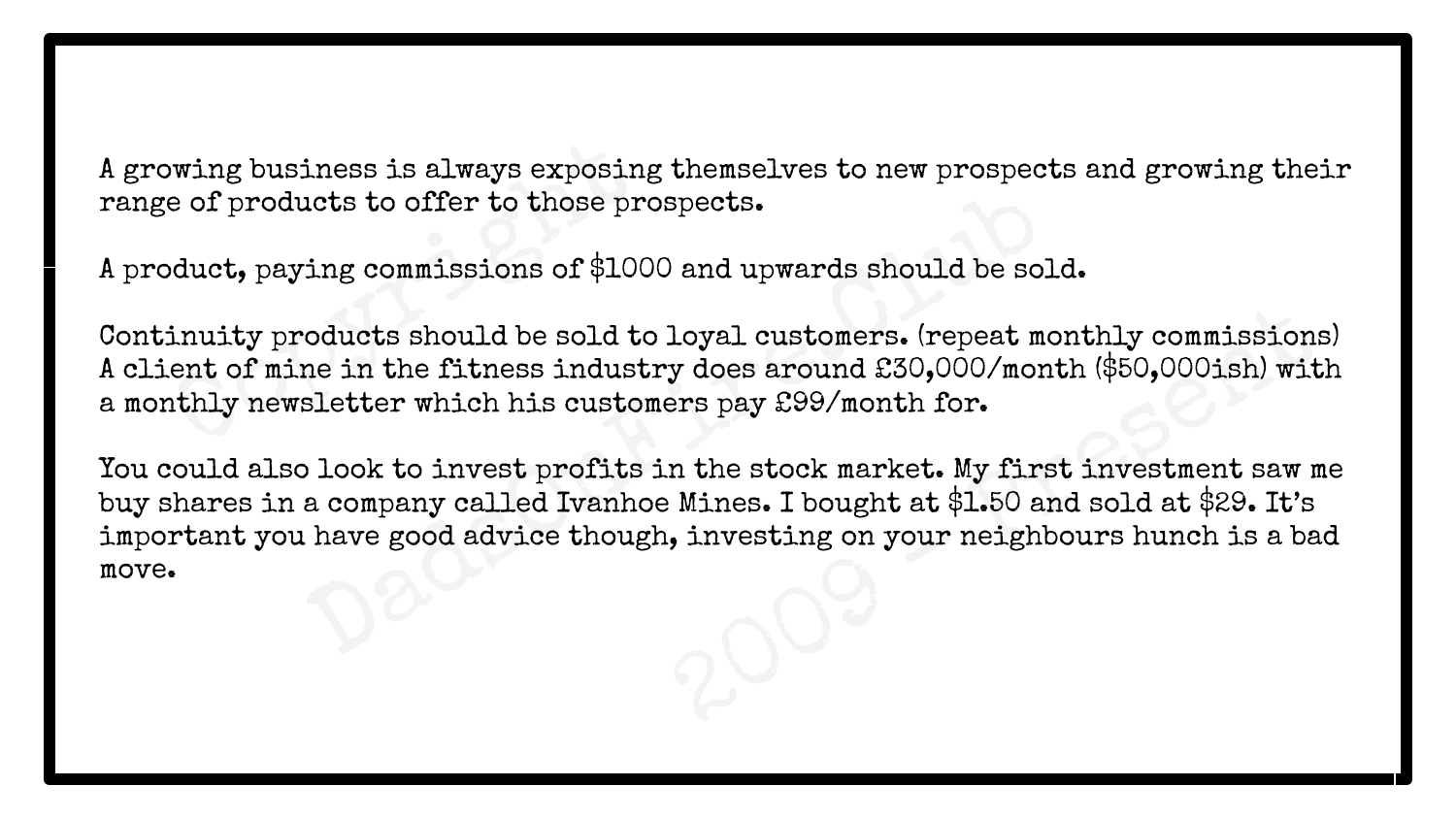# Copyright R 2009 - President Data Resources Resources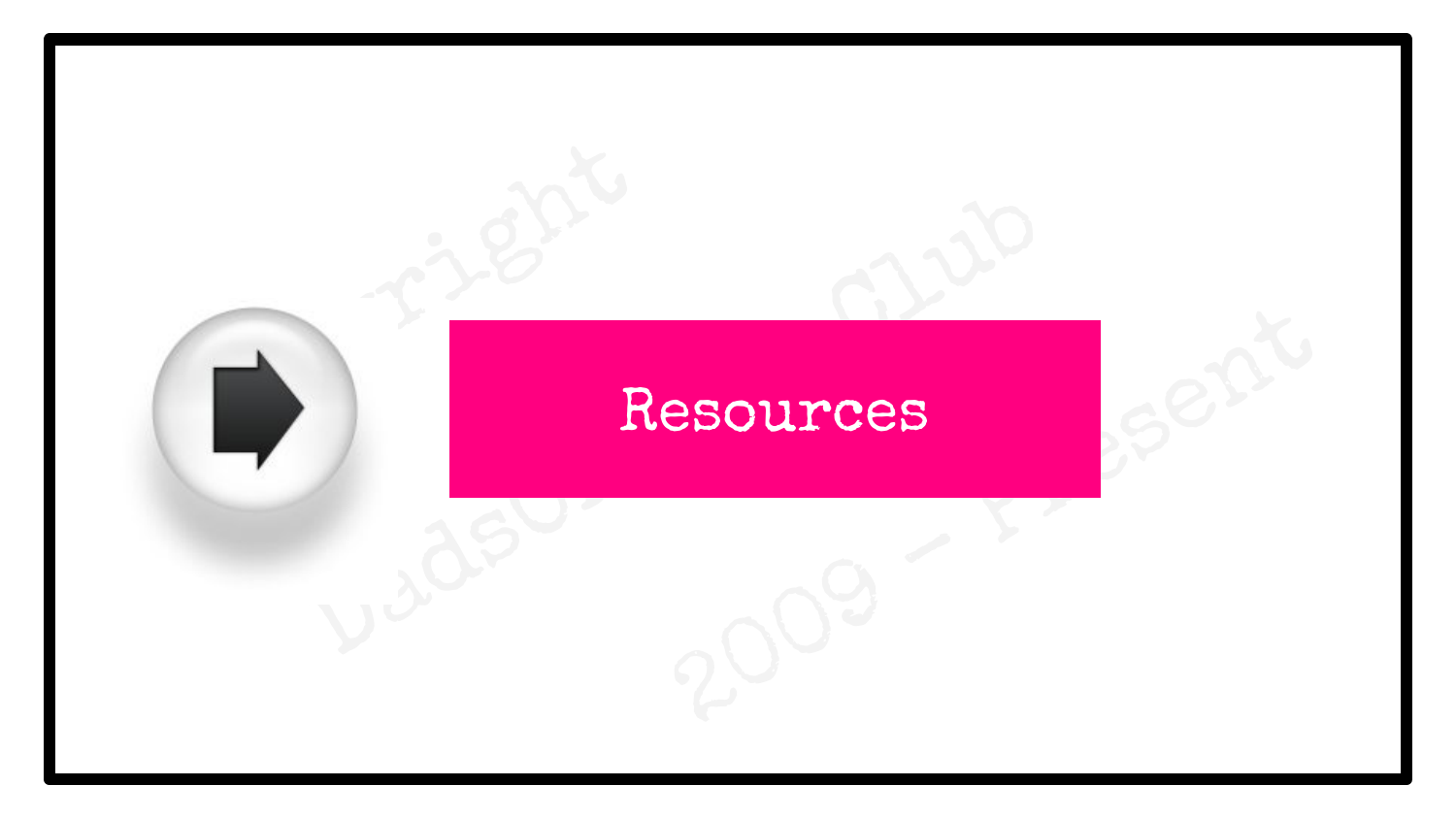

#### Step 1 - Audience Resources

problems are you going to solve?<br>
SPS?<br>
Copyright paper and a pencil then get to<br>
Copyright bit paper and a pencil then get to Example of Solve What is the problem your production of the problem your production of the problem your production of the proof.<br>The as an example, my target audience is home busined and business. Who's problems are you going to solve? What is the problem your product or service solves?

Get a bit paper and a pencil then get to work.

Brainstorm until you've narrowed down your target audience.

what is the problem your product or service<br>vork.<br>1 your target audience.<br>rget audience is home business dads trying to Using Dads on Fire as an example, my target audience is home business dads trying to get ahead in health and business.

Simple.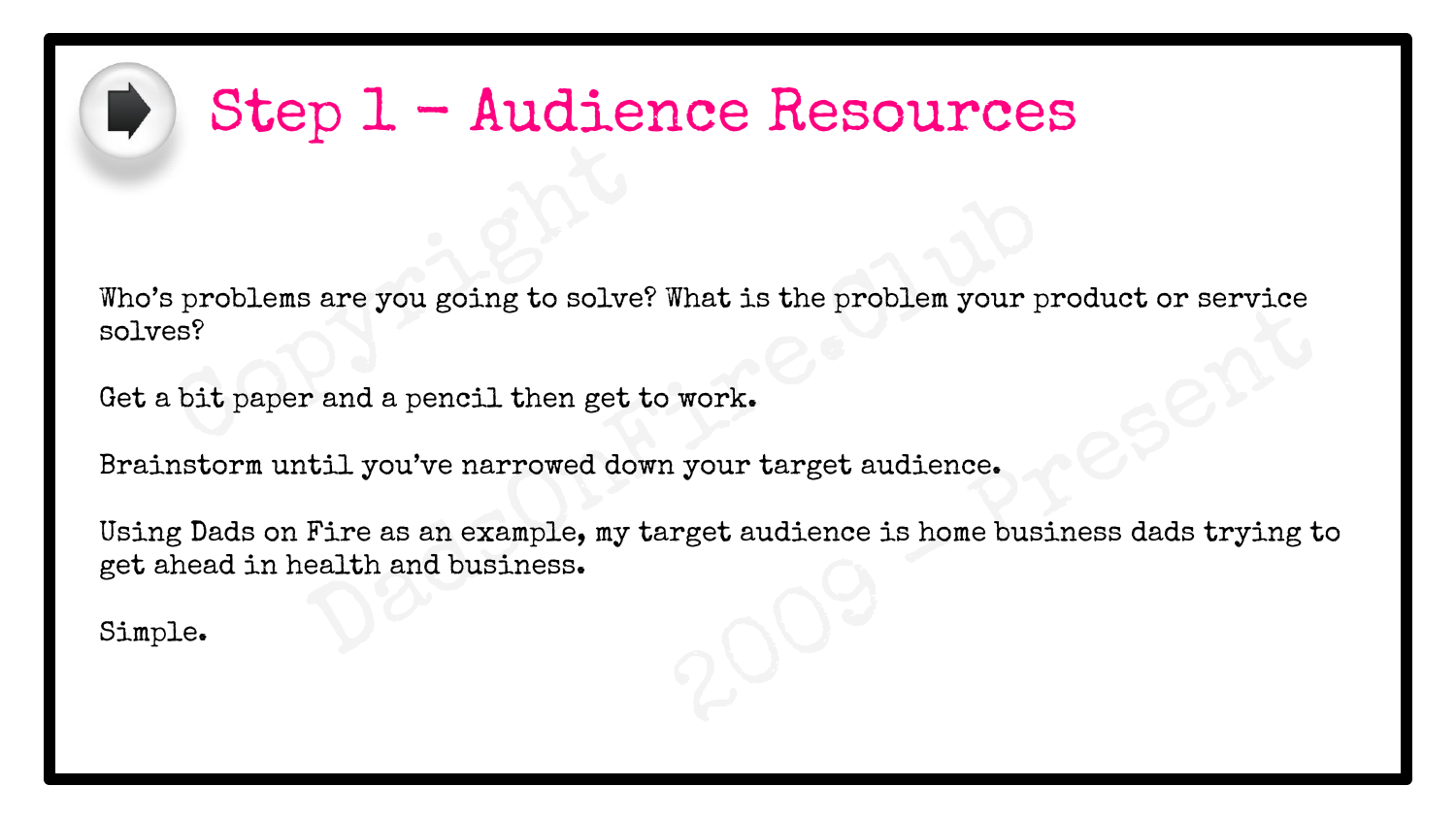

#### Step 2 - Offer Resources

1<br>
1 probably be using a simple dail<br>
is Home Business Daily. Not too d<br>
1 be offering info-tainment as i You'll probably be using a simple daily email newsletter as your offer. Brand it.

Mine is Home Business Daily. Not too difficult, right?

remail newsletter as your offer. Brand it.<br>
ifficult, *right?*<br>
ike to call it, on a daily basis. Information,<br>
People buy more from someone who they know,<br>
're halfway there. It's important to let your y be using a simple daily email newsletter as your of<br>Business Daily. Not too difficult, right?<br>
"ing info-tainment as i like to call it, on a daily baxed with entertainment. People buy more from someon<br>
Make them laugh an You'll be offering info-tainment as i like to call it, on a daily basis. Information, education, mixed with entertainment. People buy more from someone who they know, like, & trust. Make them laugh and you're halfway there. It's important to let your personality shine through.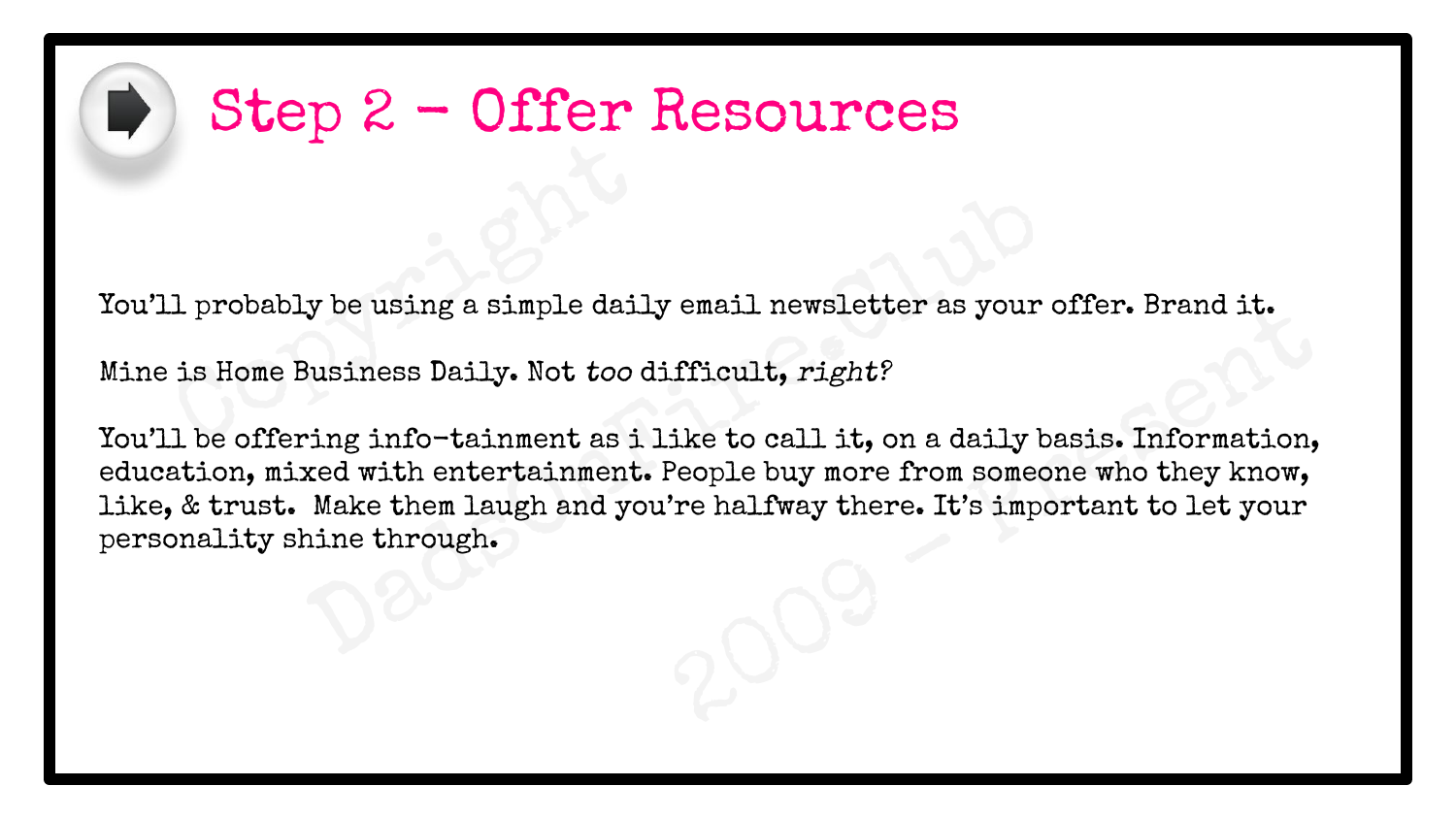

#### Step 3 - Website Resources

we Themes for wordpress themes an<br>e's many companies to purchase do:<br>an have us build out a website for [Thrive Themes](https://thrivethemes.com/) for wordpress themes and lead capture page.

There's many companies to purchase domain names and hosting.

ain names and hosting.<br>you. <u>More information here</u><br>2009 for wordpress themes and lead capture page.<br>
Ompanies to purchase domain names and hosting.<br>
s build out a website for you. <u>More information here</u> You can have us build out a website for you. More information here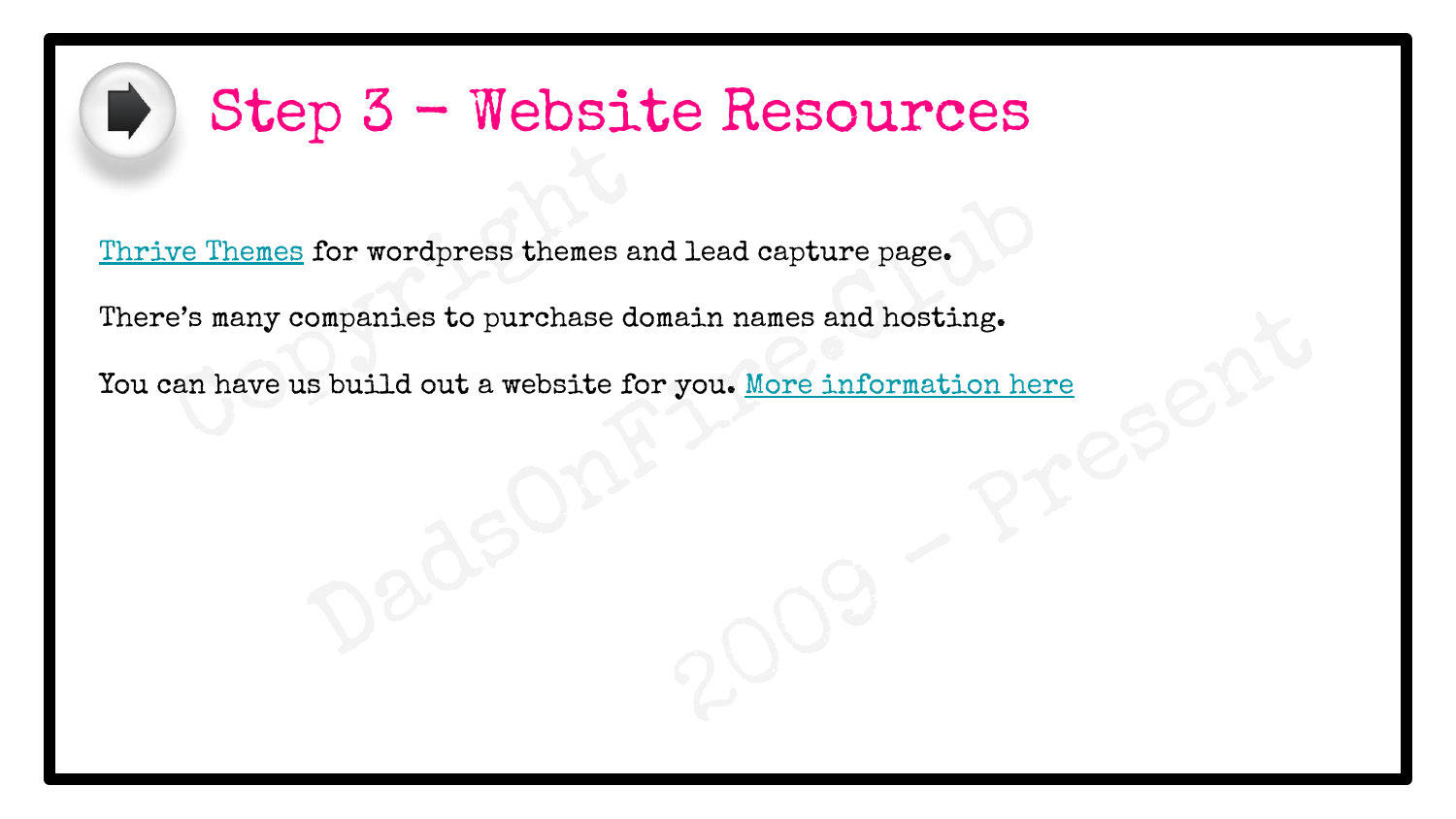

#### Step 4 - Products Resources

 $\underbrace{\texttt{Bank}}$  - Products in many different<br>here's all the home business complete your own product. Then you're f [Click Bank](http://www.clickbank.com/) - Products in many different industries

Then there's all the home business companies. Herbalife, Visalus etc

Create your own product. Then you're fully in control and earn 100% commissions.

Manies. Herbalife, Visalus etc<br>
11 y in control and earn 100% commissions.<br>
hen get in touch through our contact page, roducts in many different industries<br>
Ll the home business companies. Herbalife, Visalus et<br>
m product. Then you're fully in control and earn 100<br>
o work with us directly then get in touch through ou If you'd like to work with us directly then get in touch through our contact page, [here](https://dadsonfire.club/contact)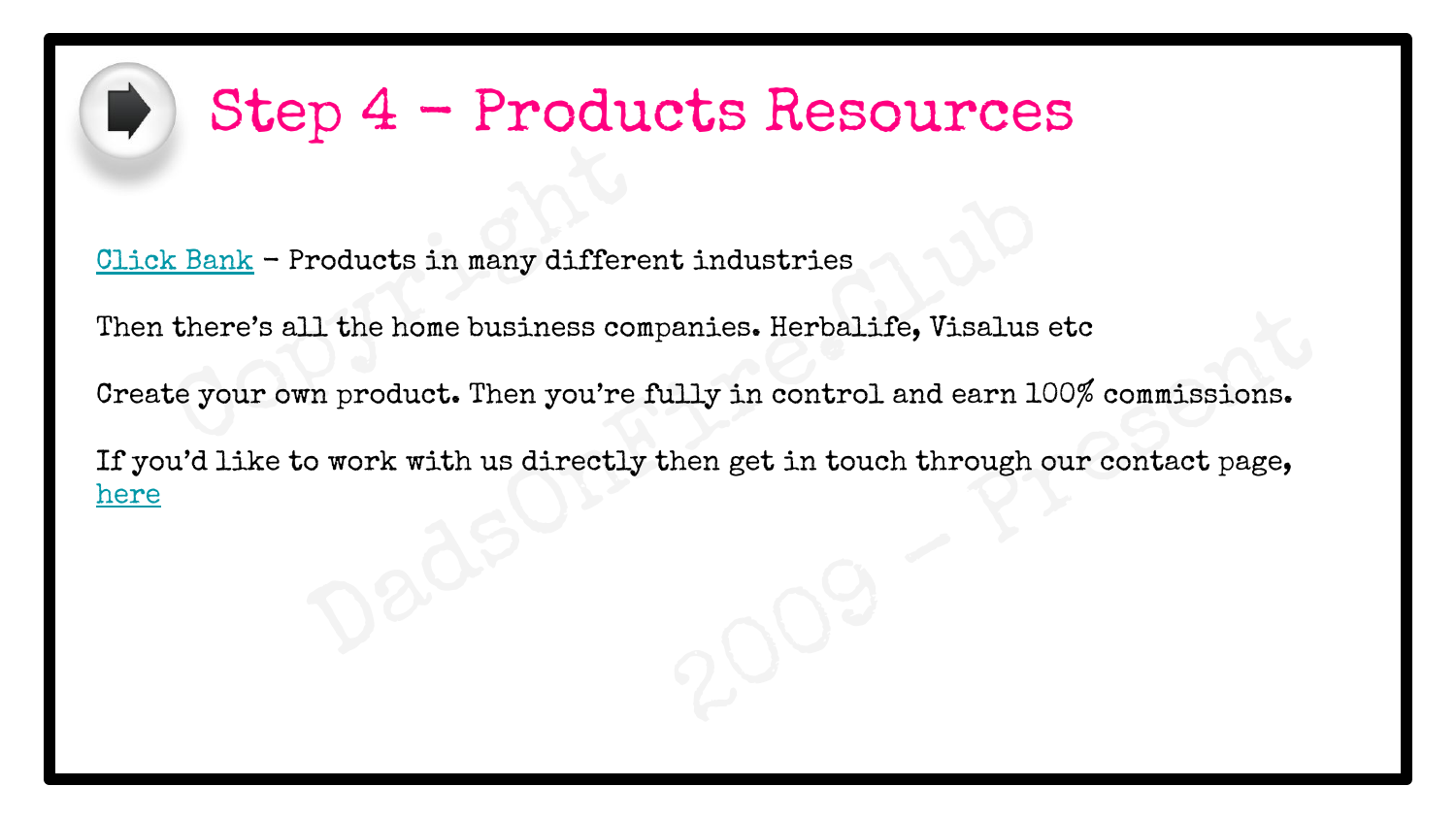

#### Step 5 - Leads Resources

uickStart - Traffic campaign buite flooded with visitors, this is t – Traffic campaign built on the Microsoft platform<br>d with visitors, this is for you. For more informational woucher for all new accounts. PPC QuickStart - Traffic campaign built on the Microsoft platform. If you want your website flooded with visitors, this is for you. For more information, click here

Let on the Microsoft platform. If you want your<br>for you. For more information, <u>click here</u><br>when you set up an account and spend £20. This<br>ints. Microsoft (UK) - £100 adspend voucher when you set up an account and spend £20. This is a standard voucher for all new accounts.

There's similar for Google Adwords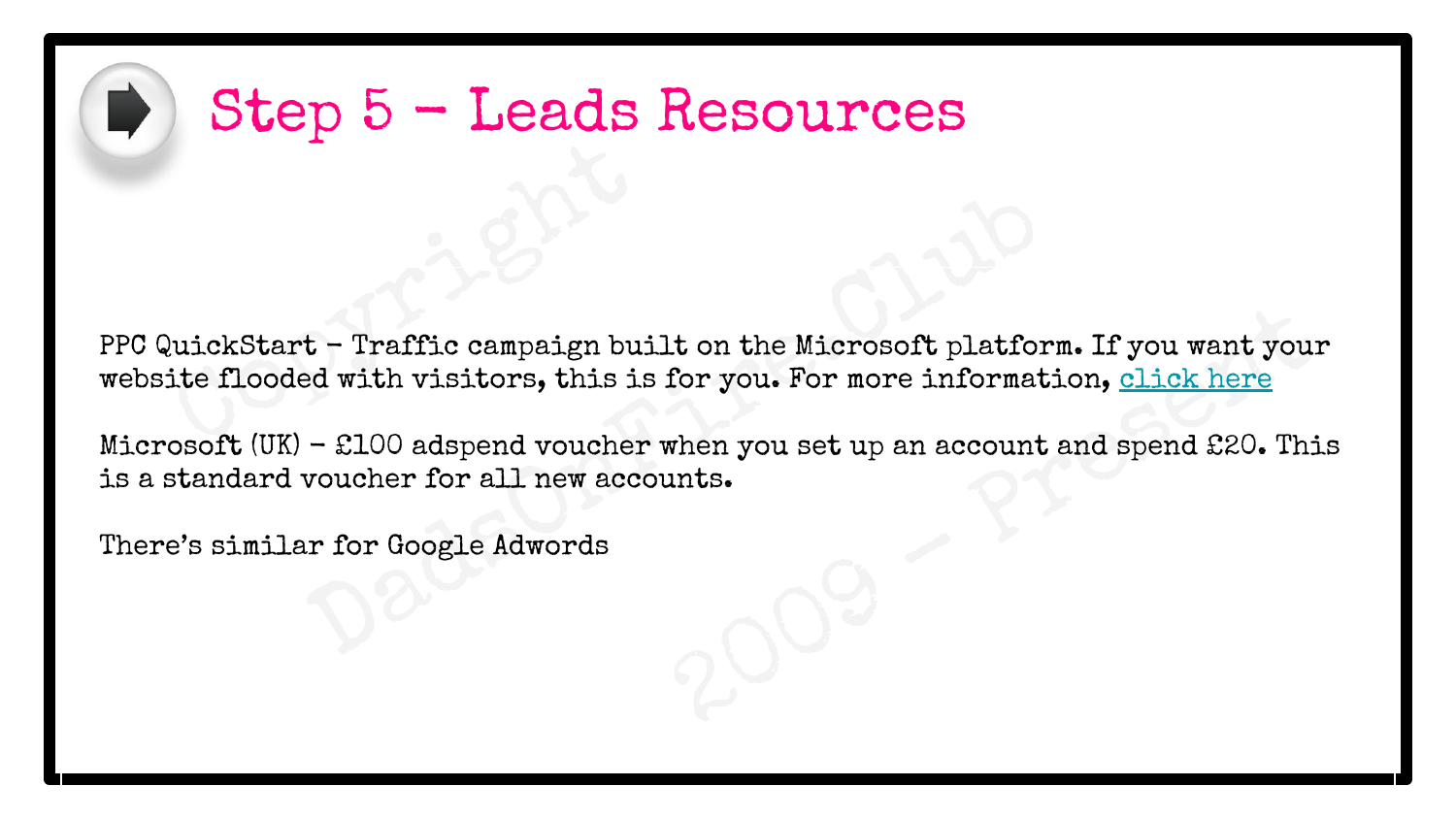

#### Step 6 - Follow Up Resources

er – Content Management System. W<br>Cribers. 30 Day FREE trial. For mo ent Management System. Will store and allow you to enterpreneur System. Will store and allow you to enterpreneur on the partial. For more information, click here in Persent and increase your sales. Fore more information Aweber - Content Management System. Will store and allow you to email your subscribers. 30 Day FREE trial. For more information, click here

ill stor[e](https://dadsonfire.club/meet-the-demon) and allow you to email your<br>re information, click here<br>ey getting ideas'! A powerful way to follow up<br>sales. Fore more information, <u>click here</u> Meet the Demon - Never run out of 'money getting ideas'! A powerful way to follow up with your prospects and increase your sales. Fore more information, click here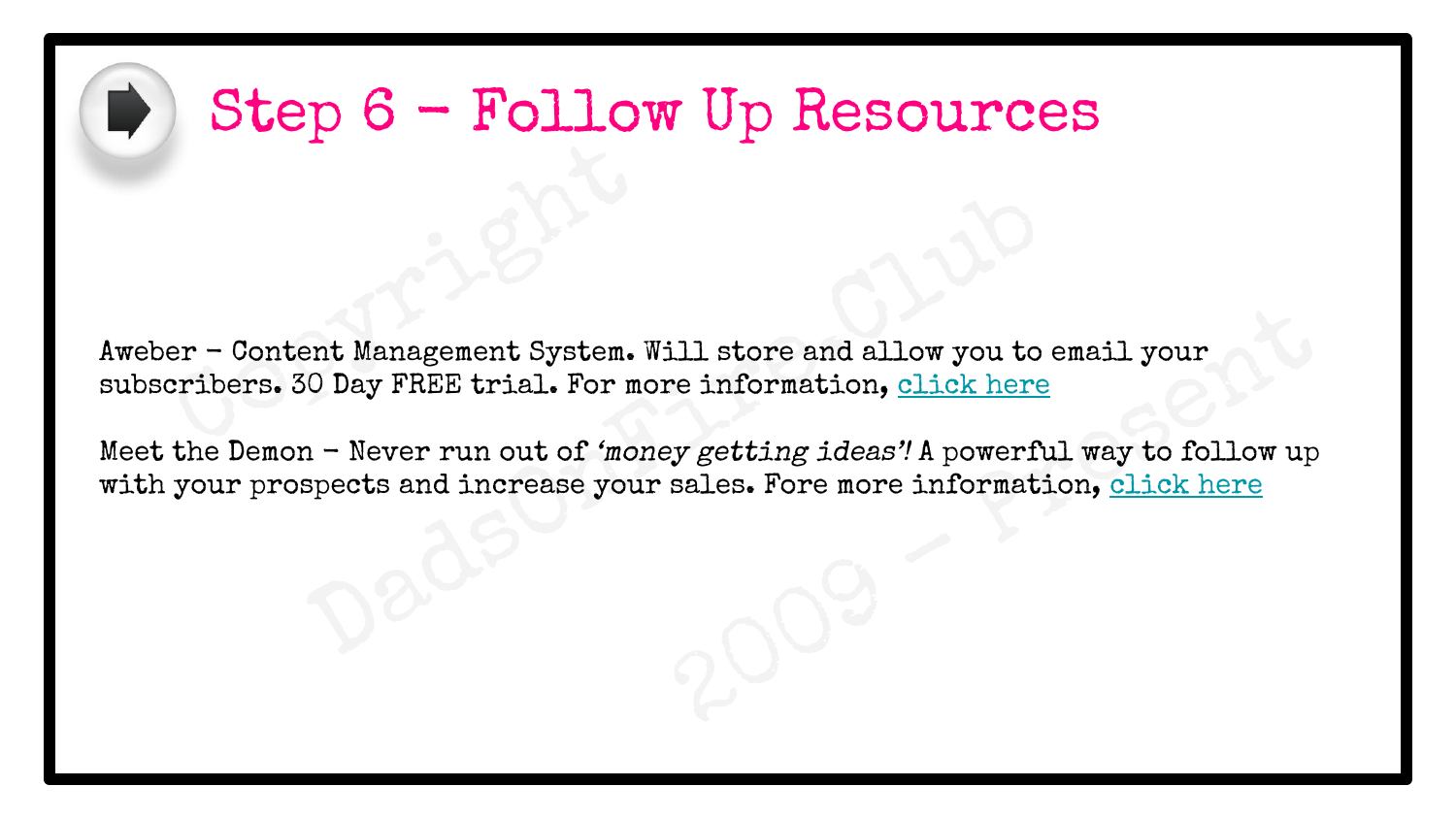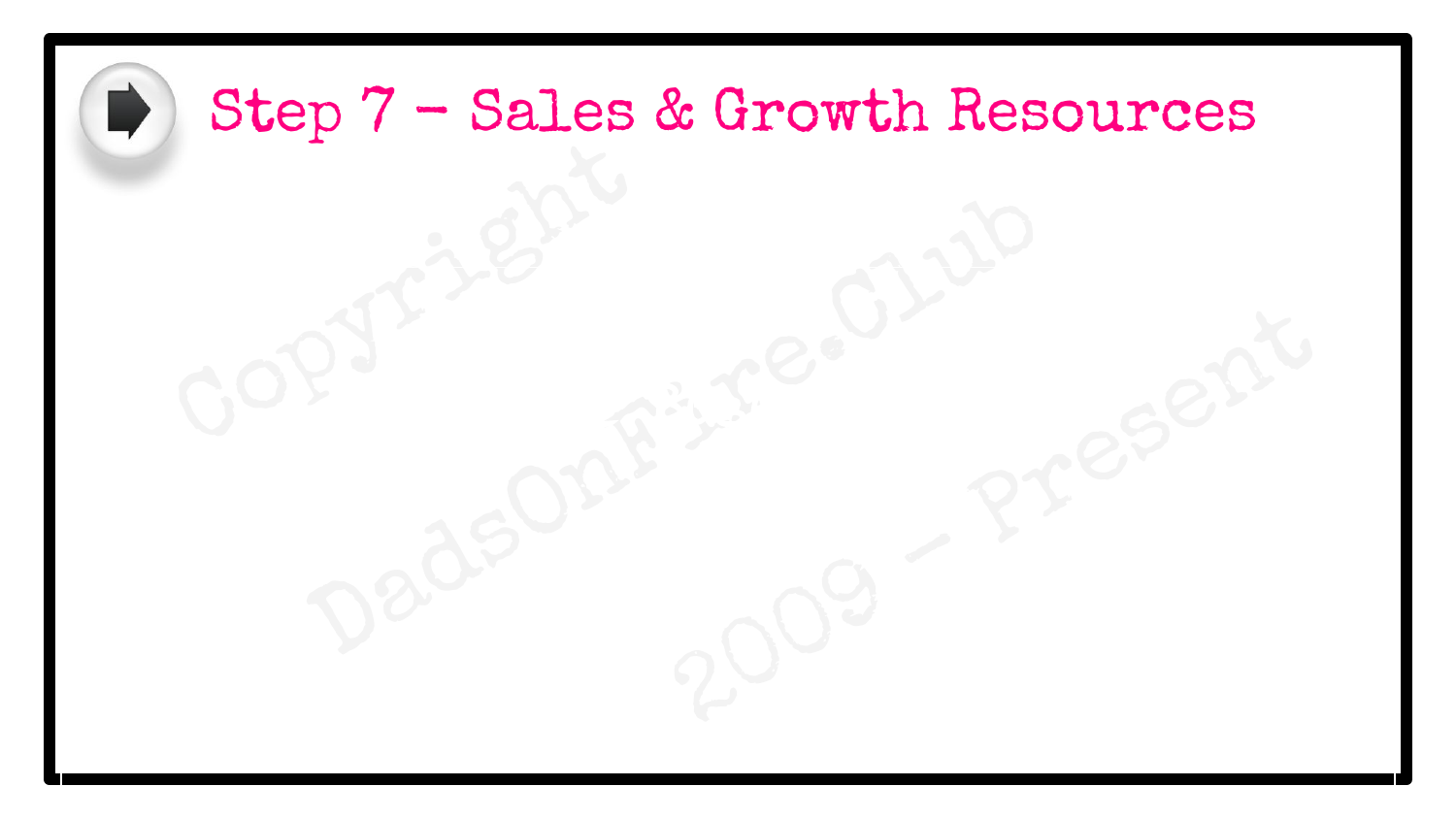# Copyright<br>Copyright<br>Copyright Simpl icity is Key! Bimplicity is Key! Simplicity is Key!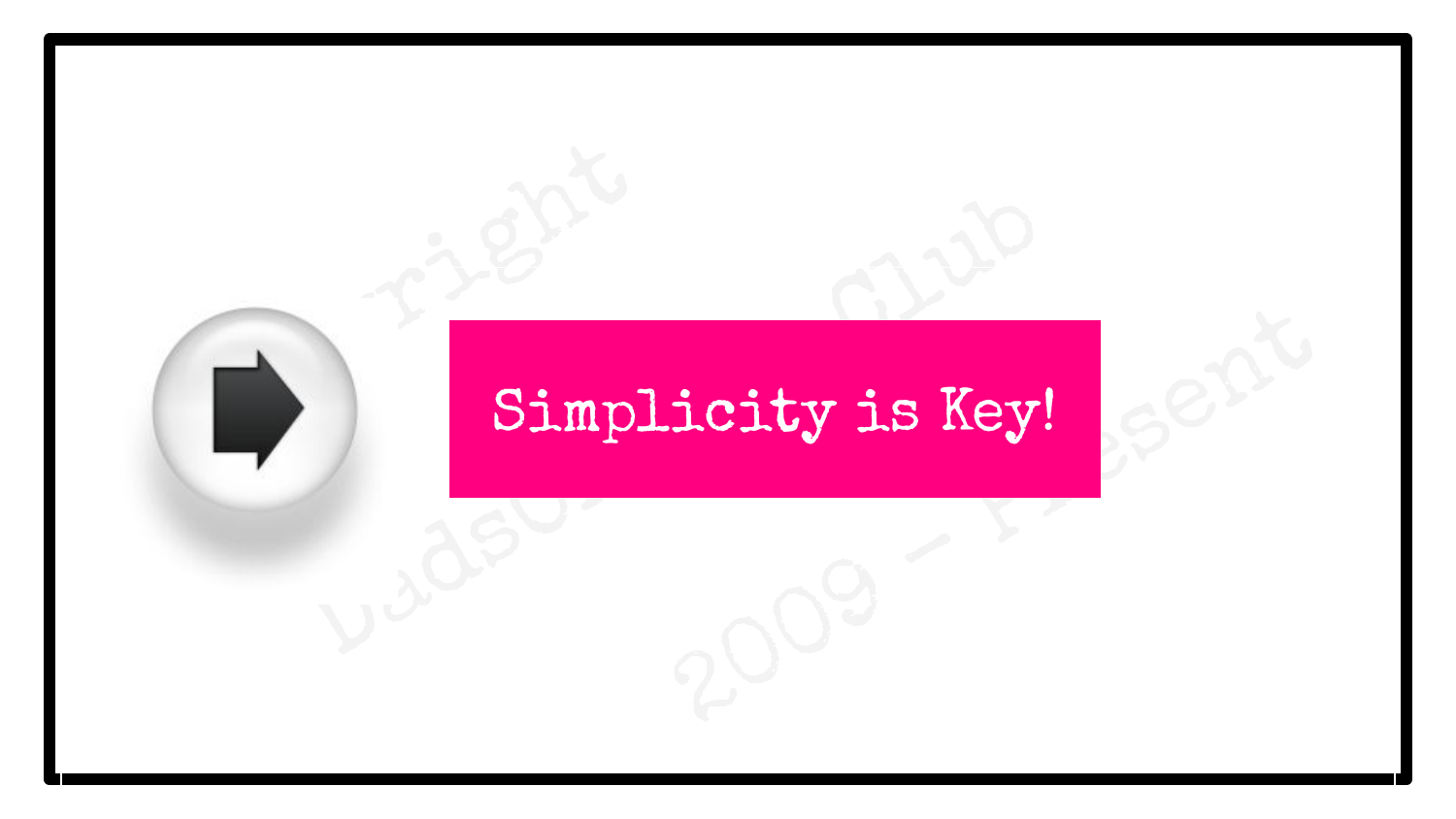

#### Keep it Simple

The older i get, the more i strive for simplicity. There's power in it!

Den i get, the more i strive for s<br>autshell, all you have to do to make<br>a ware **Daily Emails** ware Sales. In a nutshell, all you have to do to make money with your Home Business is...

#### Leads ~~~> Daily Emails ~~~> Sales.

e money with your Home Business is...<br>ervice and you dangle it in front of people wh<br>over complicate the process! It'll just end in t, the more i strive for simplicity. There's power in sall you have to do to make money with your Home Bus:<br> **ly Emails ~~~> Sales.**<br>
There a good product or service and you dangle it in rit, it's that simple!<br>
We to the e Home Business Richester Providing you have a good product or service and you dangle it in front of people who have a need for it, it's that simple!

Don't sell snow to the eskimos! & don't over complicate the process! It'll just end in frustration!

And keep it fun!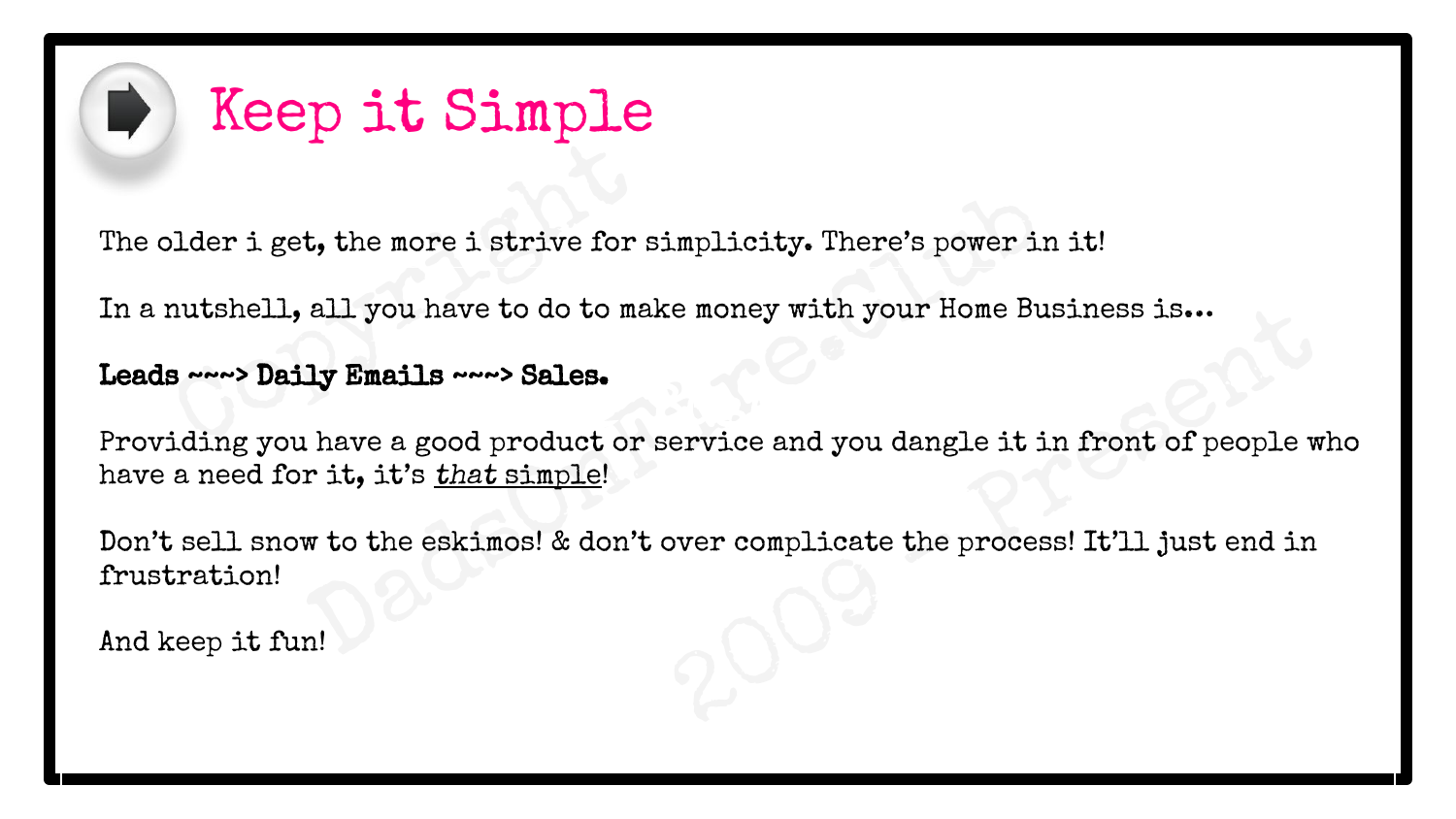### What to do now?

So you've successfully worked your way through the 7 Simple Steps?

Now the Successfully worked your way<br>the Steps?<br>Nou have to take action. Massive a<br>to in the trap of trying to get it ping! The sooner you start the bett<br>the best skills and improve as cotake action. Massive action. Don't get<br>
io take action. Massive action. Don't get<br>
trap of trying to get it perfect. Just get<br>
sooner you start the better!<br>
ew skills and improve as you go. My<br>
ken many different forms s Now you have to take action. Massive action. Don't get caught in the trap of trying to get it perfect. Just get it going! The sooner you start the better!

You'll learn new skills and improve as you go. My website has taken many different forms since 2005.

So get to work! Put the 7 Simple Steps in place and have fun with it. Your first \$10,000/month could be just around the corner

Here's to your massive success.

#### Ewan Robb